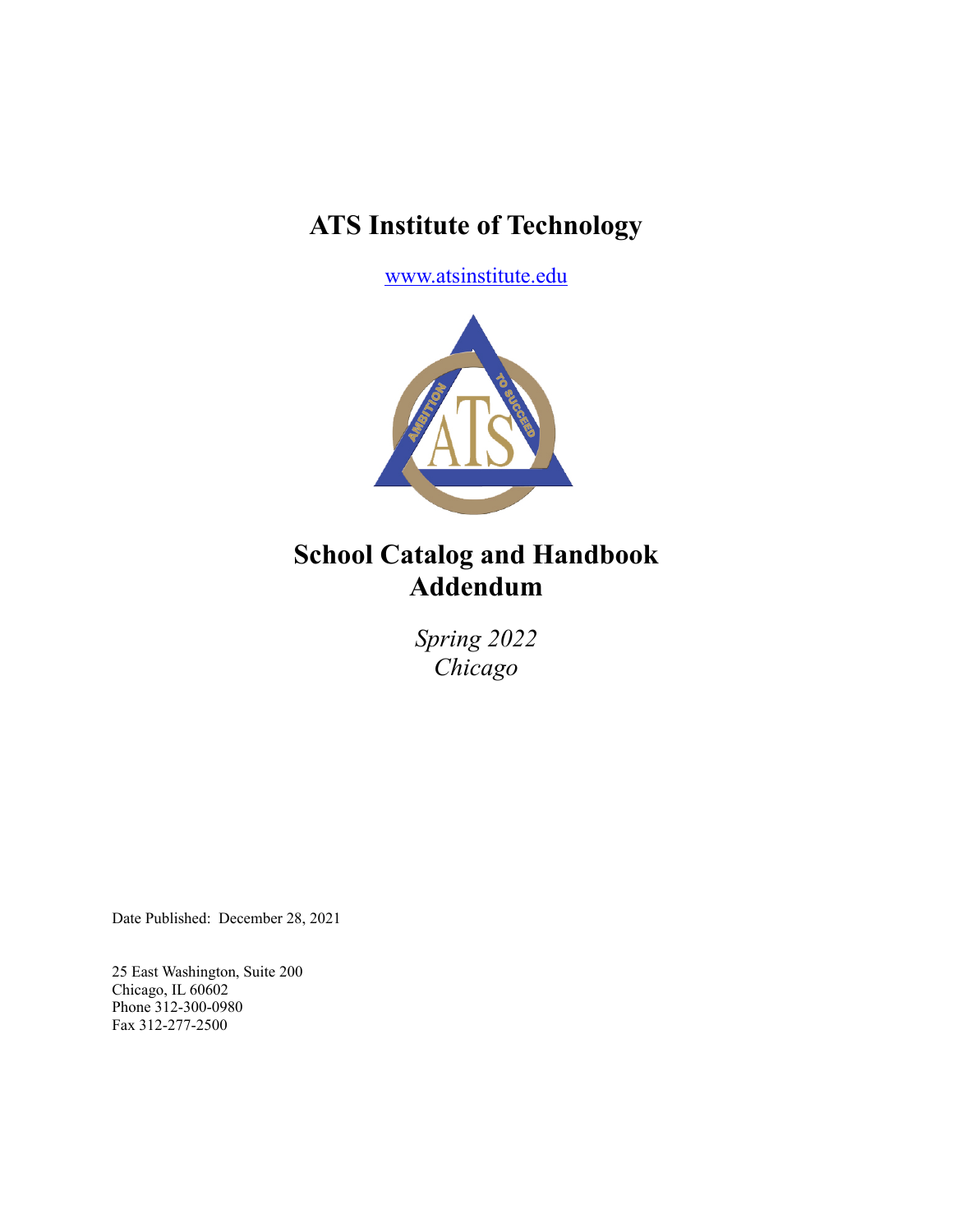# Table of Contents

| Fall 2021 Changes for Incoming Students             | 4              |
|-----------------------------------------------------|----------------|
| <b>Admission Requirements</b>                       | 4              |
| Academic Monitoring Program Due to Course Failure   | 4              |
| Academic Monitoring Program During a Semester       | 4              |
| Fall 2021 changes for current and incoming Students | 4              |
| Hours of Operation                                  | 4              |
| <b>Developmental Courses</b>                        | 4              |
| <b>Background Checks and Convictions</b>            | 5              |
| <b>Readmission Guidelines</b>                       | 5              |
| <b>Readmission Procedure</b>                        | 5              |
| <b>Readmission Deadlines</b>                        | 5              |
| <b>Required Readmission Materials</b>               | 6              |
| <b>Students Seeking Reasonable Accommodations</b>   | 6              |
| <b>Course Grading and Policy Points</b>             | 6              |
| Cause for Academic Termination                      | 7              |
| Federal Clock Hour/Credit Hour Conversion           | 7              |
| <b>Class Times</b>                                  | 7              |
| Course Delivery                                     | 7              |
| <b>Attendance Policy</b>                            | $\overline{7}$ |
| Class Attendance                                    | 8              |
| Tardiness                                           | 8              |
| Nursing Skills Lab and Clinical Attendance          | 8              |
| Exam Make-Up                                        | 9              |
| Leave of Absence                                    | 10             |
| <b>Emergency Withdrawal</b>                         | 10             |
| <b>Veterans Services</b>                            | 12             |
| <b>Student Resources</b>                            | 12             |
| <b>Transcript Request</b>                           | 12             |
| <b>Student Grievance and Appeal Procedure</b>       | 12             |
| Academic Fraud                                      | 14             |
| <b>Drug Testing Guidelines</b>                      | 15             |
| Veteran Student Benefits                            | 17             |
| The Presidential Scholarship                        | 19             |
| Career Advancement Scholarship                      | 19             |
| Nursing Scholarship                                 | 20             |
| Minimum Payment Requirements                        | 20             |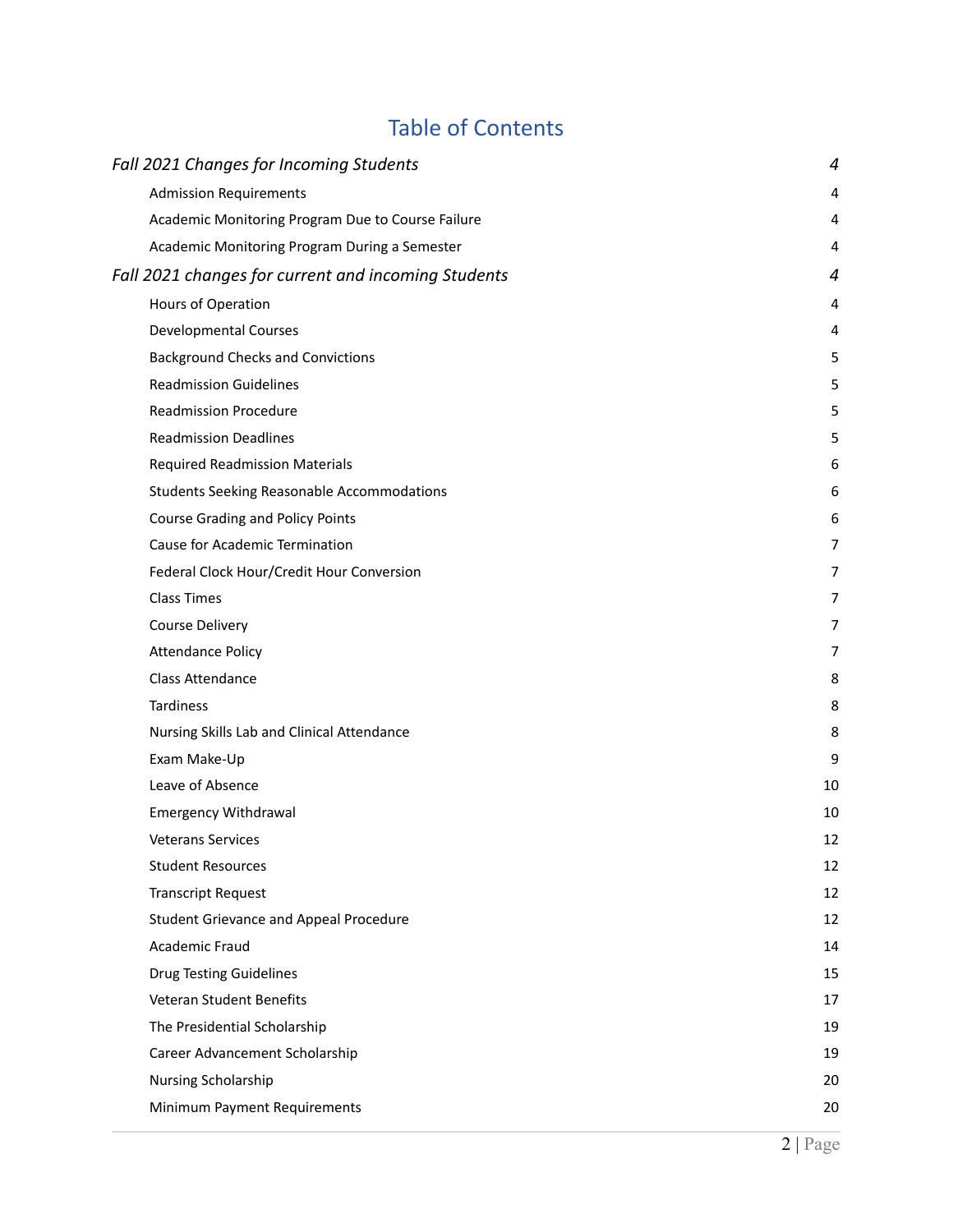| <b>Financial Suspension</b>                           | 21 |
|-------------------------------------------------------|----|
| <b>Duplicate Check Cashing</b>                        | 21 |
| Uniforms                                              | 21 |
| <b>Practical Nursing Program Information</b>          | 21 |
| Program of Study for Practical Nursing                | 22 |
| Course Descriptions for Practical Nursing Curriculum  | 23 |
| Appendix A: Academic Calendar                         | 27 |
| Appendix B: Faculty and Administration                | 29 |
| Appendix C: Tuition and Fees                          | 31 |
| Appendix E: Readmission No Exit Policy                | 33 |
| Appendix F: Documentation for Clinical                | 33 |
| Spring 2022 changes for incoming Students             | 35 |
| <b>Cause for Academic Termination</b>                 | 35 |
| Progression                                           | 35 |
| <b>Standardized Testing Progression Policy</b>        | 36 |
| <b>Standardized Testing Remediation Policy</b>        | 37 |
| Spring 2022 Changes for Current and Incoming Students | 38 |
| Hours of Operation                                    | 38 |
| Safe Online Class Attendance                          | 38 |
| Course Withdrawal                                     | 39 |
| <b>Class Times</b>                                    | 39 |
| <b>Transcript Request</b>                             | 39 |
| <b>Academic Monitoring Program</b>                    | 39 |
| Academic Monitoring Program Due to Course Failure     | 39 |
| <b>Printing Policy</b>                                | 39 |
| <b>Student Grievance and Appeal Procedure</b>         | 40 |
| Documentation for Clinical                            | 40 |
| <b>ATS Release</b>                                    | 40 |
| <b>Exit Examination Score Determination</b>           | 41 |
| Course Descriptions for Practical Nursing Curriculum  | 41 |
| Appendix I: Institutional Disclosures Report          | 46 |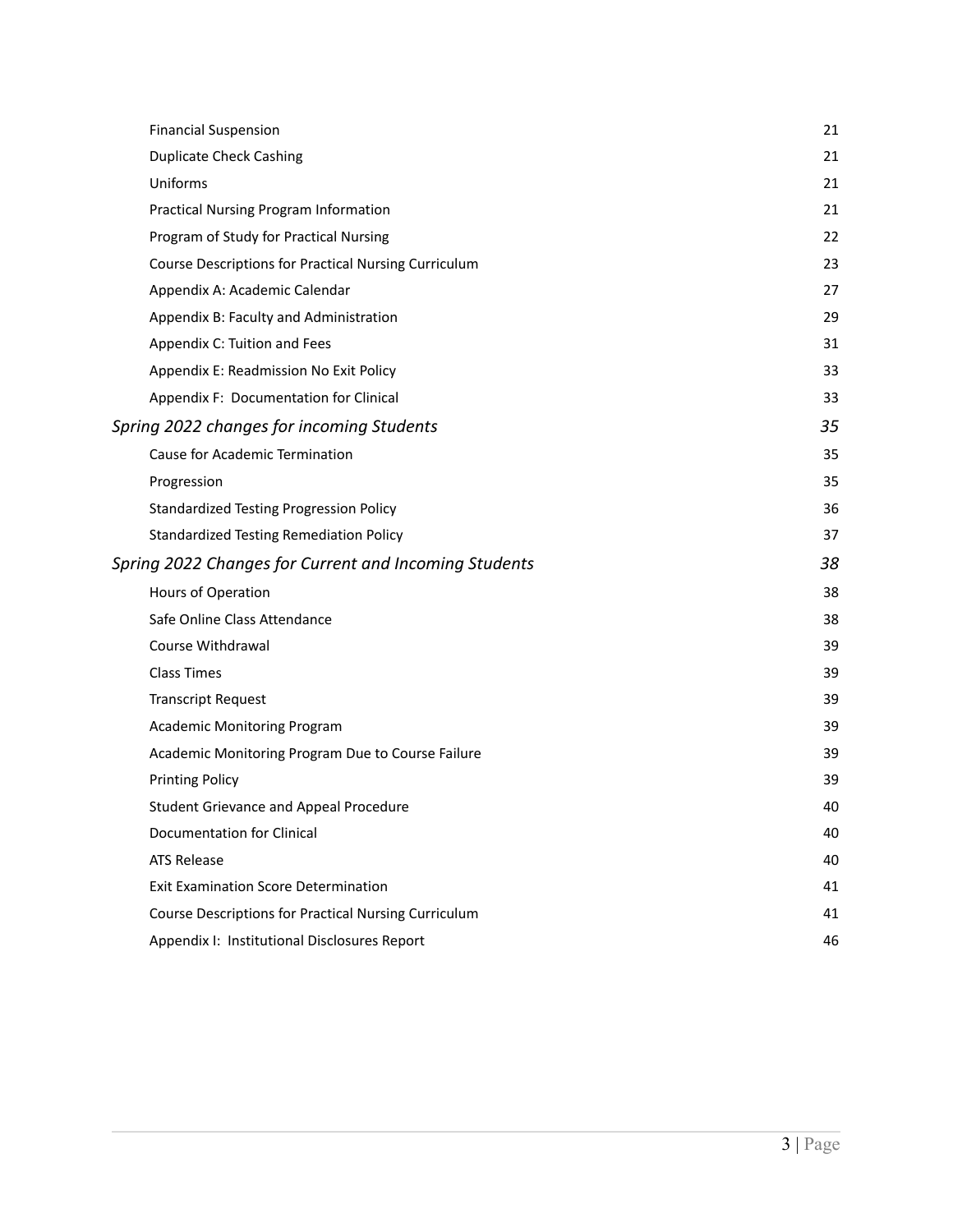# <span id="page-3-0"></span>**Fall 2021 Changes for Incoming Students**

<span id="page-3-2"></span>In addition to the "Summer 2021 Student Handbook and School Catalog," the following policy changes are in effect and replace/update those original polices with same name for the Fall 2021 semester for incoming students.

<span id="page-3-1"></span>

| Pag<br>e# | <b>Current Catalog Summer 2021</b>                                                            | <b>Catalog Addendum Fall 2021</b>                                                                                                                         |
|-----------|-----------------------------------------------------------------------------------------------|-----------------------------------------------------------------------------------------------------------------------------------------------------------|
| 2         | <b>Admission Requirements</b><br>Background check through school designated<br>4)<br>provider | 4) Background check (see policy in handbook/catalog<br>Background Check and Convictions) through school<br>designated provider.                           |
| 12        | <b>Academic Monitoring Program Due to Course</b><br><b>Failure</b><br>Future state was added  | <b>Academic Monitoring Program Due to Course</b><br><b>Failure</b><br>Failure to meet Academic Monitoring requirements<br>may affect forward progression. |
| 12        | <b>Academic Monitoring Program During a Semester</b><br>Future state was added                | <b>Academic Monitoring Program During a Semester</b><br>Failure to meet Academic Monitoring requirements<br>may affect forward progression.               |

# <span id="page-3-4"></span><span id="page-3-3"></span>**Fall 2021 changes for current and incoming Students**

In addition to the "Summer 2021 Student Handbook and School Catalog," the following policy changes are in effect and replace/update those original policies with the same name for the Fall 2021 semester for current and incoming students.

<span id="page-3-5"></span>Note: When the entire policy is not listed, any part of the policy not listed in the table below remains in place *unchanged.*

| Pag<br>e# | <b>Current Catalog Summer 2021</b>                                                                                                                                               | <b>Catalog Addendum Fall 2021</b>                                                                        |
|-----------|----------------------------------------------------------------------------------------------------------------------------------------------------------------------------------|----------------------------------------------------------------------------------------------------------|
|           | <b>Hours of Operation</b>                                                                                                                                                        | <b>Hours of Operation</b>                                                                                |
|           | Classes:<br>Monday – Friday: 8:30 a.m. – 10:00 p.m.<br>Sat $8:30$ a.m. $-3:30$ p.m. (if classes scheduled)<br>Front Desk <sup>-</sup><br>Monday - Friday: 8:00 a.m. - 10:00 p.m. | Monday – Friday: $7:45$ am – $4:45$ pm<br>For class, clinical and lab times, see Class Times<br>section. |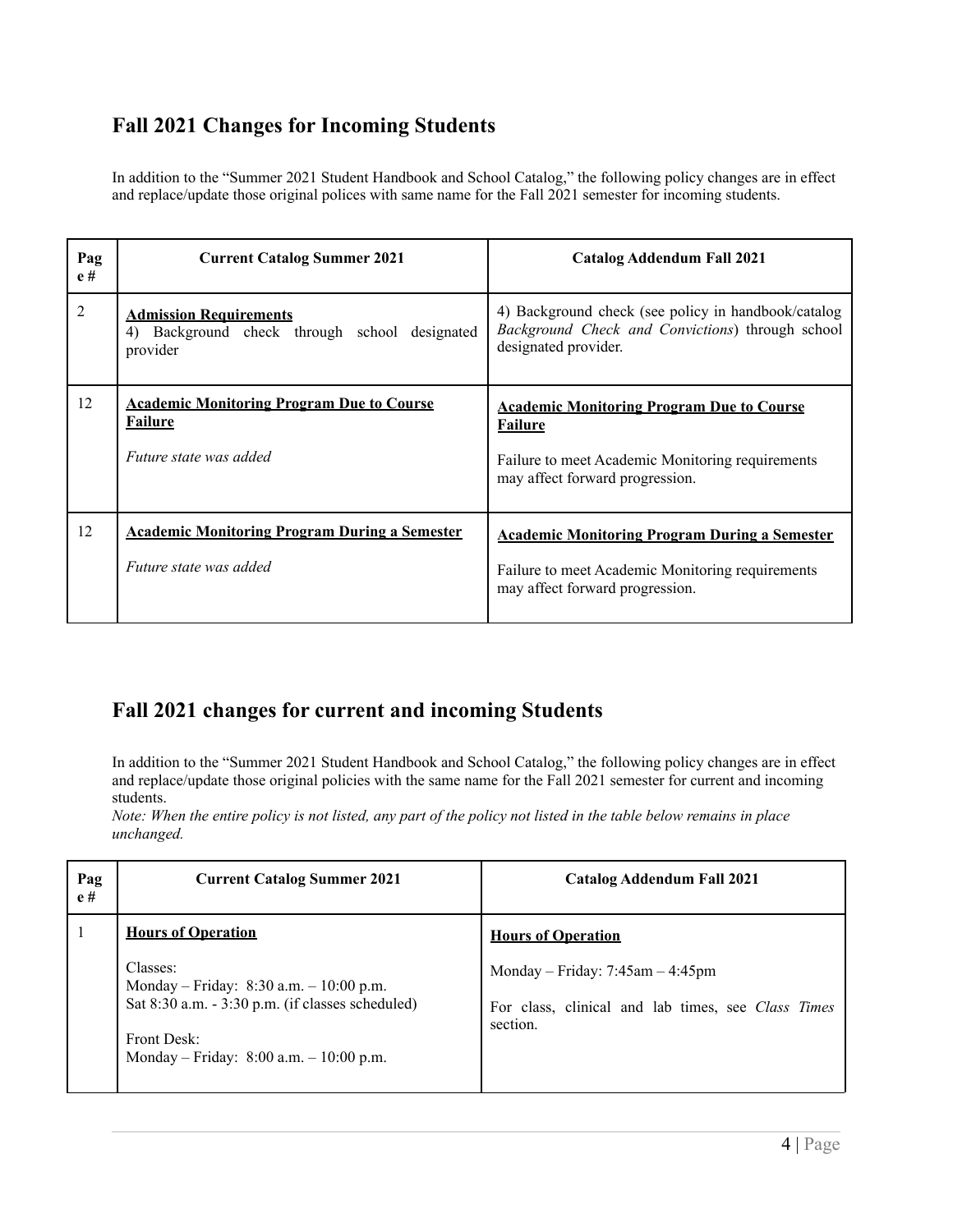<span id="page-4-4"></span><span id="page-4-3"></span><span id="page-4-2"></span><span id="page-4-1"></span><span id="page-4-0"></span>

| $\mathfrak{Z}$ | <b>Developmental Courses</b>                                                                                                                                                                                                                                                                                                                                                                                                                                                                    | <b>Developmental Courses</b>                                                                                                                                                                                                                                                                                                                                                                                                                                                                                                                                                                                                                                                                                                                                                                                                                                          |
|----------------|-------------------------------------------------------------------------------------------------------------------------------------------------------------------------------------------------------------------------------------------------------------------------------------------------------------------------------------------------------------------------------------------------------------------------------------------------------------------------------------------------|-----------------------------------------------------------------------------------------------------------------------------------------------------------------------------------------------------------------------------------------------------------------------------------------------------------------------------------------------------------------------------------------------------------------------------------------------------------------------------------------------------------------------------------------------------------------------------------------------------------------------------------------------------------------------------------------------------------------------------------------------------------------------------------------------------------------------------------------------------------------------|
|                | Developmental courses include ENG0911, ENG0913,<br>and MAT0915.                                                                                                                                                                                                                                                                                                                                                                                                                                 | Developmental courses include ENG0930, ENG0935,<br>MAT0930.<br>Content and objectives remain unchanged                                                                                                                                                                                                                                                                                                                                                                                                                                                                                                                                                                                                                                                                                                                                                                |
| $\overline{3}$ | <b>Background Checks and Convictions</b>                                                                                                                                                                                                                                                                                                                                                                                                                                                        | <b>Background Checks and Convictions</b>                                                                                                                                                                                                                                                                                                                                                                                                                                                                                                                                                                                                                                                                                                                                                                                                                              |
|                | The School will terminate a student if the student<br>meets any one or more of the following criteria:<br>The individual has been convicted of a<br>1)<br>forcible felony that involved any of the following<br>noted below:<br>2)<br>Required to register under the Sex Offender<br>Registration Act.<br>Involved in involuntary sexual servitude of a<br>3)<br>minor.<br>4)<br>Involved in misdemeanor criminal battery<br>against any patient in the course of patient care or<br>treatment. | The School will deny admission or terminate a student<br>if the student meets any one or more of the following<br>criteria:<br>1)<br>The individual has been convicted of or pleaded<br>guilty to any crime identified as a considering<br>factor in determining a Refusal to Issue a Nurse<br>License Based on Criminal History Record of the<br>Nurse Practice Act in the Illinois Administrative<br>Code.<br>2)<br>The individual has been convicted of a crime that<br>involved any of the following noted below:<br>Required to register under the Sex<br>a.<br>Offender Registration Act.<br>Involved in involuntary sexual servitude<br>b.<br>of a minor.<br>Involved in misdemeanor<br>criminal<br>$c_{\cdot}$<br>battery against any patient in the course<br>of patient care or treatment.<br>Possession of, trafficking, or manufacture<br>d.<br>of drugs. |
| $\overline{4}$ | <b>Readmission Guidelines</b>                                                                                                                                                                                                                                                                                                                                                                                                                                                                   | <b>Readmission Guidelines</b>                                                                                                                                                                                                                                                                                                                                                                                                                                                                                                                                                                                                                                                                                                                                                                                                                                         |
|                | Only one readmission may be granted to Practical<br>Nursing program.<br>A student may apply for<br>readmission to the program no more than two times.<br>Students who completed the program and were<br>terminated because they did not take the exit exam<br>may be allowed to readmit (based on the requirements<br>below) regardless of the number of previous<br>readmissions.                                                                                                              | Only one readmission may be granted to the Practical<br>Nursing program.<br>A student may apply for<br>readmission to the program no more than two times.<br>Students who completed the program and were<br>terminated because they did not take the exit exam<br>may be allowed to readmit (based on the requirements<br>below) once.                                                                                                                                                                                                                                                                                                                                                                                                                                                                                                                                |
| $4 - 5$        | <b>Readmission Procedure</b>                                                                                                                                                                                                                                                                                                                                                                                                                                                                    | <b>Readmission Procedure</b>                                                                                                                                                                                                                                                                                                                                                                                                                                                                                                                                                                                                                                                                                                                                                                                                                                          |
|                | Future state was added                                                                                                                                                                                                                                                                                                                                                                                                                                                                          | Students who are readmitted will be placed on and<br>$\bullet$<br>must follow all requirements of Academic<br>monitoring.                                                                                                                                                                                                                                                                                                                                                                                                                                                                                                                                                                                                                                                                                                                                             |
| $\overline{4}$ | <b>Readmission Deadlines</b>                                                                                                                                                                                                                                                                                                                                                                                                                                                                    | <b>Readmission Deadlines</b>                                                                                                                                                                                                                                                                                                                                                                                                                                                                                                                                                                                                                                                                                                                                                                                                                                          |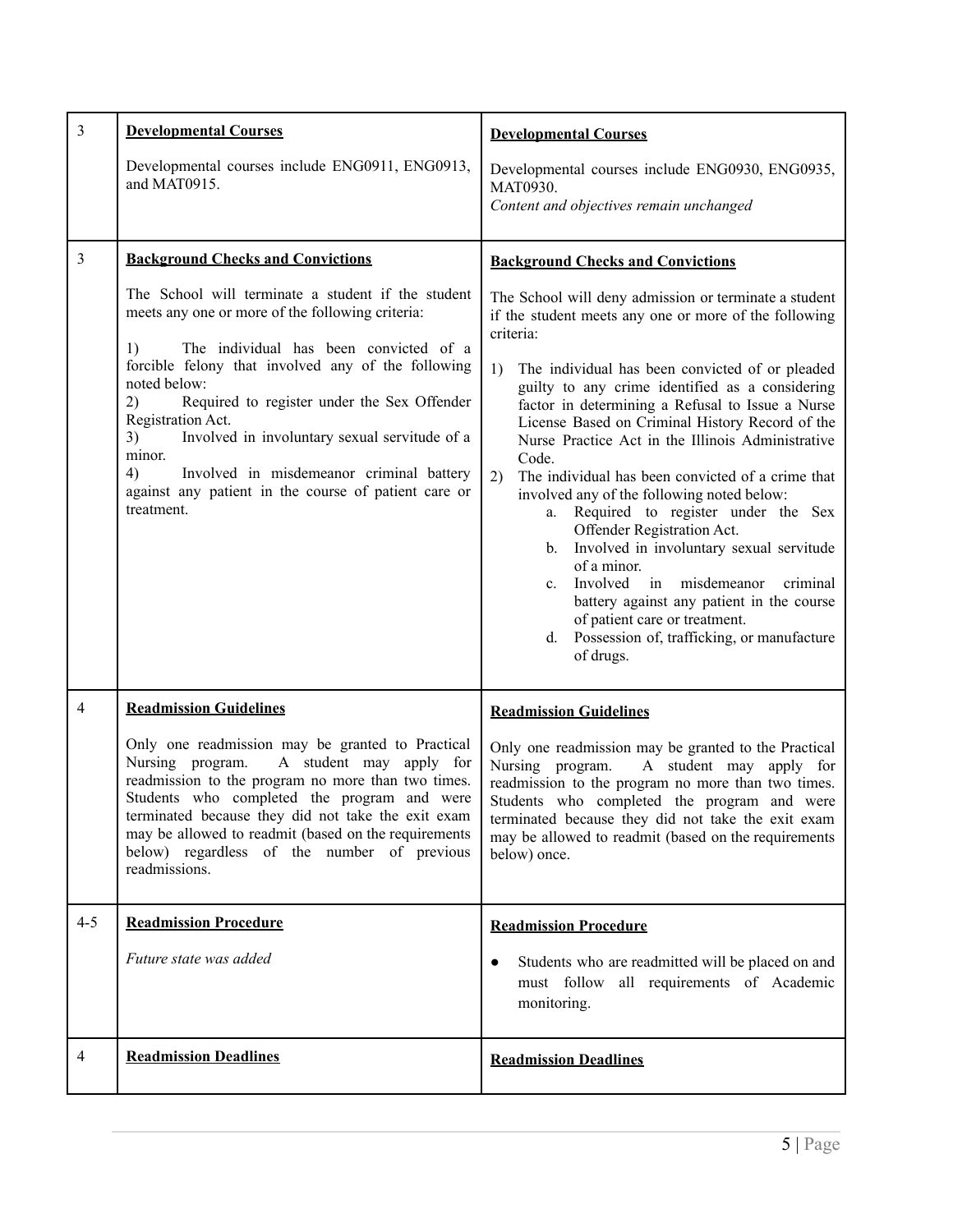<span id="page-5-2"></span><span id="page-5-1"></span><span id="page-5-0"></span>

|                | A student who is eligible to seek readmission must<br>submit items listed below to the Admission<br>Representative according to the following schedule:<br>• Readmission for a future semester (e.g., a student is<br>dismissed from the spring semester and plans to sit<br>out the summer semester and return for the fall<br>semester).<br>30 days prior to the beginning of the requested<br>$\bullet$<br>semester start date. | A student who is eligible to seek readmission must<br>submit items listed below to the Admission<br>Representative according to the following schedule:<br>All readmission requirements are due 30 days<br>$\bullet$<br>prior to the beginning of the requested semester<br>date. Exception: Emergency withdrawals and<br>Withdraw in preceding semester.<br>Readmission requirements take approximately<br>$\circ$<br>2-3 weeks to complete. It is recommended to<br>submit the application for readmission a<br>minimum of 45 days prior to the start of the<br>requested semester date.<br>Emergency Withdrawal<br>readmission<br>must<br>complete all steps listed in the Emergency<br>Withdrawal policy 15 days before the beginning of<br>the applied semester.<br>Withdraw in preceding semester applies to<br>students who attended and withdrew in the<br>semester directly prior to the requested semester<br>(i.e. Withdrew during Summer 2021 semester and<br>applying for the Fall 2021 semester). Must<br>complete all steps that apply 15 days before the<br>beginning of the applied semester. |
|----------------|------------------------------------------------------------------------------------------------------------------------------------------------------------------------------------------------------------------------------------------------------------------------------------------------------------------------------------------------------------------------------------------------------------------------------------|----------------------------------------------------------------------------------------------------------------------------------------------------------------------------------------------------------------------------------------------------------------------------------------------------------------------------------------------------------------------------------------------------------------------------------------------------------------------------------------------------------------------------------------------------------------------------------------------------------------------------------------------------------------------------------------------------------------------------------------------------------------------------------------------------------------------------------------------------------------------------------------------------------------------------------------------------------------------------------------------------------------------------------------------------------------------------------------------------------------|
| $\overline{4}$ | <b>Required Readmission Materials</b>                                                                                                                                                                                                                                                                                                                                                                                              | <b>Required Readmission Materials</b>                                                                                                                                                                                                                                                                                                                                                                                                                                                                                                                                                                                                                                                                                                                                                                                                                                                                                                                                                                                                                                                                          |
|                | Re-admitted students will be required to complete a<br>new (no older than 30 days) criminal background<br>check and drug screen before the first day of class if<br>enrollment in the program has not been continuous<br>(i.e., if they have not been enrolled at ATS Institute of<br>Technology for one or more semesters).                                                                                                       | Re-admitted students will be required to complete a<br>new (no older than 30 days) criminal background<br>check and drug screen per Admission requirements (if<br>they have not been enrolled at ATS Institute of<br>Technology for one or more semesters).<br>Students will be required to update and meet clinical                                                                                                                                                                                                                                                                                                                                                                                                                                                                                                                                                                                                                                                                                                                                                                                           |
|                | will be required to update<br>clinical<br>Students<br>documentation (See "Appendix F: Documentation for<br>Clinical") and submit/ resubmit updated official<br>documentation if seeking accommodation through the<br>with Disabilities Act (ADA). (See<br>Americans<br>"Students<br>Seeking Reasonable Accommodations"<br>policy.)                                                                                                 | documentation requirements (See "Appendix F:<br>Documentation for Clinical") and submit/resubmit<br>updated<br>official<br>if<br>documentation<br>seeking<br>accommodation<br>through<br>Americans<br>with<br>the<br>Disabilities Act (ADA). (See<br>"Students Seeking<br>Reasonable Accommodations" policy.)                                                                                                                                                                                                                                                                                                                                                                                                                                                                                                                                                                                                                                                                                                                                                                                                  |
| $5-6$          | <b>Students Seeking Reasonable Accommodations</b>                                                                                                                                                                                                                                                                                                                                                                                  | <b>Students Seeking Reasonable Accommodations</b>                                                                                                                                                                                                                                                                                                                                                                                                                                                                                                                                                                                                                                                                                                                                                                                                                                                                                                                                                                                                                                                              |
|                | To request reasonable accommodations, please contact<br>the Department at your campus and speak with the<br>Nursing Programs Administrator at 312-214-2000 or<br>$m$ ludwig@atsinstitute.edu.                                                                                                                                                                                                                                      | To request reasonable accommodation, please contact<br>the Nursing Program Administrator at 312-300-0980<br>or mludwig@atsinstitute.edu.                                                                                                                                                                                                                                                                                                                                                                                                                                                                                                                                                                                                                                                                                                                                                                                                                                                                                                                                                                       |
| 6              | <b>Course Grading and Policy Points</b>                                                                                                                                                                                                                                                                                                                                                                                            | <b>Course Grading and Policy Points</b>                                                                                                                                                                                                                                                                                                                                                                                                                                                                                                                                                                                                                                                                                                                                                                                                                                                                                                                                                                                                                                                                        |
|                |                                                                                                                                                                                                                                                                                                                                                                                                                                    |                                                                                                                                                                                                                                                                                                                                                                                                                                                                                                                                                                                                                                                                                                                                                                                                                                                                                                                                                                                                                                                                                                                |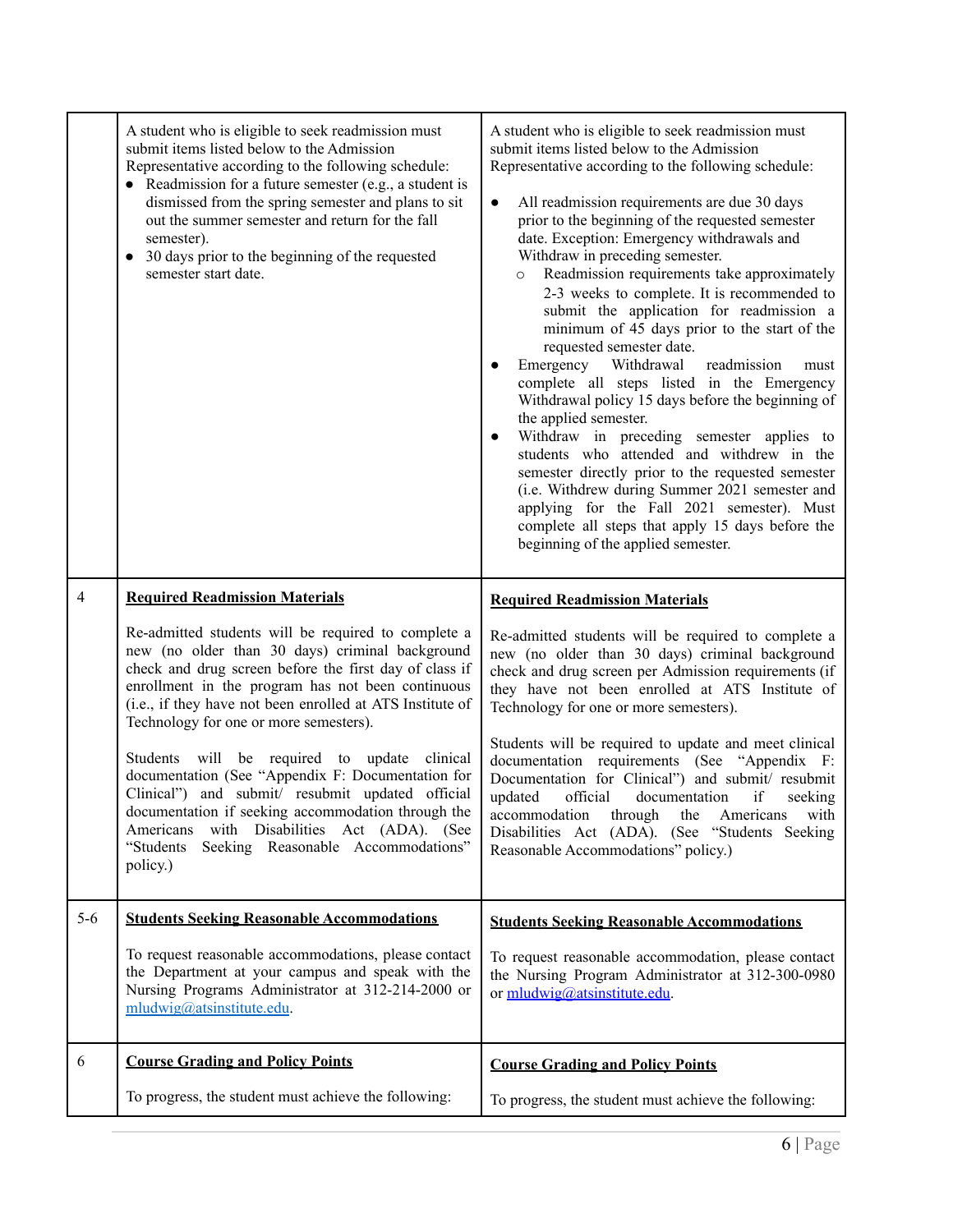<span id="page-6-3"></span><span id="page-6-2"></span><span id="page-6-1"></span><span id="page-6-0"></span>

|    | Students must receive a 78% or higher in both testing<br>and non-testing scores to successfully pass the course.<br>Failure of any component associated with the course<br>such as lab or clinical experience will result in the<br>student receiving an "F" and failing the whole course.<br>Exception: students in Basic College Math course must<br>receive an 80% or higher in both testing and<br>non-testing scores to successfully pass the course. | Students must receive a 78% or higher in both testing<br>and non-testing scores to successfully pass the course.<br>Failure of any component associated with the course<br>such as lab or clinical experience will result in the<br>student receiving an "F" and failing the whole course.<br>Exceptions:<br>Students in a Math course must receive an<br>80% or higher in both testing and non-testing<br>scores to successfully pass the course.<br>Students in a Pass/Fail course must complete<br>the requirements determined within the course<br>syllabi to successfully pass the course. |
|----|------------------------------------------------------------------------------------------------------------------------------------------------------------------------------------------------------------------------------------------------------------------------------------------------------------------------------------------------------------------------------------------------------------------------------------------------------------|-------------------------------------------------------------------------------------------------------------------------------------------------------------------------------------------------------------------------------------------------------------------------------------------------------------------------------------------------------------------------------------------------------------------------------------------------------------------------------------------------------------------------------------------------------------------------------------------------|
| 7  | <b>Cause for Academic Termination</b>                                                                                                                                                                                                                                                                                                                                                                                                                      | <b>Cause for Academic Termination</b>                                                                                                                                                                                                                                                                                                                                                                                                                                                                                                                                                           |
|    | Failure of the same course twice<br>1)<br>2)<br>Three failed courses from the following list:<br>Nursing courses<br>BIO1017, BIO1018, or BIO1019                                                                                                                                                                                                                                                                                                           | Failure of the same course twice<br>1)<br>Three failed courses from the following list:<br>2)<br>Nursing courses<br>$\bullet$<br>BIO1017, BIO1018, BIO1019, BIO1090<br>$\bullet$                                                                                                                                                                                                                                                                                                                                                                                                                |
| 9  | <b>Federal Clock Hour/Credit Hour Conversion</b>                                                                                                                                                                                                                                                                                                                                                                                                           | <b>Federal Clock Hour/Credit Hour Conversion</b>                                                                                                                                                                                                                                                                                                                                                                                                                                                                                                                                                |
|    | The Practical Nursing program consists of 39.41<br>financial aid credits.                                                                                                                                                                                                                                                                                                                                                                                  | The Practical Nursing program consists of 38.48<br>financial aid credits.<br>Students enrolled in Developmental courses may<br>acquire up to 7.50 additional financial aid credits.                                                                                                                                                                                                                                                                                                                                                                                                             |
| 9  | <b>Class Times</b>                                                                                                                                                                                                                                                                                                                                                                                                                                         | <b>Class Times</b>                                                                                                                                                                                                                                                                                                                                                                                                                                                                                                                                                                              |
|    | All theory classes are scheduled as follows:                                                                                                                                                                                                                                                                                                                                                                                                               | All theory classes are scheduled as follows:                                                                                                                                                                                                                                                                                                                                                                                                                                                                                                                                                    |
|    | Day classes<br>$8:30$ a.m. $-4:30$ p.m.<br>Monday - Friday<br>Evening classes $4:00 \text{ p.m.} - 10:00 \text{ p.m.}$ Monday -                                                                                                                                                                                                                                                                                                                            | Day classes<br>$8:00$ a.m. $-4:30$ p.m.<br>Monday - Friday                                                                                                                                                                                                                                                                                                                                                                                                                                                                                                                                      |
|    | Friday<br><b>Weekend classes</b><br>$8:30$ a.m. $-3:30$ p.m.<br>Saturday (if classes scheduled)                                                                                                                                                                                                                                                                                                                                                            | Clinical hours may vary depending on the course and<br>availability of clinical sites and may be at any time<br>from $6:30$ am $-12:00$ (Midnight) including weekends.                                                                                                                                                                                                                                                                                                                                                                                                                          |
|    | Clinical hours may vary depending on the course and<br>availability of clinical sites and may be at any time<br>from $6:30$ am $-12:00$ (Midnight) including weekends.                                                                                                                                                                                                                                                                                     |                                                                                                                                                                                                                                                                                                                                                                                                                                                                                                                                                                                                 |
| 10 | <b>Course Delivery</b>                                                                                                                                                                                                                                                                                                                                                                                                                                     | <b>Course Delivery</b>                                                                                                                                                                                                                                                                                                                                                                                                                                                                                                                                                                          |
|    | From March of 2020, ATS offers all courses via<br>distance education. Distance education courses are<br>delivered through ATS learning management system,<br>Bright Space. Students are expected to attend their                                                                                                                                                                                                                                           | <b>Blended Delivery</b>                                                                                                                                                                                                                                                                                                                                                                                                                                                                                                                                                                         |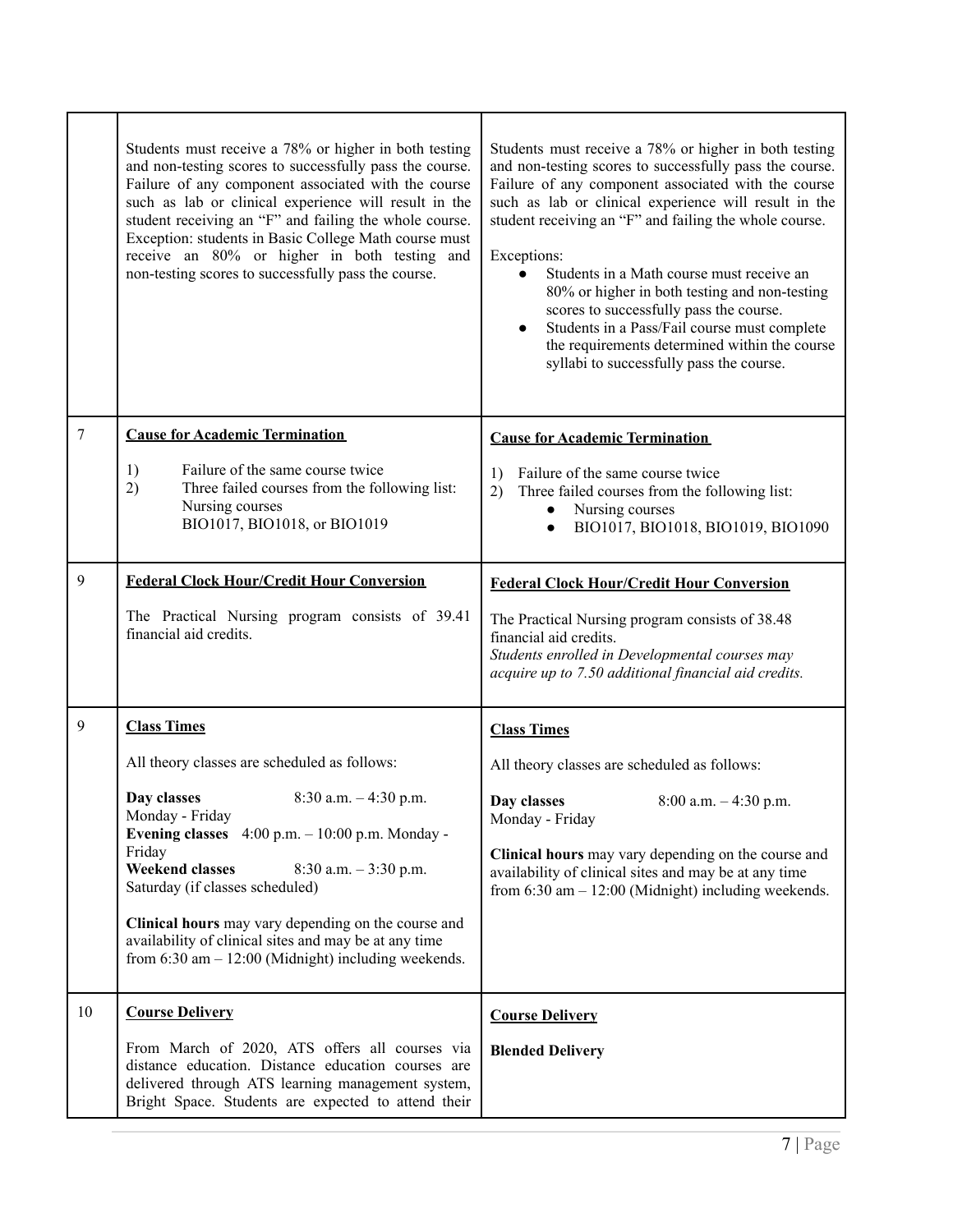<span id="page-7-1"></span><span id="page-7-0"></span>

|    | virtual classrooms through Zoom as specified on their<br>schedule, equivalent to the residential delivery. All<br>attendance is monitored. Students must complete a<br>class assignment to be counted as present for that date.<br>An orientation course is available to help students<br>improve their computer and Internet skills.<br>Personal desktop or laptop computer with internet<br>access is required for students in online programs. See<br>Minimum Computer System Requirements policy. | All courses are approved for blended delivery. This<br>includes online live sessions, asynchronous sessions, in<br>person campus sessions, and on site clinical<br>components. All in person campus and on site clinical<br>sessions are located in Illinois. Blended education<br>courses are delivered through the ATS learning<br>management system.<br>Personal desktop or laptop computer with internet<br>access is required. See Minimum Computer System<br>Requirements policy.                                               |
|----|-------------------------------------------------------------------------------------------------------------------------------------------------------------------------------------------------------------------------------------------------------------------------------------------------------------------------------------------------------------------------------------------------------------------------------------------------------------------------------------------------------|---------------------------------------------------------------------------------------------------------------------------------------------------------------------------------------------------------------------------------------------------------------------------------------------------------------------------------------------------------------------------------------------------------------------------------------------------------------------------------------------------------------------------------------|
| 10 | <b>Attendance Policy</b>                                                                                                                                                                                                                                                                                                                                                                                                                                                                              | <b>Attendance Policy</b>                                                                                                                                                                                                                                                                                                                                                                                                                                                                                                              |
|    | Each student is expected to attend every class, lab, and<br>clinical day for which the student is scheduled.<br>Students must attend course, clinical and laboratory<br>sections to which they have been assigned.                                                                                                                                                                                                                                                                                    | Each student is expected to attend every class, lab, and<br>clinical day for which the student is scheduled.<br>Students must complete all required attendance<br>components in the course, clinical and laboratory<br>sections to which they have been assigned.                                                                                                                                                                                                                                                                     |
|    |                                                                                                                                                                                                                                                                                                                                                                                                                                                                                                       | A student is considered "present" in an online session<br>(or the online portion of a hybrid/blended course) by<br>participating in class and completing the assigned<br>academic related activity. The activity is set by the<br>instructor and can vary by session. Examples of such<br>activity include but are not limited to: contributing to<br>an online discussion, submitting an assignment;<br>working through exercises; taking a quiz or exam;<br>completing an interactive tutorial or computer-assisted<br>instruction. |
|    |                                                                                                                                                                                                                                                                                                                                                                                                                                                                                                       | Failure to complete the assigned academic related<br>activity by the established due date is interpreted as an<br>absence from the class. All courses have limited<br>absence allowance. Surpassing absences could result in<br>program dismissal. Refer to course syllabi for absence<br>details.                                                                                                                                                                                                                                    |
| 10 | <b>Class Attendance</b>                                                                                                                                                                                                                                                                                                                                                                                                                                                                               | <b>Class Attendance</b>                                                                                                                                                                                                                                                                                                                                                                                                                                                                                                               |
|    | Attendance is mandatory. Students who acquire<br>absences that exceed 10% of a course's scheduled<br>hours will fail the course and will receive a failing<br>grade WF for the course. Missing assignments that<br>correlate to excused missed class material may be<br>assigned.                                                                                                                                                                                                                     | Attendance is mandatory. Objectives are not being met<br>surpassing 15% of a course's scheduled hours.<br>Students who acquire absences that exceed 15% of a<br>course's scheduled hours will fail the course and will<br>receive a failing grade "WF" for the course.                                                                                                                                                                                                                                                                |
|    |                                                                                                                                                                                                                                                                                                                                                                                                                                                                                                       | Extenuating circumstances that will cause a student to<br>exceed the 15% absence maximum may request an<br>Emergency Withdrawal (See Emergency Withdrawal<br>Policy).                                                                                                                                                                                                                                                                                                                                                                 |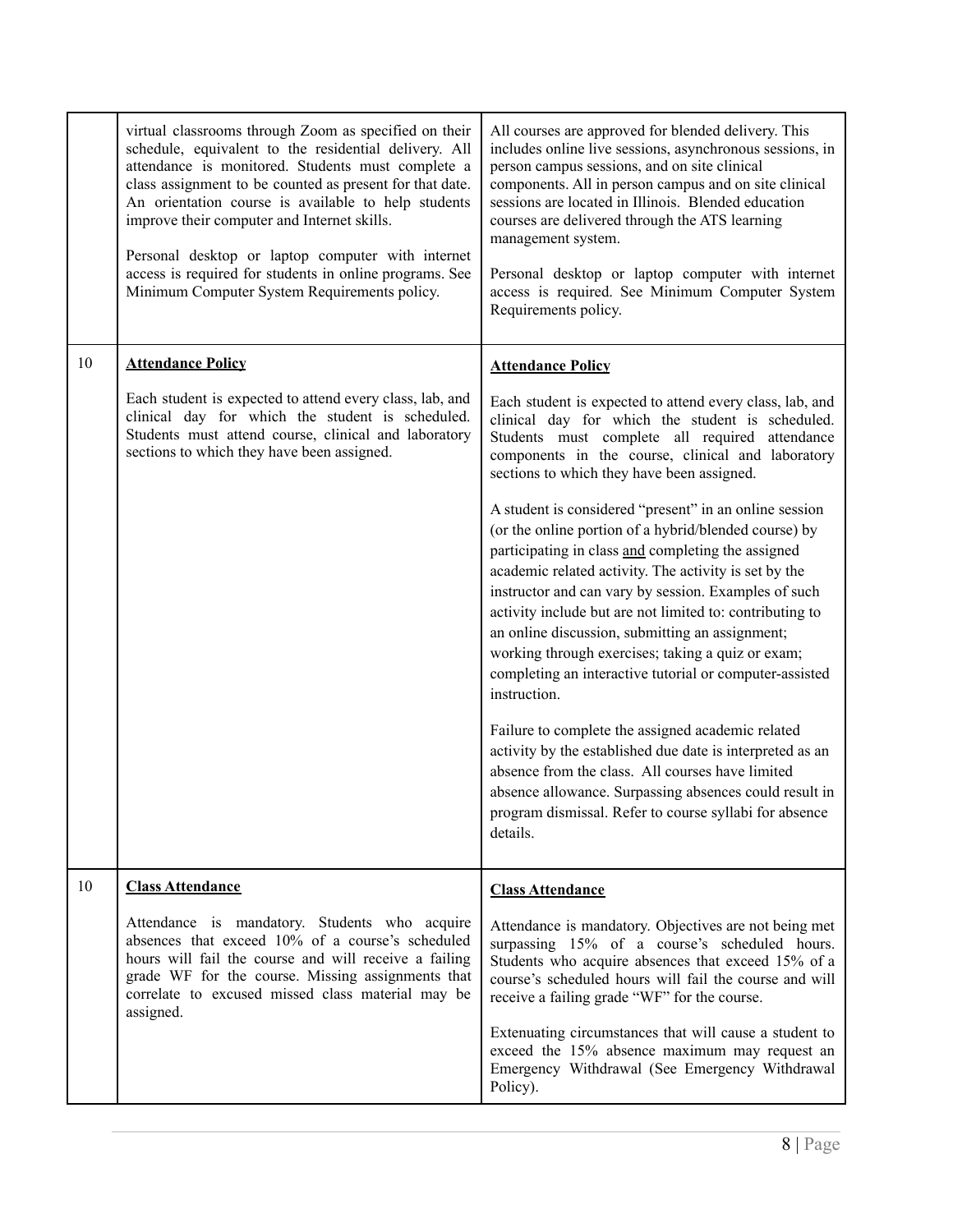<span id="page-8-2"></span><span id="page-8-1"></span><span id="page-8-0"></span>

|    |                                                                                                                                                                                                                                                                                                                                                                                                                                                                                                                                                                                                                                                                                                                                                                                                                                                                                                                                                                                                                                                                                                                                                                                                                                                                                                                                                                                                                                                                                                                                                                                                                                                                                                                                                              | Absences exceeding 15% of the course's scheduled<br>hours are not eligible for appeal.                                                                                                                                                                                                                                                                                                                                                                                                                                                                                                                                                                                                                                                                                                                                                  |
|----|--------------------------------------------------------------------------------------------------------------------------------------------------------------------------------------------------------------------------------------------------------------------------------------------------------------------------------------------------------------------------------------------------------------------------------------------------------------------------------------------------------------------------------------------------------------------------------------------------------------------------------------------------------------------------------------------------------------------------------------------------------------------------------------------------------------------------------------------------------------------------------------------------------------------------------------------------------------------------------------------------------------------------------------------------------------------------------------------------------------------------------------------------------------------------------------------------------------------------------------------------------------------------------------------------------------------------------------------------------------------------------------------------------------------------------------------------------------------------------------------------------------------------------------------------------------------------------------------------------------------------------------------------------------------------------------------------------------------------------------------------------------|-----------------------------------------------------------------------------------------------------------------------------------------------------------------------------------------------------------------------------------------------------------------------------------------------------------------------------------------------------------------------------------------------------------------------------------------------------------------------------------------------------------------------------------------------------------------------------------------------------------------------------------------------------------------------------------------------------------------------------------------------------------------------------------------------------------------------------------------|
| 11 | <b>Class Tardy</b><br>Arriving tardy or leaving early is defined as arriving<br>after 5 minutes after the start time of the class or<br>leaving any time before the official ending time of the<br>class.                                                                                                                                                                                                                                                                                                                                                                                                                                                                                                                                                                                                                                                                                                                                                                                                                                                                                                                                                                                                                                                                                                                                                                                                                                                                                                                                                                                                                                                                                                                                                    | <b>Tardiness</b><br>Students are expected to arrive at all course sessions at<br>least 10 min prior to scheduled start time and complete<br>the entire session. Any unforeseen tardiness must be<br>reported to instructors before scheduled start time.<br>Students with more than two (2) tardies will be<br>reported to Student Services and will result in an<br>absence.                                                                                                                                                                                                                                                                                                                                                                                                                                                           |
| 11 | <b>Nursing Skills Lab and Clinical Attendance</b><br>Attendance at clinical and laboratory sessions is<br>mandatory. Any absences in clinical or skills<br>laboratory will result in failure of the course. In<br>extenuating circumstances, students may provide<br>appropriate<br>documentation<br>and<br>submit<br>the<br>documentation to the instructor, who will review the<br>documentation and determine whether a clinical or<br>skills laboratory makeup may be approved. Failure to<br>attend scheduled approved make up clinical or<br>laboratory sessions and being a no-call no-show to<br>clinical or laboratory sessions will result in failure of<br>the course.<br>Prior to returning to clinical, a student who had an<br>illness or injury or other circumstance(s) that results in<br>either a physical or psychological limitation while in<br>the program, the student is required to submit to the<br>clinical faculty a documented medical release from a<br>physician. This release will be placed in the student's<br>file.<br>The student is responsible for any expense<br>incurred to obtain this documentation. In the event<br>that a physician places limitation on the student's<br>ability to perform nursing care activities, such<br>activities will be restricted accordingly. In addition,<br>the rules and regulations of the affiliating agency will<br>prevail in determining whether a student who has<br>limitations imposed by the physician can participate in<br>the clinical experience.<br>Every attempt will be made by the nursing faculty to<br>accommodate make-up days necessary for student<br>success in the clinical area. Every missed clinical day<br>must be made up by the end of the semester. | <b>Nursing Skills Lab and Clinical Attendance</b><br>Attendance at clinical and laboratory sessions is<br>mandatory. No call, no show absence(s) may result in<br>failure of the course.<br><b>One</b> absence make up may be approved. The student<br>must report the absence prior to the assigned session<br>time, via the Emergency absence form located in the<br>LMS. The student is responsible to complete the make<br>up session as assigned. Failure to complete the<br>approved make up session will be considered "no call,<br>no show" and will result in failure of the course.<br>A student who has an illness or injury or other<br>circumstance(s) that results in either a physical or<br>psychological limitation while in the program, may<br>request an Emergency Withdrawal (see Emergency<br>Withdrawal policy). |
| 11 | <b>Exam Make-Up</b>                                                                                                                                                                                                                                                                                                                                                                                                                                                                                                                                                                                                                                                                                                                                                                                                                                                                                                                                                                                                                                                                                                                                                                                                                                                                                                                                                                                                                                                                                                                                                                                                                                                                                                                                          | <b>Exam Make-Up</b>                                                                                                                                                                                                                                                                                                                                                                                                                                                                                                                                                                                                                                                                                                                                                                                                                     |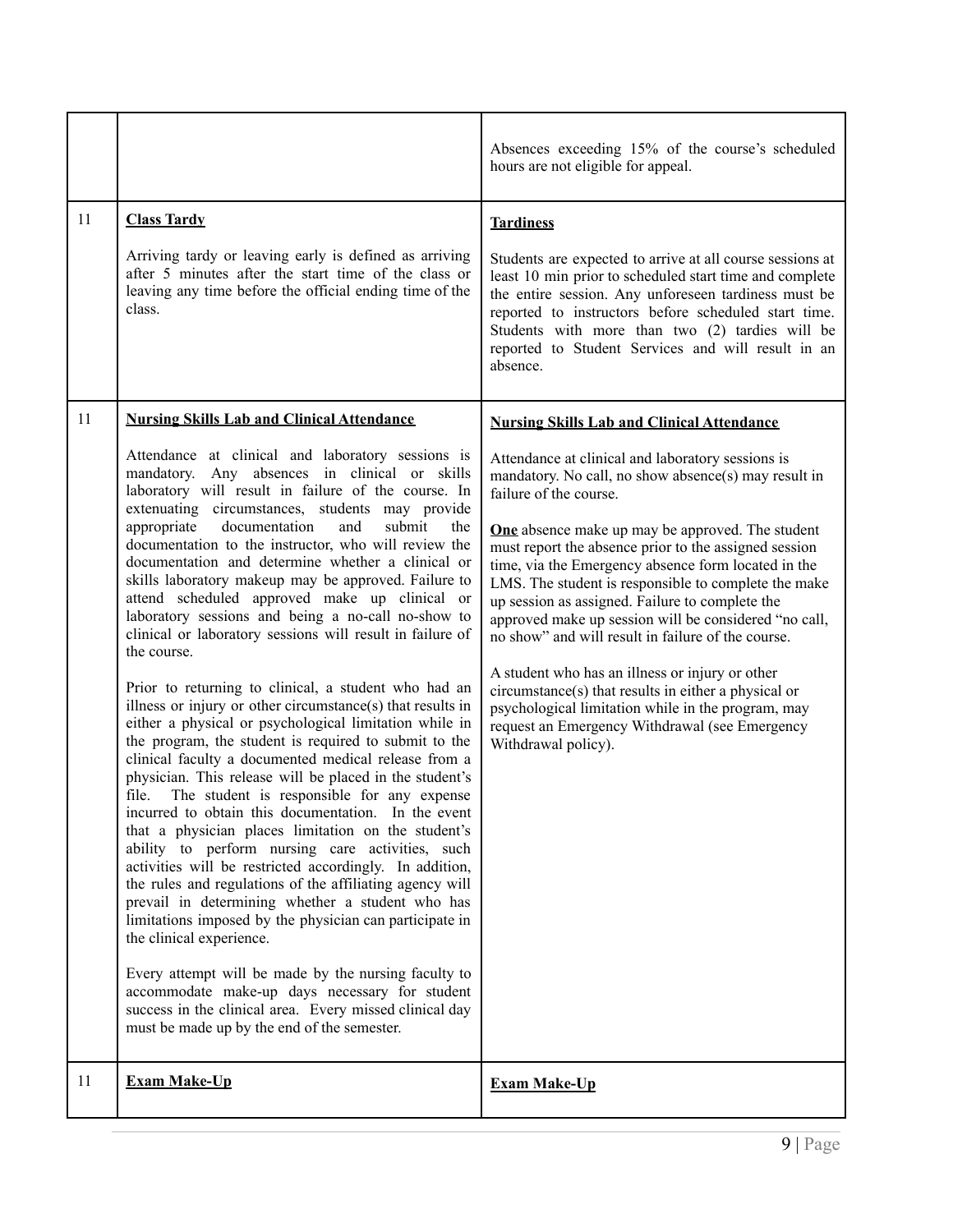| semester.<br>Failure to notify faculty in advance can result in a "no<br>call, no show" for the exam time and the student will<br>not be allowed a makeup. All requests for makeup<br>must be initiated by the student with the faculty as<br>call, no show" for the exam time and the student will<br>soon as possible and the make-up exam is expected to<br>not be allowed a makeup. All requests for makeup<br>be taken before the next exam time. Once scheduled,<br>must be initiated by the student with the faculty as<br>make-ups cannot be cancelled and rescheduled unless<br>within one week of the initial test date.<br>another extenuating circumstance has occurred, and<br>faculty are notified in advance or no less than 24 hours<br>of rescheduled exam time. Make-up in these situations<br>Once a make-up exam is scheduled, it cannot be<br>must occur within a week. A grade of zero shall be<br>cancelled and rescheduled unless another extenuating<br>given if unable to come for make-up exams or<br>rescheduled make up exam, there is no exception, and<br>this is not appealable.<br>the time approved by faculty.<br>To qualify for an extenuating circumstance, students<br>must notify faculty no later than 24 hours after the<br>exam time. Acceptable Extenuating Circumstances are<br>listed below:<br>appealable.<br>Illness with dated and signed statement from<br>1)<br>health care provider on letterhead.<br>To qualify for an extenuating circumstance, students<br>must notify faculty prior to but no later than 24 hours<br>Required testing/hearings from governmental<br>2)<br>agencies with required documentation.<br>from the exam time, via the Emergency Absence form<br>Recovery from an accident and /or house fire with<br>located in the LMS.<br>3)<br>signed statement from appropriate agency.<br>Required court attendance with copy of court<br>4)<br>1)<br>health care provider on letterhead.<br>summons.<br>Death in the immediate family with death notice<br>5)<br>2)<br>agencies with required documentation.<br>or funeral home document.<br>3)<br>signed statement from appropriate agency.<br>Please understand that routine doctor visits, childcare<br>work issues, transportation issues,<br>issues.<br>car<br>4)<br>malfunctions, and others not listed here are not<br>summons.<br>considered extenuating circumstances.<br>5)<br>or funeral home document.<br>Final exams will not be given after final exam week. | Students are expected to arrive 10 minutes prior to<br>exams. To avoid disruption during examination time,<br>students will not be allowed entrance after the start of<br>the exam. Students who are absent or arrive late for<br>exams may be allowed a make-up exam if an<br>extenuating circumstance has occurred and faculty are<br>advance<br>when<br>notified<br>in<br>possible.<br>Valid<br>documentation is required. | Students are expected to arrive 10 minutes prior to<br>exams. To avoid disruption during examination time,<br>students will not be allowed entrance after the start of<br>the exam. Students who are absent or arrive late for<br>exams may be allowed a make-up exam if an<br>extenuating circumstance has occurred and faculty are<br>notified in advance when possible.                                                                                                                                                                                                                                                                                                                                                                                                                                                                                                                                                                                  |
|--------------------------------------------------------------------------------------------------------------------------------------------------------------------------------------------------------------------------------------------------------------------------------------------------------------------------------------------------------------------------------------------------------------------------------------------------------------------------------------------------------------------------------------------------------------------------------------------------------------------------------------------------------------------------------------------------------------------------------------------------------------------------------------------------------------------------------------------------------------------------------------------------------------------------------------------------------------------------------------------------------------------------------------------------------------------------------------------------------------------------------------------------------------------------------------------------------------------------------------------------------------------------------------------------------------------------------------------------------------------------------------------------------------------------------------------------------------------------------------------------------------------------------------------------------------------------------------------------------------------------------------------------------------------------------------------------------------------------------------------------------------------------------------------------------------------------------------------------------------------------------------------------------------------------------------------------------------------------------------------------------------------------------------------------------------------------------------------------------------------------------------------------------------------------------------------------------------------------------------------------------------------------------------------------------------------------------------------------------------------------------------------------------------------------------------------------------------------------------------------------|-------------------------------------------------------------------------------------------------------------------------------------------------------------------------------------------------------------------------------------------------------------------------------------------------------------------------------------------------------------------------------------------------------------------------------|-------------------------------------------------------------------------------------------------------------------------------------------------------------------------------------------------------------------------------------------------------------------------------------------------------------------------------------------------------------------------------------------------------------------------------------------------------------------------------------------------------------------------------------------------------------------------------------------------------------------------------------------------------------------------------------------------------------------------------------------------------------------------------------------------------------------------------------------------------------------------------------------------------------------------------------------------------------|
| circumstances.<br>Final exams will not be given after final exam week.                                                                                                                                                                                                                                                                                                                                                                                                                                                                                                                                                                                                                                                                                                                                                                                                                                                                                                                                                                                                                                                                                                                                                                                                                                                                                                                                                                                                                                                                                                                                                                                                                                                                                                                                                                                                                                                                                                                                                                                                                                                                                                                                                                                                                                                                                                                                                                                                                           |                                                                                                                                                                                                                                                                                                                                                                                                                               | Only <b>one</b> exam make-up is allowed, per course, per<br>Failure to notify faculty in advance can result in a "no<br>soon as possible and the make-up exam must occur<br>circumstance has occurred, and faculty are notified in<br>advance or no less than 24 hours of rescheduled exam<br>time. Make-up in these situations must occur within<br>A grade of zero shall be given in the event a student<br>does not attend a make-up exam or rescheduled make<br>up exam, there is no exception, and this is not<br>Illness with dated and signed statement from<br>Required testing/hearings from governmental<br>Recovery from an accident and /or house fire with<br>Required court attendance with copy of court<br>Death in the immediate family with death notice<br>Routine doctor visits, childcare issues, work issues,<br>transportation issues, car malfunctions, and others not<br>listed<br>considered<br>here<br>not<br>extenuating<br>are |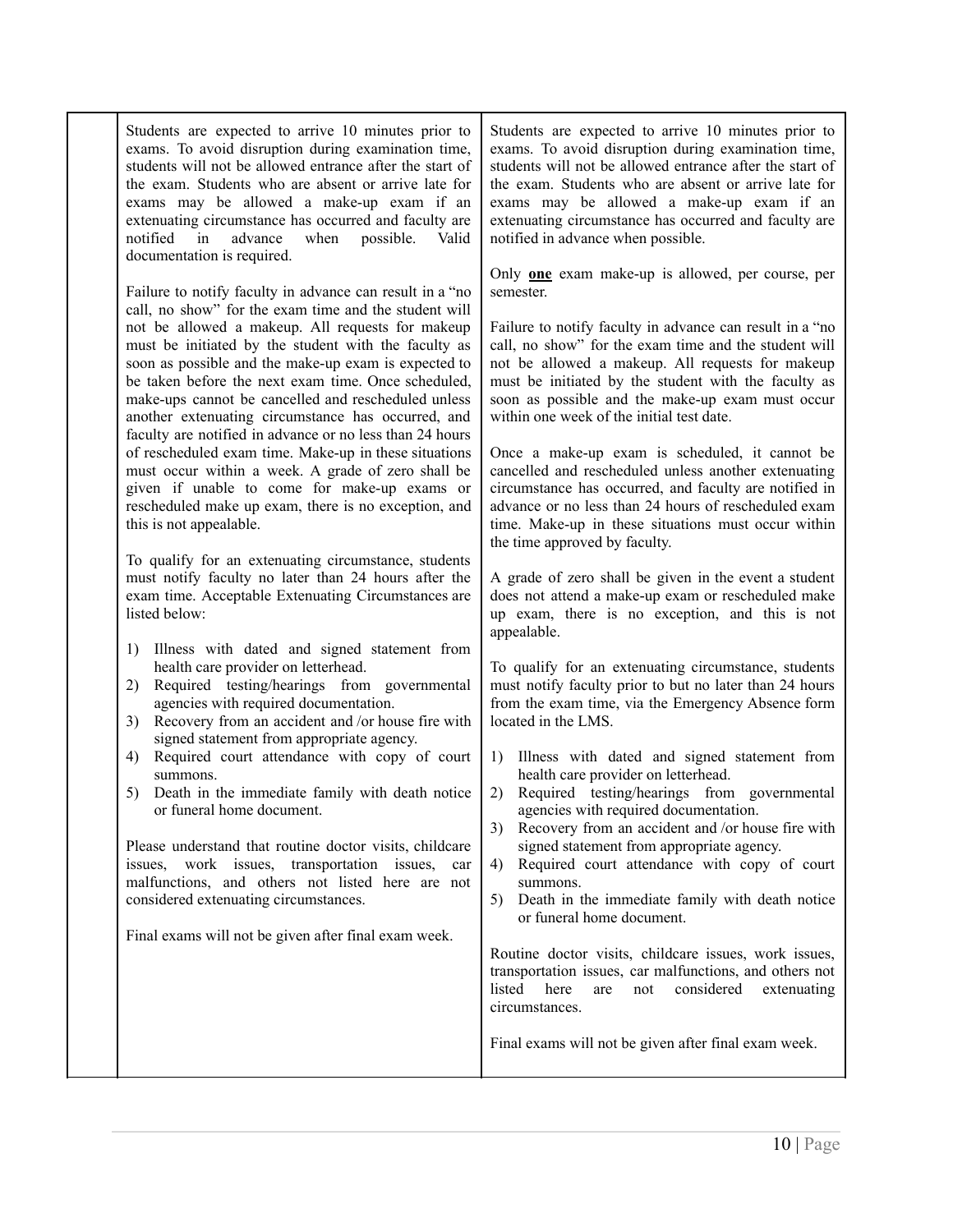<span id="page-10-1"></span><span id="page-10-0"></span>

| 12 | <b>Leave of Absence</b>                                                                                                                                                                                                                                                                                                                                                                                                                                                                                                                                                                                                                                                                                                                                                                                                                                                                                                                                                                                                                                                                                                                      |                                                                                                                                                                                                                                                                                                                                                                                                                                                                                                                                                                                                                                                                                                                                                                                                                                                                                                                                                                                                                     |
|----|----------------------------------------------------------------------------------------------------------------------------------------------------------------------------------------------------------------------------------------------------------------------------------------------------------------------------------------------------------------------------------------------------------------------------------------------------------------------------------------------------------------------------------------------------------------------------------------------------------------------------------------------------------------------------------------------------------------------------------------------------------------------------------------------------------------------------------------------------------------------------------------------------------------------------------------------------------------------------------------------------------------------------------------------------------------------------------------------------------------------------------------------|---------------------------------------------------------------------------------------------------------------------------------------------------------------------------------------------------------------------------------------------------------------------------------------------------------------------------------------------------------------------------------------------------------------------------------------------------------------------------------------------------------------------------------------------------------------------------------------------------------------------------------------------------------------------------------------------------------------------------------------------------------------------------------------------------------------------------------------------------------------------------------------------------------------------------------------------------------------------------------------------------------------------|
|    | The following was separated from the Leave of<br>Absence policy. It was moved and updated to the<br>Emergency Withdrawal Policy.<br>If a verifiable emergency occurs within the semester, a<br>student may withdraw from all courses up to two<br>weeks before the end of the semester, without<br>academic penalty. A letter must be submitted to the<br>Program Administrator or designee describing the<br>emergency with documentation and indicating intent to<br>Examples of verifiable<br>emergency<br>return.<br>circumstances may be accidents, illness that required<br>hospitalization, death of an immediate family member,<br>or other circumstances beyond the control of the<br>student.<br>Assurance of readmission to the School<br>and<br>re-enrollment into those course(s) withdrawn from will<br>be on a space-available basis. The student will receive<br>a W for all courses in the semester in which they<br>The student must return the following<br>withdrew.<br>semester. If the student does NOT return the following<br>semester, the student will be required to complete the<br>entire re-admission process. |                                                                                                                                                                                                                                                                                                                                                                                                                                                                                                                                                                                                                                                                                                                                                                                                                                                                                                                                                                                                                     |
| 14 | The Emergency Withdrawal policy was not included in<br>the Summer 2021 catalog/handbook.                                                                                                                                                                                                                                                                                                                                                                                                                                                                                                                                                                                                                                                                                                                                                                                                                                                                                                                                                                                                                                                     | <b>Emergency Withdrawal</b><br>An Emergency Withdrawal provides an opportunity for<br>a student to withdraw from all courses up to two weeks<br>before the end of the semester, without academic<br>penalty.<br>An emergency withdrawal withdraws students from<br>ALL CLASSES. It is a withdrawal from ATS Institute<br>of Technology. (Emergency Withdrawal from an<br>individual course is not permitted.)<br>Emergency withdrawals are approved on a<br>case-by-case basis and may be granted when:<br>A physical, mental, financial, or personal<br>issue develops after the last day to withdraw<br>without penalty and is severe enough to keep<br>a student from attending classes and/or<br>successfully completing academic<br>requirements. Examples may include:<br>Significant impairment in the ability<br>$\circ$<br>to function as a student<br>An ongoing issue incapacitates or<br>$\circ$<br>will incapacitate the student from<br>attending course sessions that<br>exceeds the maximum allowed |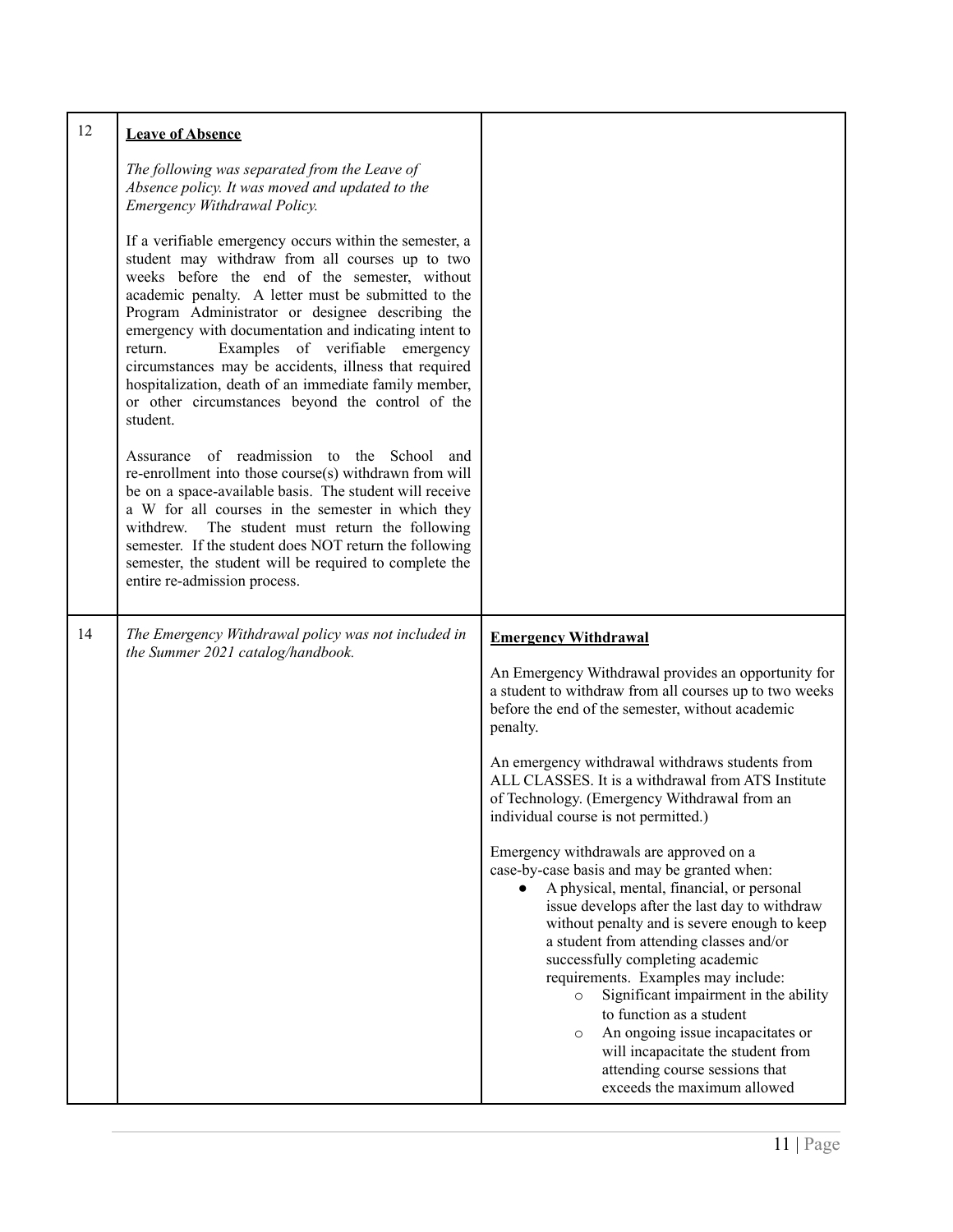<span id="page-11-1"></span><span id="page-11-0"></span>

|    |                                                                                                                                    | absences as outlined in the<br>attendance policy.<br>Behaviors that pose significant risk<br>$\circ$<br>to the health or safety of the student<br>others.<br>Situations that prevent the student<br>$\circ$<br>from experiencing a safe living and<br>learning environment.<br>Death of an immediate family<br>$\circ$<br>member.<br>A crime which may or may not result<br>$\circ$<br>in medical care such as a sexual<br>assault, stalking incident, dating or<br>domestic violence incident.<br>Emergency withdrawals are <b>NOT</b> intended to and will<br>not be granted to:<br>Serve as a solution to unsatisfactory progress<br>$\bullet$<br>or other academic or behavioral concern<br>Assist a student in avoiding disciplinary<br>$\bullet$<br>actions related to potential misconduct<br>Assist a student who reports lack of<br>knowledge or misunderstanding of the refund<br>deadline or policy.<br>Remove charges from a student account.<br>4. A student is allowed one Emergency Withdrawal.<br>5. All Emergency Withdrawal Requests must be<br>submitted within 10 days after the last date of<br>attendance.<br>· (Special permission to receive an emergency<br>withdrawal after any of these deadlines must be<br>granted by the Nursing Program Administrator.)<br>Assurance of readmission to the School<br>and<br>re-enrollment into those course(s) withdrawn from will<br>be on a space-available basis. The student will receive<br>a W for all courses in the semester in which they<br>The student must return the following<br>withdrew.<br>semester. If the student does NOT return the following<br>semester, the student will be required to complete the<br>entire re-admission process. |
|----|------------------------------------------------------------------------------------------------------------------------------------|-----------------------------------------------------------------------------------------------------------------------------------------------------------------------------------------------------------------------------------------------------------------------------------------------------------------------------------------------------------------------------------------------------------------------------------------------------------------------------------------------------------------------------------------------------------------------------------------------------------------------------------------------------------------------------------------------------------------------------------------------------------------------------------------------------------------------------------------------------------------------------------------------------------------------------------------------------------------------------------------------------------------------------------------------------------------------------------------------------------------------------------------------------------------------------------------------------------------------------------------------------------------------------------------------------------------------------------------------------------------------------------------------------------------------------------------------------------------------------------------------------------------------------------------------------------------------------------------------------------------------------------------------------------------------------------------------------------------------------|
| 13 | <b>Veterans Services</b>                                                                                                           | <b>Veterans Services</b>                                                                                                                                                                                                                                                                                                                                                                                                                                                                                                                                                                                                                                                                                                                                                                                                                                                                                                                                                                                                                                                                                                                                                                                                                                                                                                                                                                                                                                                                                                                                                                                                                                                                                                    |
|    | The future state was added                                                                                                         | See Veteran Student Benefits for benefit details.                                                                                                                                                                                                                                                                                                                                                                                                                                                                                                                                                                                                                                                                                                                                                                                                                                                                                                                                                                                                                                                                                                                                                                                                                                                                                                                                                                                                                                                                                                                                                                                                                                                                           |
| 14 | <b>Student Resources</b><br>Students have access to an online library through the<br>Learning Management System (LMS) and SIS. The | <b>Student Resources</b><br>Students have access to an online library through the<br>Learning Management System (LMS) and SIS. The                                                                                                                                                                                                                                                                                                                                                                                                                                                                                                                                                                                                                                                                                                                                                                                                                                                                                                                                                                                                                                                                                                                                                                                                                                                                                                                                                                                                                                                                                                                                                                                          |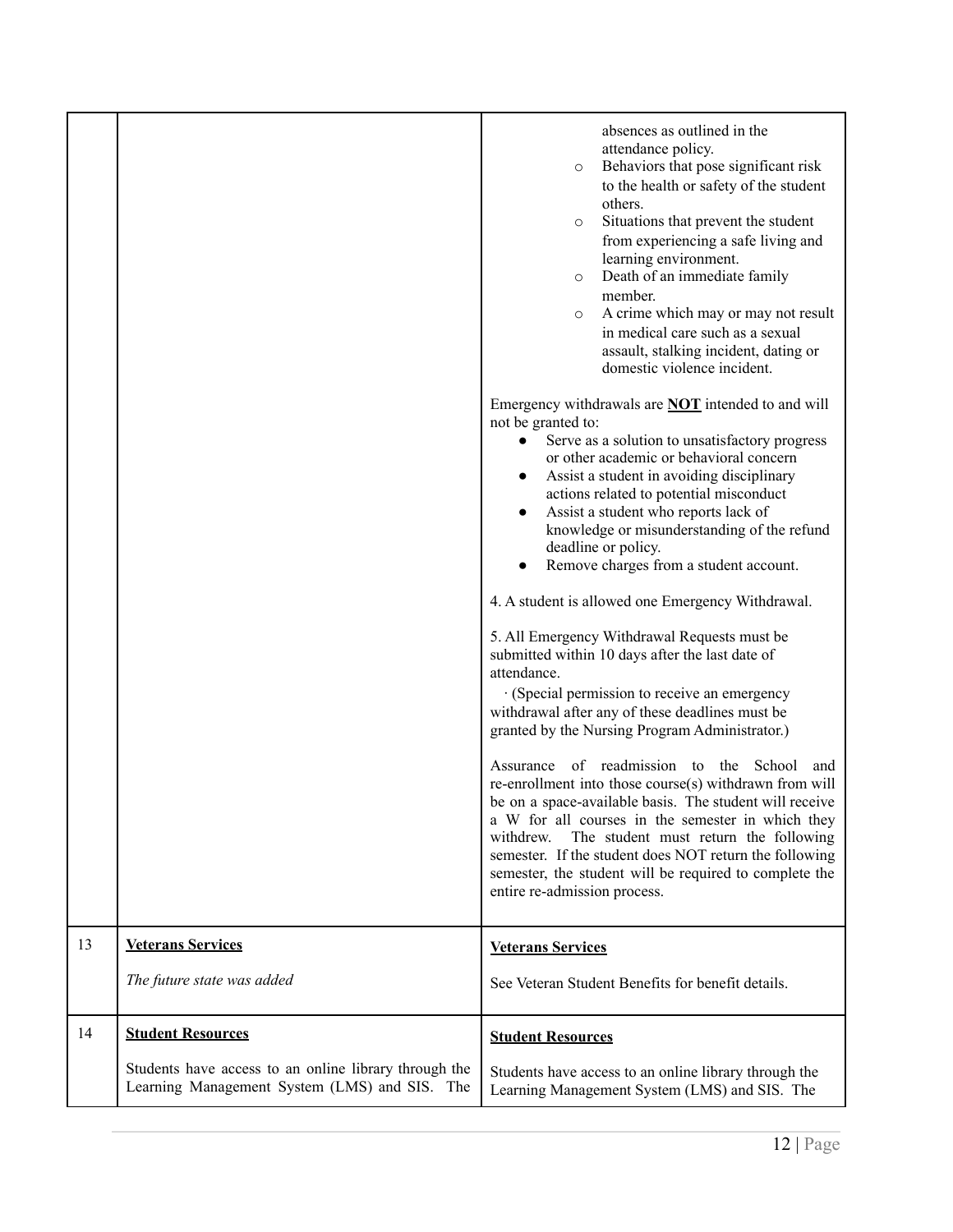<span id="page-12-1"></span><span id="page-12-0"></span>

|    | online library provides the students with current<br>materials and supplements the school's on-site<br>The Resource Room holds current<br>resource.<br>textbooks as well as references for the students to use<br>at school. Private, quiet rooms are available for<br>student use. A dedicated room is reserved for NCLEX<br>exam preparation. Laptops are available for on-site<br>and off-site student loans.                                                                                                                                                                                                                                                                                                                                                                                                                                                                                                                 | online library provides the students with current<br>materials and supplements the school's on-site<br>resource. The Resource Room holds current<br>textbooks as well as references for the students to use<br>at school. Laptops are available for students who meet<br>the criteria for loaner laptops.                                                                                                                                                                                                                                                                                                                                                                                                                                                                                                                                                              |
|----|----------------------------------------------------------------------------------------------------------------------------------------------------------------------------------------------------------------------------------------------------------------------------------------------------------------------------------------------------------------------------------------------------------------------------------------------------------------------------------------------------------------------------------------------------------------------------------------------------------------------------------------------------------------------------------------------------------------------------------------------------------------------------------------------------------------------------------------------------------------------------------------------------------------------------------|------------------------------------------------------------------------------------------------------------------------------------------------------------------------------------------------------------------------------------------------------------------------------------------------------------------------------------------------------------------------------------------------------------------------------------------------------------------------------------------------------------------------------------------------------------------------------------------------------------------------------------------------------------------------------------------------------------------------------------------------------------------------------------------------------------------------------------------------------------------------|
| 15 | <b>Transcript Request</b><br>Students may request a transcript for another<br>educational institution or potential employer by<br>providing a completed Transcript Request Form at the<br>front desk along with payment of a transcript request<br>fee in the form of credit card or money order. Regular<br>mail will be used.<br><b>Transcript Request Fee \$5.00</b><br><b>Standard Processing 1-3 weeks</b><br>All outstanding obligations must be met, and all<br>information must be completed for ATS to be able to<br>forward the information to the requested recipient.<br>MATS will not take telephone or email requests for<br>transcripts from either a student or prospective<br>Student records are not released to an<br>employer.<br>employer or school without the signed release by the<br>This form is also available on the<br>student.<br>www.atsinstitute.edu website for your convenience.               | <b>Transcript Request</b><br>Students may request a transcript by completing a<br>Transcript<br>Request<br>via<br>the<br><b>ATS</b><br>website.<br>www.atsinstitute.edu.<br>Transcripts<br>will<br>only be<br>processed when submitted by the website instructions.<br>Each copy costs \$10, digital and printed copies are<br>available.<br>All outstanding obligations (school and financial) must<br>be met to complete the transcript request. Outstanding<br>obligations must be cleared with the Bursar's office to<br>release the transcript.<br>Student records are not released to an employer or<br>school without the signed release by the student.                                                                                                                                                                                                        |
| 20 | <b>Student Grievance and Appeal Procedure</b><br>Students are encouraged to resolve problems with their<br>faculty.<br>For grade issues:<br>Contact your instructor through email, meeting, or<br>telephone. Then the student can progress to the next<br>step and file the grievance.<br>For Non-Grade issues:<br>First meet with the instructor(s) or person(s) directly<br>involved and attempt to resolve the problem through<br>informal discussion. If there is no resolution, the<br>student may next schedule an appointment and orally<br>grieve the matter with the Nursing Programs<br>Administrator. The student should be prepared to<br>discuss: the basis for concern, facts to support the<br>grievance, and suggested remedy that would satisfy the<br>student.<br><b>Grievance steps:</b><br>To initiate and pursue a grievance, the following steps<br>must be observed, in their entirety, for grade appeals | <b>Student Grievance and Appeal Procedure</b><br>It is the intent of the School to treat all students<br>equitably according to established School policies.<br>This grievance and appeal procedure is designed so<br>that due process is followed and satisfactory solutions<br>can be reached.<br><b>Academic Appeals</b><br>A student may contest matters that affect academic<br>standing. If necessary, students may submit a written<br>appeal. The Appeals committee will review facts<br>related to the case and make a final determination.<br>Students may not submit an appeal for policy change.<br>Students with an academic appeal in process must<br>attend classes as scheduled while the process is taking<br>place according to their schedule until further notice.<br>Appeals must be submitted within 5 days from the time<br>the issue occurred. |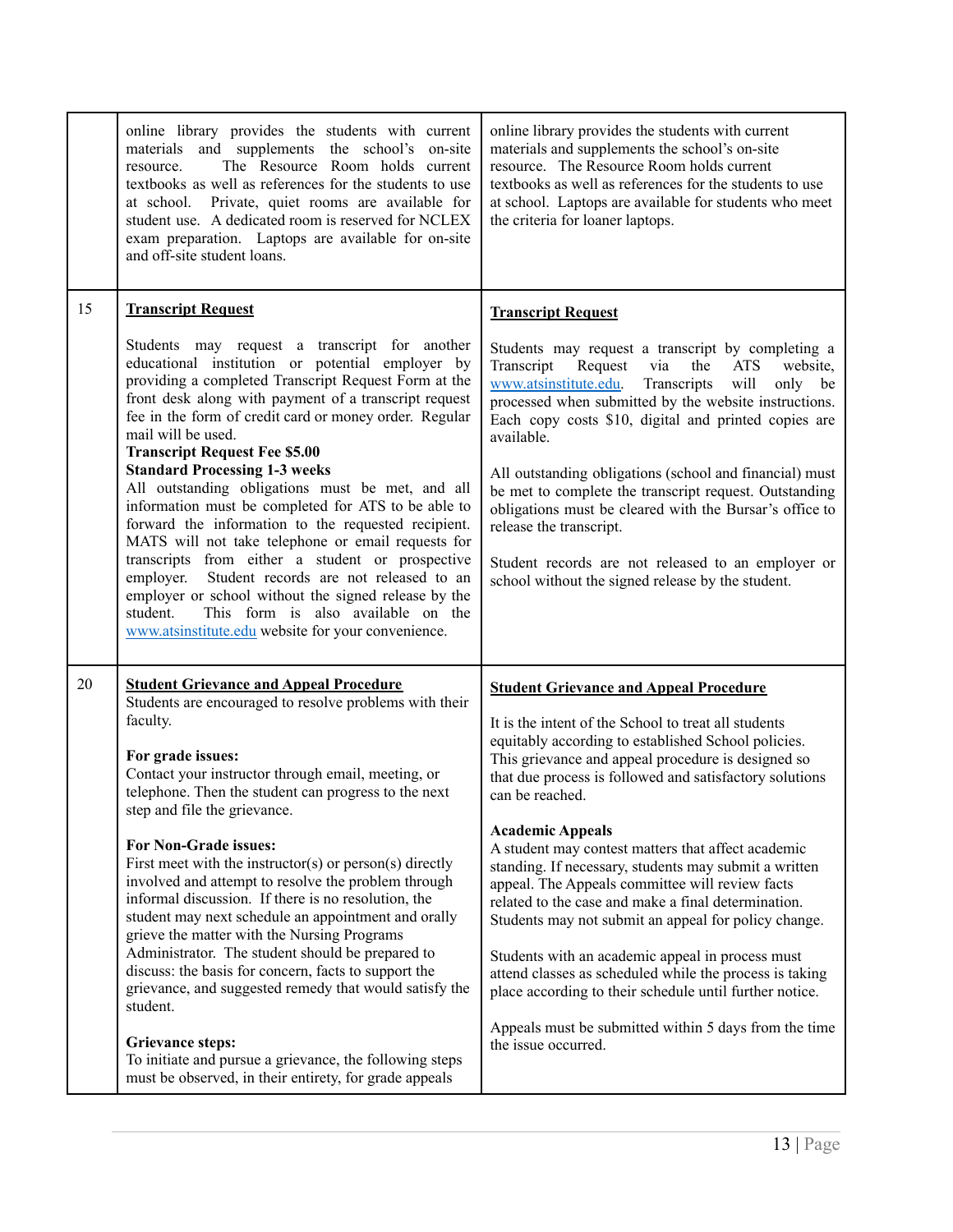and non-grade appeals. Students may not submit an appeal for policy change.

Appeals will only be accepted through the appeal link on the school's website

<https://go.atsinstitute.edu/appeals/>. The appeal submitted in person or by email will not be accepted. Appeal verdict details are not disclosed. The appeals decisions are final.

**Note**: The appeal emails listed under appeal procedure in the previous catalog versions are disconnected.

### **For Grade Appeals**

Students that are in the grade appeals process must attend classes as scheduled while the process is taking place. For example, if a student failed Math class, they are to attend that class and other classes according to their schedule until further notice. The appeal process takes approximately 1 week. The appeal committee does not meet over break. The student will be notified in writing of the result of the student appeal. All grade appeal decisions are final.

Submit the Appeals Form via on the ATS website: <https://go.atsinstitute.edu/appeals/>. The committee will contact you if additional supporting documentation is needed. Your appeal may be denied if supporting documentation is not provided. Two (2) petitions per student per semester are permitted (the student can petition for multiple courses on each petition when the circumstances are the same.)

### **Timeline**

### **Course Final Grade Appeal:**

● To construct a "Course Grade Appeal" the student has 5 days from when the grade was finalized and posted in SIS to file an appeal with the Appeal Committee for a final grade. Only "D" and "F" grades are appealable for courses taken during the semester that ended most recently.

● Grade Appeals during semester (i.e., Test, Quiz, Assignment grades; Attendance Records, etc.): Any appeals within a semester must be submitted within 5 days from the time the issue occurred.

### **For Non-Grade Appeals**

In order to initiate and pursue a grievance, the following steps must be observed, in their entirety, within two (2) business days following the reported incident or reason for the grievance.

• The student may submit the Appeals Form via on the ATS website: <https://go.atsinstitute.edu/appeals/>. Final Grade appeals must be submitted within 5 days from when the grade was posted in the SIS. This applies only to the most recent semester completed.

#### Appeal steps:

- Meet with the instructor(s) or person(s) directly involved and attempt to resolve the problem.
- If there is no resolution, submit an appeal through the appeal link on the school website: <https://go.atsinstitute.edu/appeals/>. **Only appeals submitted by the appeal link will be accepted.**
- The appeals committee will review the appeal. The review process takes approximately 1 week.
- The committee will contact you if additional supporting documentation is needed. Your appeal may be denied if supporting documentation is not provided.
- The student will be notified in writing (via ATS email) of the result of the appeal.
- All appeal decisions are final

### **Grievances**

A grievance is defined as any situation or action personally affecting a student that was a result of a violation, mishandling, or misapplication of any specific provision stated in policy, rule, statute, or regulation of the School.

Requests for reconsideration of decisions that affect a student's academic status in keeping with standing policies are not grievances and should be handled through the appeals process.

Grievances must be submitted within two weeks of the occurrence in question.

Grievance Steps:

- Meet with the person(s) directly involved and attempt to resolve the problem.
- If there is no reasonable resolution, the student may proceed with a grievance submission without fear of retribution.
- Grievances will only be accepted through the grievance link on the school's website. **Only grievances submitted by the grievance link will be accepted.**
- The grievance is reviewed and investigated by the Program Administrator or Designee.
- The student may be contacted for further information or details regarding the grievance.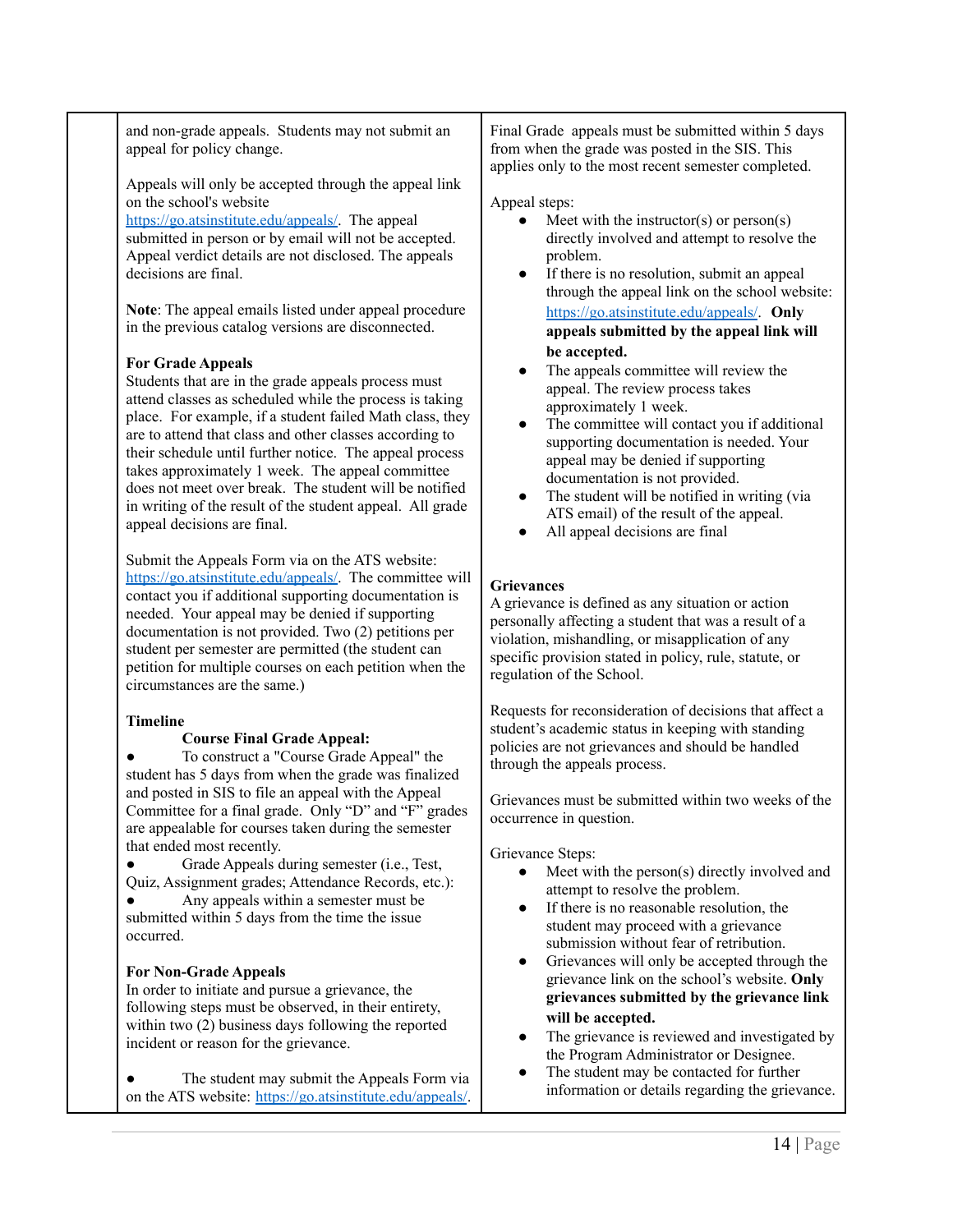<span id="page-14-0"></span>

|    | The committee will contact you if additional<br>supporting documentation is needed. Your appeal may<br>be denied if supporting documentation is not provided.<br>During the appeals process, student can<br>continue with class and clinical unless the reason for<br>the appeal is due to a violation of code of conduct<br>and/or unsafe practice at the clinical site.<br>The Appeals Board consists of a minimum of three<br>faculty members. The Board will meet within one<br>week of the filing of the appeal to consider the<br>student's case. The student will be informed of the<br>Board's decision immediately following the meeting.<br>Grievances that are not resolved on an institutional<br>level may be taken to the Accrediting Bureau of Health<br>Education Schools and/or the Illinois State Board of<br>Higher Education.<br>Accrediting Bureau of Health Education Schools<br>(ABHES)<br>7777 Leesburg Pike, Suite 314 North<br>Falls Church, Virginia 22043<br>$(703)$ 917-9503<br>Private Business and Vocational Schools Division of<br>the Illinois Board of Higher Education<br>1 N. Old State Capitol Plaza, Suite 333<br>Springfield, IL 62701-1404<br>IBHE online complaint link and phone number:<br>http://complaints.ibhe.org/<br>$(217) 782 - 2551$ | The student will be notified in writing (via<br>ATS email) confirming their grievance was<br>received and investigated.<br>Grievances that are not resolved on an institutional<br>level may be taken to the Accrediting Bureau of Health<br>Education Schools and/or the Illinois State Board of<br>Higher Education.<br>Accrediting Bureau of Health Education Schools<br>(ABHES)<br>7777 Leesburg Pike, Suite 314 North<br>Falls Church, Virginia 22043<br>$(703)$ 917-9503<br>Private Business and Vocational Schools Division of<br>the Illinois Board of Higher Education<br>1 N. Old State Capitol Plaza, Suite 333<br>Springfield, IL 62701-1404<br>IBHE online complaint link and phone number:<br>http://complaints.ibhe.org/<br>$(217) 782 - 2551$                               |
|----|------------------------------------------------------------------------------------------------------------------------------------------------------------------------------------------------------------------------------------------------------------------------------------------------------------------------------------------------------------------------------------------------------------------------------------------------------------------------------------------------------------------------------------------------------------------------------------------------------------------------------------------------------------------------------------------------------------------------------------------------------------------------------------------------------------------------------------------------------------------------------------------------------------------------------------------------------------------------------------------------------------------------------------------------------------------------------------------------------------------------------------------------------------------------------------------------------------------------------------------------------------------------------------------|---------------------------------------------------------------------------------------------------------------------------------------------------------------------------------------------------------------------------------------------------------------------------------------------------------------------------------------------------------------------------------------------------------------------------------------------------------------------------------------------------------------------------------------------------------------------------------------------------------------------------------------------------------------------------------------------------------------------------------------------------------------------------------------------|
| 21 | <b>Academic Fraud</b><br>Academic Fraud is any type of cheating or<br>misrepresentation that occurs in relation to online or<br>on-ground classes. It can include:<br>Plagiarism: The adoption or reproduction of code,<br>ideas, words, or statements of another person or<br>author without due acknowledgment.<br>All parties to plagiarism are considered equally<br>guilty. If a student shares the student coursework<br>with another student and it is plagiarized, that<br>student is considered as guilty as the plagiarizer;<br>since that student enabled the plagiarism to take<br>place. Under no circumstances should a student<br>make the student coursework available to another<br>student unless the instructor gives explicit<br>permission for this to happen.<br>Fabrication: The falsification of data, information,<br>or citations in any academic situation.<br>Deception: Providing false information to a<br>$\bullet$<br>representative of the School concerning an                                                                                                                                                                                                                                                                                         | <b>Academic Fraud</b><br>Academic Fraud is any type of cheating or<br>misrepresentation that occurs in relation to any<br>academic component.<br>Academic Fraud violations will result in the following:<br>Immediate dismissal<br>Plagiarism: The adoption or reproduction of<br>$\bullet$<br>code, ideas, words, or statements of another<br>person or author without due acknowledgment.<br>All parties to plagiarism are considered equally<br>$\bullet$<br>guilty. If a student shares the student<br>coursework with another student and it is<br>plagiarized, that student is considered as guilty<br>as the plagiarizer; since that student enabled<br>the plagiarism to take place. Under no<br>circumstances should a student make the<br>student coursework available to another |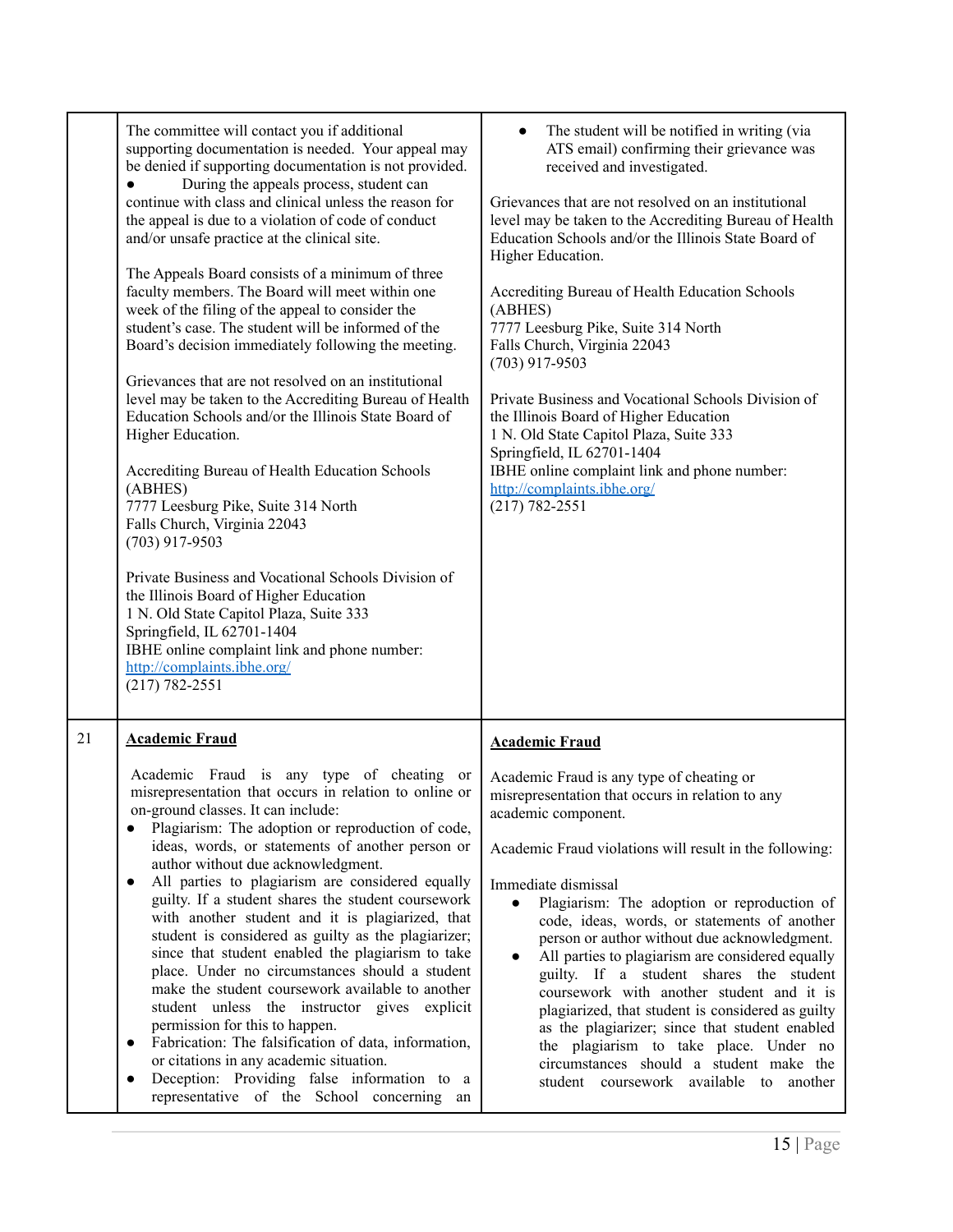<span id="page-15-0"></span>

|    | assignment, mock interview, or class—e.g., giving<br>a false excuse for missing a deadline or falsely<br>claiming to have submitted work.<br>Cheating: Any attempt to give or obtain assistance<br>$\bullet$<br>in any class assignment(s) (like an examination)<br>without due acknowledgment.<br>Sabotage: Acting to prevent others<br>from<br>$\bullet$<br>completing their work.<br>Falsifying Records and Official Documents:<br>$\bullet$<br>Forging signatures or falsifying information on<br>official academic documents such as forms,<br>petitions, letters of permission, or any other<br>official internal or external document.<br>Investigation: Students are entitled to a full<br>investigation. The faculty/instructor will alert the<br>Academic Integrity Committee and Program<br>Administrator who will investigate the policy<br>violation claim. Once the claim has been verified<br>or unsubstantiated, the parties involved will be<br>informed in writing.<br>Sanctions for Violating the Academic Honesty<br>$\bullet$<br>Policy<br>A student found in violation of the Academic<br>$\bullet$<br>Honesty and Integrity policy will be subject to<br>disciplinary action by the Academic Integrity<br>Committee.<br>For the first violation in a program, the student will<br>$\bullet$<br>receive a zero on the assignment and a written<br>warning and may go on Academic Probation.<br>If a second violation occurs the student will be<br>$\bullet$<br>removed from the program. Disciplinary action<br>will be determined by the Academic Integrity<br>Committee. Dismissal from the program under this<br>policy will be considered an academic dismissal<br>and not subject for re-entry. | student unless the instructor gives explicit<br>permission for this to happen.<br>Falsifying Records and Official Documents:<br>$\bullet$<br>Forging signatures or falsifying information on<br>official academic documents such as forms,<br>petitions, letters of permission, or any other<br>official internal or external document.<br>Zero on assignment for first offense, any multiple<br>offenses are grounds for dismissal.<br>Fabrication:<br>The<br>falsification<br>data,<br>$\bullet$<br>of<br>information, or citations in any academic<br>situation.<br>Deception: Providing false information to a<br>representative of the School concerning an<br>assignment, mock interview, or class-e.g.,<br>giving a false excuse for missing a deadline or<br>falsely claiming to have submitted work.<br>Failure of the course<br>Cheating: Any attempt to give or obtain<br>$\bullet$<br>assistance in any class assignment(s) (like an<br>examination) without due acknowledgment.<br>Sabotage: Acting to prevent others from<br>$\bullet$<br>completing their work.<br>When the faculty of record (or designee) identifies that<br>an act of possible misconduct has occurred, the<br>instructor investigates the occurrence. If the instructor<br>concludes there is a violation of the Academic Honesty<br>and Integrity policy, the incident is reported to the<br>Academic Integrity Committee.<br>Investigation: Students are entitled to a full<br>investigation. The faculty/instructor will alert the<br>Academic<br>Integrity Committee<br>Program<br>and<br>Administrator who will investigate the policy violation<br>claim. Once the claim has been verified or<br>unsubstantiated, the parties involved will be informed<br>in writing. |
|----|-----------------------------------------------------------------------------------------------------------------------------------------------------------------------------------------------------------------------------------------------------------------------------------------------------------------------------------------------------------------------------------------------------------------------------------------------------------------------------------------------------------------------------------------------------------------------------------------------------------------------------------------------------------------------------------------------------------------------------------------------------------------------------------------------------------------------------------------------------------------------------------------------------------------------------------------------------------------------------------------------------------------------------------------------------------------------------------------------------------------------------------------------------------------------------------------------------------------------------------------------------------------------------------------------------------------------------------------------------------------------------------------------------------------------------------------------------------------------------------------------------------------------------------------------------------------------------------------------------------------------------------------------------------------------------------------------------------------------------|-----------------------------------------------------------------------------------------------------------------------------------------------------------------------------------------------------------------------------------------------------------------------------------------------------------------------------------------------------------------------------------------------------------------------------------------------------------------------------------------------------------------------------------------------------------------------------------------------------------------------------------------------------------------------------------------------------------------------------------------------------------------------------------------------------------------------------------------------------------------------------------------------------------------------------------------------------------------------------------------------------------------------------------------------------------------------------------------------------------------------------------------------------------------------------------------------------------------------------------------------------------------------------------------------------------------------------------------------------------------------------------------------------------------------------------------------------------------------------------------------------------------------------------------------------------------------------------------------------------------------------------------------------------------------------------------------------------------------------------------------------------------|
| 24 | <b>Drug Testing Guidelines</b>                                                                                                                                                                                                                                                                                                                                                                                                                                                                                                                                                                                                                                                                                                                                                                                                                                                                                                                                                                                                                                                                                                                                                                                                                                                                                                                                                                                                                                                                                                                                                                                                                                                                                              | <b>Drug Testing Guidelines</b>                                                                                                                                                                                                                                                                                                                                                                                                                                                                                                                                                                                                                                                                                                                                                                                                                                                                                                                                                                                                                                                                                                                                                                                                                                                                                                                                                                                                                                                                                                                                                                                                                                                                                                                                  |
|    | Students are required to have a standardized drug<br>screen prior to entering the clinical environment. This<br>is typically a 10-panel urine drug test and the results<br>are expected to return negative for any of the tested<br>drugs, as well as negative for adulteration or dilution<br>of the specimen. A positive drug screen of an illegal<br>substance (illegal substance or controlled substance<br>without a prescription) or intoxication from alcohol<br>may result in dismissal from the student's program of<br>study.                                                                                                                                                                                                                                                                                                                                                                                                                                                                                                                                                                                                                                                                                                                                                                                                                                                                                                                                                                                                                                                                                                                                                                                     | Students are required to have a standardized drug<br>screen prior to entering the clinical environment. The<br>results are expected to return negative for any of the<br>tested drugs, as well as negative for adulteration or<br>dilution of the specimen.<br>A positive drug screen of any substance tested (federal<br>illegal substance, or controlled substance without a<br>prescription ) or noted impairment may result in<br>suspension for the remainder of the semester and a<br>referral to counseling.                                                                                                                                                                                                                                                                                                                                                                                                                                                                                                                                                                                                                                                                                                                                                                                                                                                                                                                                                                                                                                                                                                                                                                                                                                             |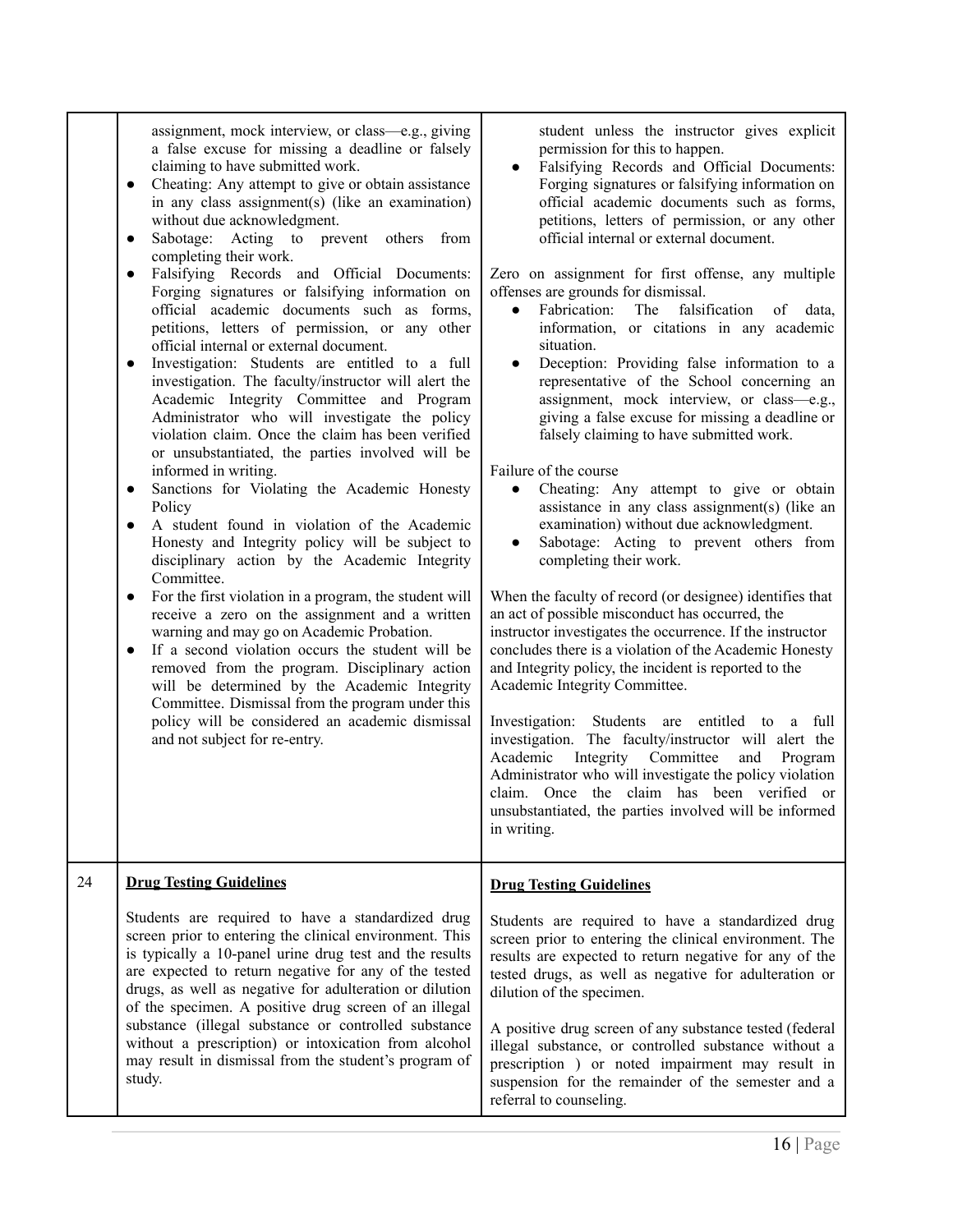| Students may also be selected for random drug testing<br>at any time and specifically when being under the<br>influence is suspected.<br>Reasons to suspect chemical substance use include, but<br>are not limited to:<br>Noticeable change in behavior<br>1.<br>2.<br>Slurred speech<br>Smell of ethanol on breath<br>3.<br>No students under the influence of alcohol or other<br>drugs will be allowed to attend class, remain at the<br>School facility, or attend clinical. Students taking<br>controlled medications that are prescribed for a<br>legitimate reason must provide documentation for it<br>from the health care provider within five days. Failure<br>to comply with this will indicate a positive finding for<br>the drug screening with possible dismissal from the<br>program.<br>Failure or refusal to comply with any aspect of the<br>substance abuse guidelines may impact academic<br>progression. Examples of noncompliance include, but<br>are not limited to, refusal to submit to immediate drug<br>and alcohol testing or repeat testing, tampering, or<br>altering of specimens, attempts to submit the samples<br>of another person as the student's own, and failure to<br>appropriately complete associated program or testing<br>laboratory documents.<br>Any unlawful possession, use, or distribution of illicit<br>drugs or alcohol, whether by students or employees,<br>will be reported to the local police department. The<br>student is responsible for any legal penalties resulting<br>from the possession or distribution of illicit drugs<br>including confiscation of personal possessions, fines,<br>and incarceration.<br>Students that are dismissed due to positive<br>drug/alcohol testing will be allowed to reapply after<br>successful completion and documentation of a<br>substance use treatment program. Students dismissed<br>due to refusal to comply with the testing requirements<br>will not be allowed to reapply to the program.<br>Students dismissed due to possessing any unlawful<br>drug while on campus will not be allowed to reapply to<br>the program. | Students must complete counseling requirements and<br>submit to an additional drug screen prior to returning<br>to the program of study. Failure to attend counseling<br>requirements and/or an additional positive drug screen<br>may be cause for dismissal from the student's program<br>of study.<br>Any additional positive drug screen or noted<br>impairment after completing counseling requirements<br>will be an immediate dismissal from the program.<br>Students may also be selected for random drug testing<br>at any time and specifically when being under the<br>influence is suspected.<br>Reasons to suspect substance use include, but are not<br>limited to:<br>1. Noticeable change in behavior<br>2.<br>Slurred speech<br>Smell of ethanol on breath<br>3.<br>No students under the influence of alcohol or other<br>drugs will be allowed to attend class, remain at the<br>School facility, or attend clinical. Students taking<br>controlled medications that are prescribed for a<br>legitimate reason must provide documentation for it<br>from the health care provider within five days (federal<br>illegal substances do not apply). Failure to comply<br>with this will indicate a positive finding for the drug<br>screening with possible dismissal from the program.<br>Failure or refusal to comply with any aspect of the<br>substance abuse guidelines may impact academic<br>progression. Examples of noncompliance include, but<br>are not limited to, refusal to submit to immediate drug<br>and alcohol testing or repeat testing, tampering, or<br>altering of specimens, attempts to submit the samples<br>of another person as the student's own, and failure to<br>appropriately complete associated program or testing<br>laboratory documents.<br>Any unlawful possession, use, or distribution of illicit<br>drugs or alcohol, whether by students or employees,<br>will be reported to the local police department. The<br>student is responsible for any legal penalties resulting<br>from the possession or distribution of illicit drugs<br>including confiscation of personal possessions, fines,<br>and incarceration. |
|---------------------------------------------------------------------------------------------------------------------------------------------------------------------------------------------------------------------------------------------------------------------------------------------------------------------------------------------------------------------------------------------------------------------------------------------------------------------------------------------------------------------------------------------------------------------------------------------------------------------------------------------------------------------------------------------------------------------------------------------------------------------------------------------------------------------------------------------------------------------------------------------------------------------------------------------------------------------------------------------------------------------------------------------------------------------------------------------------------------------------------------------------------------------------------------------------------------------------------------------------------------------------------------------------------------------------------------------------------------------------------------------------------------------------------------------------------------------------------------------------------------------------------------------------------------------------------------------------------------------------------------------------------------------------------------------------------------------------------------------------------------------------------------------------------------------------------------------------------------------------------------------------------------------------------------------------------------------------------------------------------------------------------------------------------------------------------------------------------------------------------------|-------------------------------------------------------------------------------------------------------------------------------------------------------------------------------------------------------------------------------------------------------------------------------------------------------------------------------------------------------------------------------------------------------------------------------------------------------------------------------------------------------------------------------------------------------------------------------------------------------------------------------------------------------------------------------------------------------------------------------------------------------------------------------------------------------------------------------------------------------------------------------------------------------------------------------------------------------------------------------------------------------------------------------------------------------------------------------------------------------------------------------------------------------------------------------------------------------------------------------------------------------------------------------------------------------------------------------------------------------------------------------------------------------------------------------------------------------------------------------------------------------------------------------------------------------------------------------------------------------------------------------------------------------------------------------------------------------------------------------------------------------------------------------------------------------------------------------------------------------------------------------------------------------------------------------------------------------------------------------------------------------------------------------------------------------------------------------------------------------------------------------------------------------------------------------|
|                                                                                                                                                                                                                                                                                                                                                                                                                                                                                                                                                                                                                                                                                                                                                                                                                                                                                                                                                                                                                                                                                                                                                                                                                                                                                                                                                                                                                                                                                                                                                                                                                                                                                                                                                                                                                                                                                                                                                                                                                                                                                                                                       | Students that are dismissed due to failing to complete<br>required counseling (following a positive drug screen)<br>will not be allowed to reapply. Students with more than<br>one positive drug/alcohol testing will be allowed to<br>reapply after successful completion and documentation                                                                                                                                                                                                                                                                                                                                                                                                                                                                                                                                                                                                                                                                                                                                                                                                                                                                                                                                                                                                                                                                                                                                                                                                                                                                                                                                                                                                                                                                                                                                                                                                                                                                                                                                                                                                                                                                                  |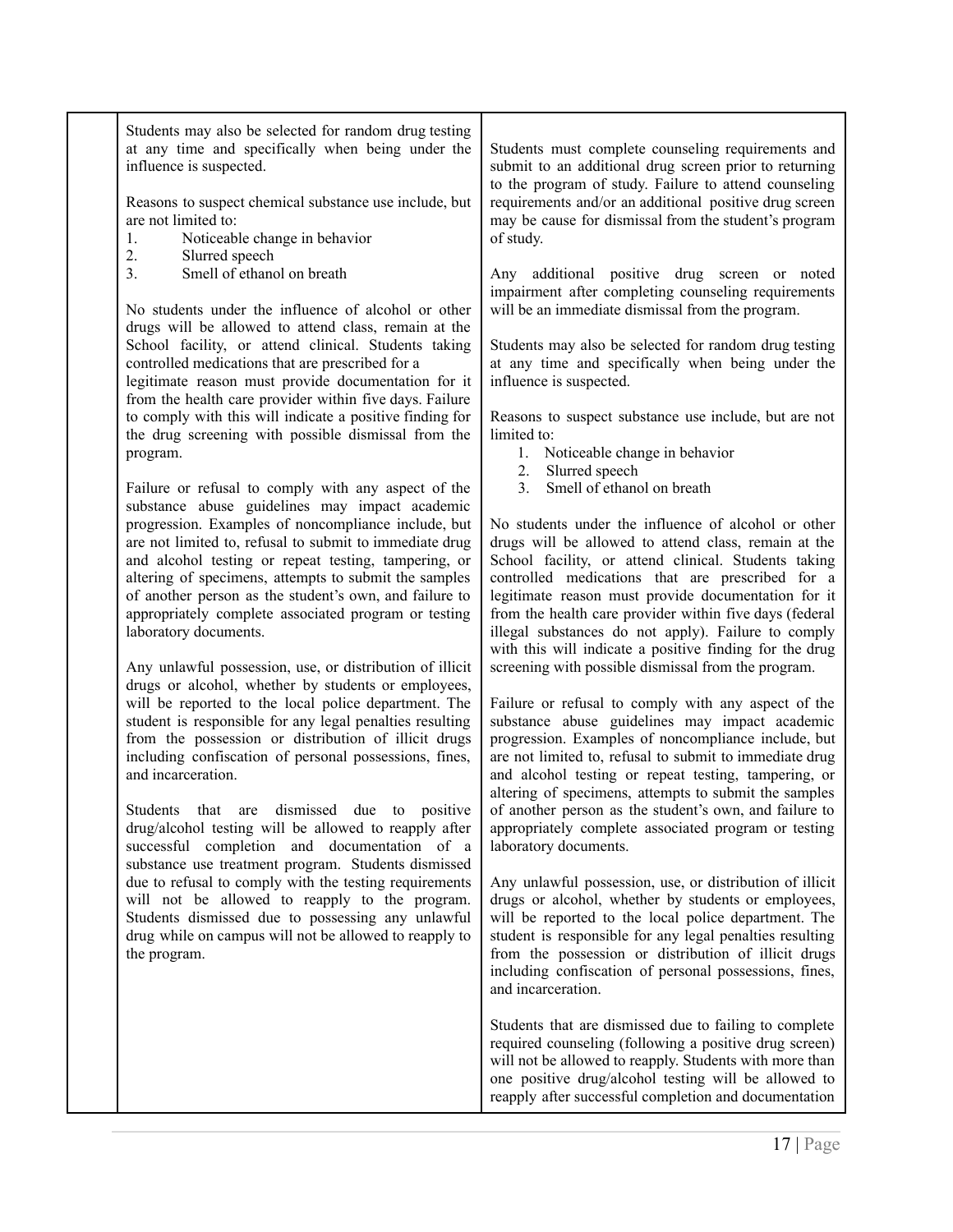<span id="page-17-0"></span>

|                                                        |                                                                                                                                                                                                                                                                                                                                                                             | of a substance abuse treatment program.<br>Students<br>dismissed due to refusal to comply with the testing<br>requirements will not be allowed to reapply to the<br>program. Students dismissed due to possessing any<br>unlawful drug while on campus will not be allowed to<br>reapply to the program.                                                                                                |
|--------------------------------------------------------|-----------------------------------------------------------------------------------------------------------------------------------------------------------------------------------------------------------------------------------------------------------------------------------------------------------------------------------------------------------------------------|---------------------------------------------------------------------------------------------------------------------------------------------------------------------------------------------------------------------------------------------------------------------------------------------------------------------------------------------------------------------------------------------------------|
| 26                                                     | <b>Veteran Student Benefits</b>                                                                                                                                                                                                                                                                                                                                             | <b>Veteran Student Benefits</b>                                                                                                                                                                                                                                                                                                                                                                         |
|                                                        | Veteran students receive benefits for the approved<br>program length only.                                                                                                                                                                                                                                                                                                  | Veteran students receive benefits for the approved<br>program length only.                                                                                                                                                                                                                                                                                                                              |
|                                                        | When a student receiving veteran, benefits is<br>withdrawn from school the student education benefits<br>will be discontinued. For students in the GI Bill®<br>program - educational benefits will be discontinued,<br>pursuant to 38 U.S.C. 3474 when the veteran or<br>eligible person ceases to make satisfactory progress<br>and is placed on financial aid suspension. | <b>General Overview for Student Veterans who wish</b><br>to utilize GI Bill® benefits while enrolled into<br><b>Developmental/Remedial courses:</b>                                                                                                                                                                                                                                                     |
|                                                        |                                                                                                                                                                                                                                                                                                                                                                             | Remedial/Developmental Study is one that addresses<br>or otherwise corrects deficiencies in basic<br>Mathematics, English, and or Reading/Writing. This<br>includes:                                                                                                                                                                                                                                    |
|                                                        | Students receiving veteran's education benefits are<br>responsible to be aware of and maintain academic<br>progress requirements established by the U.S.                                                                                                                                                                                                                    | Courses designed to improve English skills,<br>1)<br>including speaking and writing.                                                                                                                                                                                                                                                                                                                    |
| Department of Veteran Affairs for benefit eligibility. |                                                                                                                                                                                                                                                                                                                                                                             | Courses designed to improve study skills as<br>2)<br>remedial courses if schools require students with a<br>defined need to take them.                                                                                                                                                                                                                                                                  |
|                                                        |                                                                                                                                                                                                                                                                                                                                                                             | Developmental courses include ENG930,<br>3)<br>ENG935, and MAT930. (previously numbered as<br>ENG0911, ENG0913, MAT0915)                                                                                                                                                                                                                                                                                |
|                                                        |                                                                                                                                                                                                                                                                                                                                                                             | ATS Institute of Technology may require<br>remedial/developmental courses for students who did<br>not meet the nursing course benchmark. This need is<br>determined by the prospective Veteran Students'<br>Entrance Exam results (see Entrance Exam and Course<br>Placement policy)                                                                                                                    |
|                                                        |                                                                                                                                                                                                                                                                                                                                                                             | <b>Developmental Courses are not considered for</b><br>credit                                                                                                                                                                                                                                                                                                                                           |
|                                                        |                                                                                                                                                                                                                                                                                                                                                                             | While the amount of credit per term granted may vary<br>in accordance with a Student's assigned Plan of Study,<br>schools must initially certify the minimum amount of<br>credit that students can earn per term to the VA<br>administration. When each term is over, the schools<br>must certify the actual amount of credit the students<br>earned if different from the amount originally certified. |
|                                                        |                                                                                                                                                                                                                                                                                                                                                                             | Note for VA student taking Developmental courses:                                                                                                                                                                                                                                                                                                                                                       |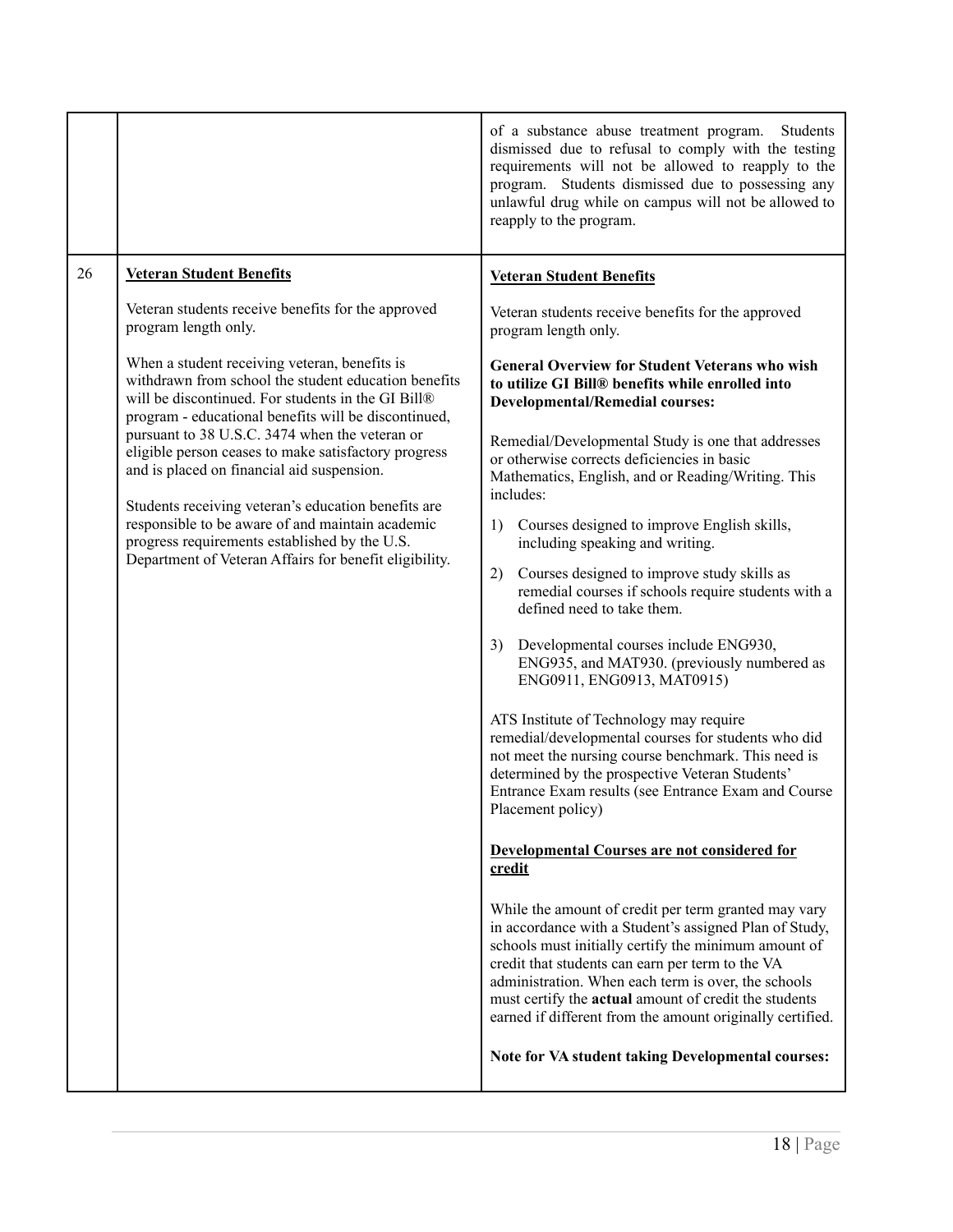|  | There are no credits assigned, earned/tried and/or<br>allotted for the Developmental courses. Therefore,<br>there are no credits that can be certified to the VA<br>administration for these specific courses. Specifically,<br>a semester with ONLY developmental courses will<br>have no credits that can be certified to the VA for the<br>term.                                                         |
|--|-------------------------------------------------------------------------------------------------------------------------------------------------------------------------------------------------------------------------------------------------------------------------------------------------------------------------------------------------------------------------------------------------------------|
|  | This may decrease the Veteran Students expected<br>MHA benefit (Monthly Housing Allowance) in the<br>first term.                                                                                                                                                                                                                                                                                            |
|  | The student will still be certified for all other<br>remaining classes with credits assigned to them during<br>the first term-Resulting in less than full time credit<br>hours being reported to the VA administration upon<br>enrollment by the School Certifying Official.                                                                                                                                |
|  | GI Bill® Benefits and MHA (Monthly Housing<br>Allowances) are solely determined as payable or not<br>payable for the Veteran Student by the VA<br>administration. ATS Institute of Technology and the<br>School Certifying Official, do not dictate or rule the<br>student's eligibility for a MHA benefit and or benefit<br>levels.                                                                        |
|  | The student may expect to be certified again, for full<br>time credits in the second term. This is contingent that<br>they have completed/passed all Developmental courses<br>in the first term and do not have a need to repeat the<br>Remedial/Developmental courses again.                                                                                                                               |
|  | VA Benefits after withdrawal:<br>When a student receiving veteran benefits is<br>withdrawn from school the student education benefits<br>will be discontinued. For students in the GI Bill®<br>program - educational benefits will be discontinued,<br>pursuant to 38 U.S.C. 3474 when the veteran or<br>eligible person ceases to make satisfactory progress<br>and is placed on financial aid suspension. |
|  | Students receiving veteran's education benefits are<br>responsible to be aware of and maintain academic<br>progress requirements established by the U.S.<br>Department of Veteran Affairs for benefit eligibility.                                                                                                                                                                                          |
|  | GI Bill $\mathcal{D}$ is a registered trademark of the U.S.<br>Department of Veterans Affairs (VA).                                                                                                                                                                                                                                                                                                         |
|  | More information about education benefits offered by<br>VA is available at the official U.S. government Web<br>site at http://www.benefits.va.gov/gibill                                                                                                                                                                                                                                                    |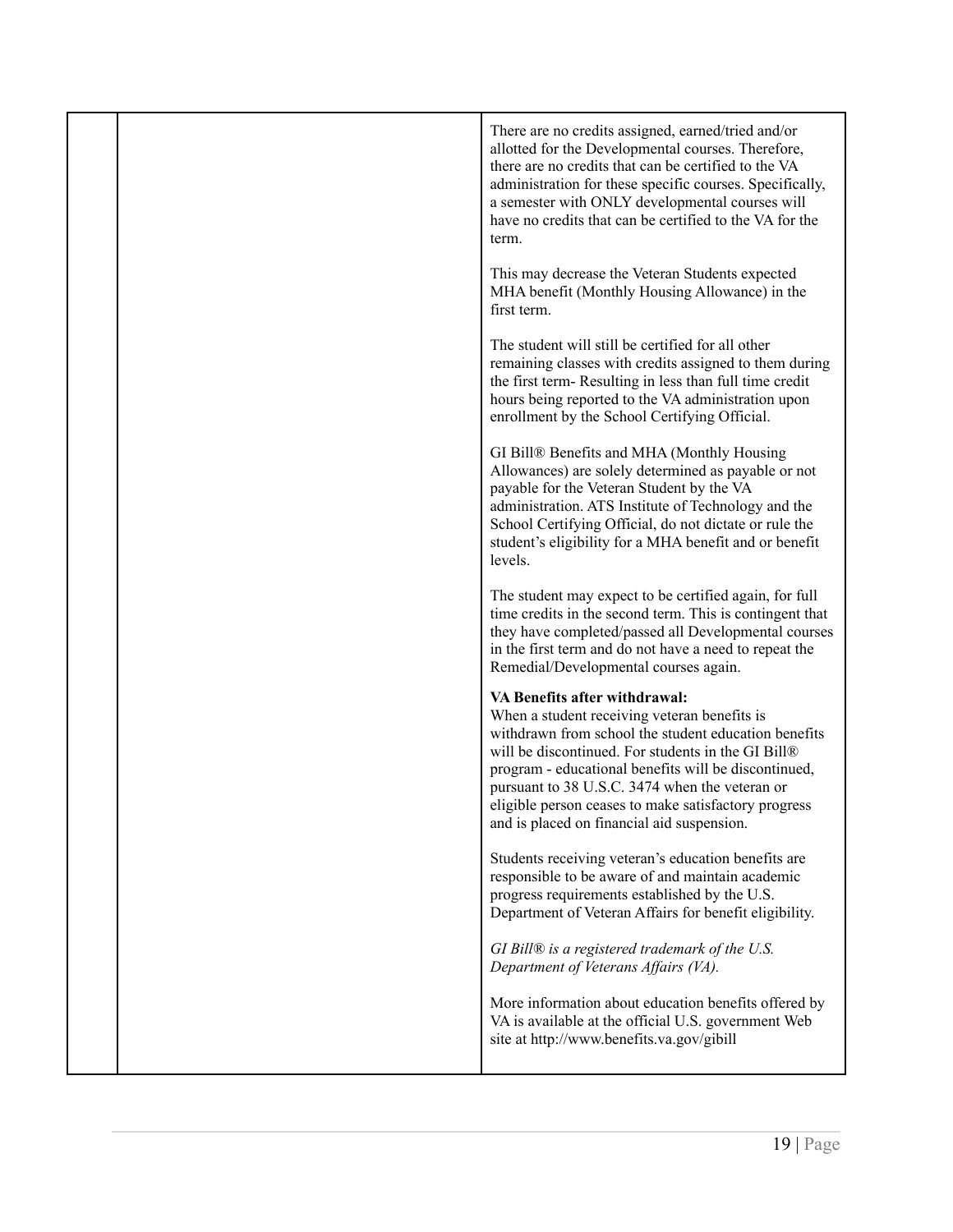<span id="page-19-1"></span><span id="page-19-0"></span>

| 26 | <b>The Presidential Scholarship</b>                                                                                                                                                                                                                                                                                                                                                                                                                                                                                                                                                                                                                                                                                                                                                       | <b>The Presidential Scholarship</b>                                                                                                                                                                                                                                                                                                                                                                                                                                                                                                                                                                                                                                                                                                                                                                                                                                                                                                                                                                                                                                               |  |
|----|-------------------------------------------------------------------------------------------------------------------------------------------------------------------------------------------------------------------------------------------------------------------------------------------------------------------------------------------------------------------------------------------------------------------------------------------------------------------------------------------------------------------------------------------------------------------------------------------------------------------------------------------------------------------------------------------------------------------------------------------------------------------------------------------|-----------------------------------------------------------------------------------------------------------------------------------------------------------------------------------------------------------------------------------------------------------------------------------------------------------------------------------------------------------------------------------------------------------------------------------------------------------------------------------------------------------------------------------------------------------------------------------------------------------------------------------------------------------------------------------------------------------------------------------------------------------------------------------------------------------------------------------------------------------------------------------------------------------------------------------------------------------------------------------------------------------------------------------------------------------------------------------|--|
|    | The Presidential Scholarship is a merit-based award<br>that pays up to $$2,370$ tuition (\$790 per nursing<br>semester) for those prospective students who enter<br>ATS as a new full-time 1st semester nursing student<br>(semester without developmental classes).<br>This<br>scholarship does not need to be repaid and eligibility is<br>reviewed each semester based on Eligibility Criteria<br>for Scholarship Continuation below.                                                                                                                                                                                                                                                                                                                                                  | The Presidential Scholarship is a merit-based award<br>that pays up to \$2,370 tuition (\$790 per nursing<br>semester) for those prospective students who enter<br>ATS as a new full-time 1st semester nursing student<br>(semester without developmental classes).<br>This<br>scholarship does not need to be repaid and eligibility is<br>reviewed each semester based on Eligibility Criteria<br>for Scholarship Continuation below.                                                                                                                                                                                                                                                                                                                                                                                                                                                                                                                                                                                                                                           |  |
|    | Minimum Eligibility Criteria for The Presidential<br><b>Scholarship Continuation</b><br>The student must maintain:<br>A minimum 3.0 grade point average each<br>$\bullet$<br>semester.<br>Satisfactory<br>professional<br>standards<br>of<br>$\bullet$<br>conduct.<br>Full-time academic schedule.<br>$\bullet$<br>If the minimum criteria are not met, the student<br>scholarship will be terminated. The scholarship can be<br>reinstated if the student meets the minimum criteria in<br>a following semester(s).<br><b>The Process</b><br>Candidates fill out the Presidential Scholarship form<br>and submit it to the Nursing Program Administrator's<br>Office. Administration will review the application and<br>contact the candidates who have been granted the<br>scholarship. | Recipients are identified upon entering ATS by<br>meeting all of the following criteria:<br>New students who are not enrolled in any<br>$\bullet$<br>developmental courses.<br>Entering as a 1 <sup>st</sup> semester nursing student<br>$\bullet$<br>Minimum Eligibility Criteria for the Presidential<br>Scholarship continuation:<br>Minimum 3.0 grade point average in the<br>previous semester.<br>Meet satisfactory standards of professional<br>$\bullet$<br>conduct<br>Register and complete a full-time academic<br>$\bullet$<br>schedule each semester<br>If the minimum criteria are not met, the student<br>scholarship will be terminated.<br>The scholarship can be reinstated if the student meets<br>the minimum criteria in a following semester(s).<br>Recipients who meet the minimum criteria at the end<br>of their final semester may receive the scholarship<br>retroactively (if the amount does not exceed maximum<br>scholarship amount).<br>The Bursar will review the recipient's continued or<br>reinstated eligibility at the end of each semester. |  |
| 26 | <b>Career Advancement Scholarship</b>                                                                                                                                                                                                                                                                                                                                                                                                                                                                                                                                                                                                                                                                                                                                                     | <b>Career Advancement Scholarship</b>                                                                                                                                                                                                                                                                                                                                                                                                                                                                                                                                                                                                                                                                                                                                                                                                                                                                                                                                                                                                                                             |  |
|    | <b>ATS</b><br>will<br>Tuition<br>match<br>Employer<br>your<br>Reimbursement program up<br>to $$2,000.$<br>This<br>scholarship is limited to STNA's/CNA's who want to<br>continue their education and become an LPN nurse.<br>ATS is offering this scholarship towards educational<br>expenses (i.e., books, uniforms, software) for new<br>students who have completed a state-approved nurse<br>aid training program and are currently working at a<br>healthcare facility.                                                                                                                                                                                                                                                                                                              | <b>ATS</b><br>will<br>Tuition<br>match<br>Employer<br>your<br>Reimbursement program up to \$2,000.<br>This<br>scholarship is limited to STNA's/CNA's who want to<br>continue their education and become an LPN nurse.<br>ATS is offering this scholarship towards educational<br>expenses for students who have completed a<br>state-approved nurse aid training program and are<br>currently working at a healthcare facility.                                                                                                                                                                                                                                                                                                                                                                                                                                                                                                                                                                                                                                                   |  |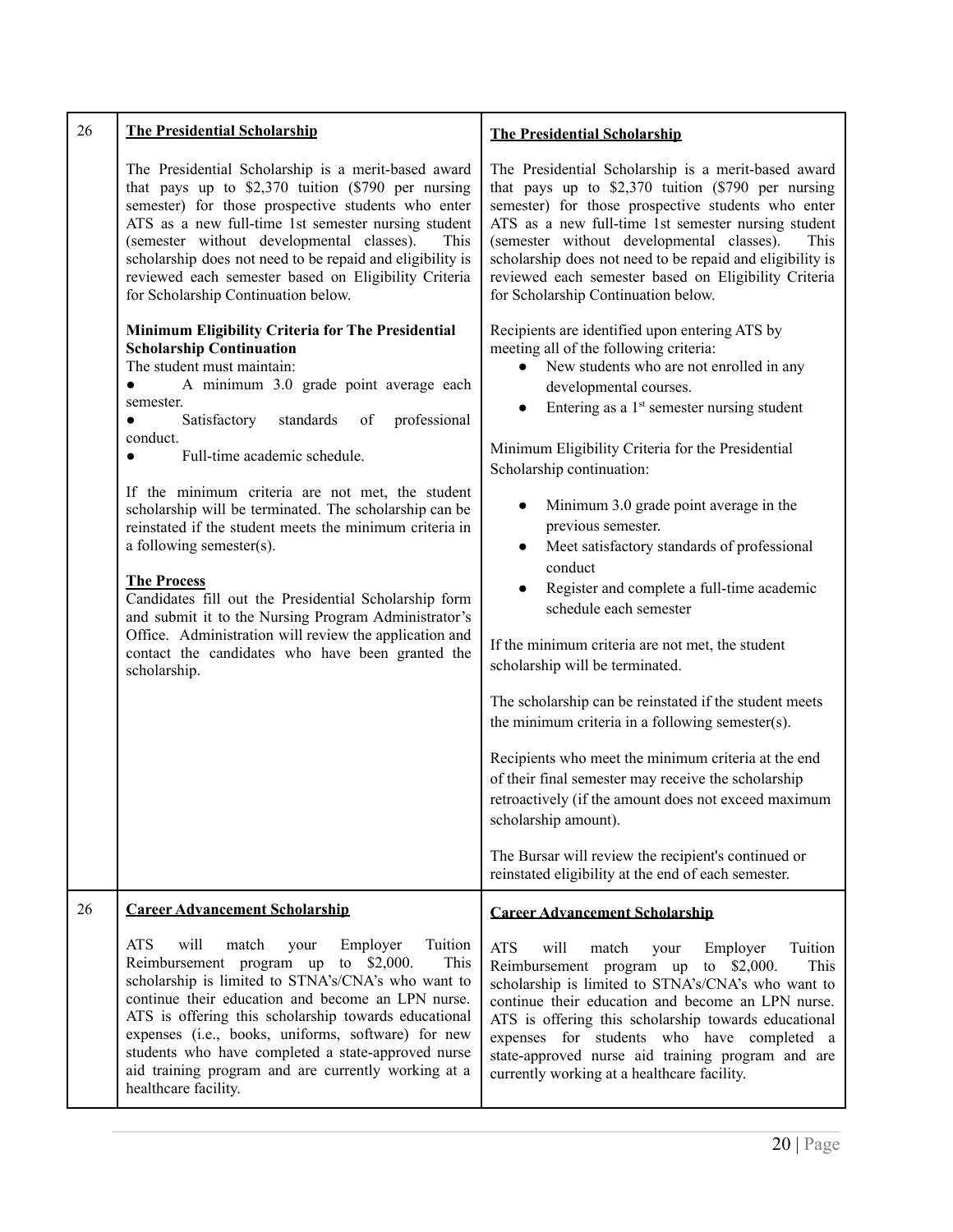<span id="page-20-1"></span><span id="page-20-0"></span>

|    | Verification Requirements:<br>Letter of employment from current employer.<br>Letter of reimbursement guarantee from the<br>$\bullet$<br>employer prior to beginning of the semester.<br>Initial Eligibility:<br>Acceptance into the ATS Practical Nursing<br>LPN program.<br>Proof of completed state-approved nurse aid<br>training program.<br>Continuing Eligibility:<br>Minimum cumulative GPA of 2.0 on a 4.0<br>$\bullet$<br>scale<br>Minimum enrollment of one subject per<br>$\bullet$<br>semester<br>Deadline: Speak with your admissions<br>advisor for deadline details.                                                                                                                                                  | Verification Requirements:<br>Letter of employment from current employer.<br>Letter of reimbursement guarantee from the<br>$\bullet$<br>employer.<br>Eligibility:<br>Acceptance into the ATS Practical Nursing<br>program.<br>Proof of completed state-approved nurse aid<br>$\bullet$<br>training program.<br>Minimum eligibility criteria for scholarship<br>continuation:<br>Cumulative GPA of 2.0 on a 4.0 scale<br>Enrollment of one or more subjects per semester<br>$\bullet$<br>A student may apply for this scholarship any time<br>during the semester.                                                                                                                                                 |
|----|--------------------------------------------------------------------------------------------------------------------------------------------------------------------------------------------------------------------------------------------------------------------------------------------------------------------------------------------------------------------------------------------------------------------------------------------------------------------------------------------------------------------------------------------------------------------------------------------------------------------------------------------------------------------------------------------------------------------------------------|-------------------------------------------------------------------------------------------------------------------------------------------------------------------------------------------------------------------------------------------------------------------------------------------------------------------------------------------------------------------------------------------------------------------------------------------------------------------------------------------------------------------------------------------------------------------------------------------------------------------------------------------------------------------------------------------------------------------|
| 26 | <b>Nursing Scholarship</b><br><b>ATS</b><br>will<br>Tuition<br>match<br>Employer<br>your<br>Reimbursement program up to \$1,000. ATS is offering<br>this scholarship towards educational expenses (i.e.,<br>books, uniforms, software).<br>Verification Requirements:<br>Letter of employment from current employer.<br>Letter of reimbursement guarantee from the<br>$\bullet$<br>employer prior to beginning of the semester.<br>Initial Eligibility:<br>Acceptance into the ATS program.<br>Continuing Eligibility:<br>Minimum cumulative GPA of 2.0 on a 4.0<br>scale<br>Minimum enrollment of one subject per<br>$\bullet$<br>semester<br>Deadline:<br>Speak with your admissions<br>$\bullet$<br>advisor for deadline details. | <b>Nursing Scholarship</b><br><b>ATS</b><br>will<br>Tuition<br>match<br>Employer<br>your<br>Reimbursement program up to \$1,000. ATS is offering<br>this scholarship towards educational expenses.<br>Verification Requirements:<br>Letter of employment from current employer.<br>$\bullet$<br>Letter of reimbursement guarantee from the<br>employer prior to beginning of the semester.<br>Eligibility:<br>Acceptance into the ATS program.<br>$\bullet$<br>Minimum eligibility criteria for scholarship<br>continuation:<br>Cumulative GPA of 2.0 on a 4.0 scale<br>Enrollment of at least one subject per semester<br>$\bullet$<br>A student may apply for this scholarship any time<br>during the semester. |
| 27 | <b>Minimum Payment Requirements</b><br>Students who are 15 days past due with payment will<br>be counseled by school officials and may be pulled<br>from classes. Students, who do not meet the minimum<br>payment requirements* after 30 days, may be placed<br>on administrative suspension until they clear their<br>balance.                                                                                                                                                                                                                                                                                                                                                                                                     | <b>Minimum Payment Requirements</b><br>Students who are 15 days past due with payment will<br>be counseled by school officials and may be pulled<br>from classes. Students who do not meet the minimum<br>payment requirements listed above after 30 days, may<br>be placed on financial suspension until they clear their<br>balance.                                                                                                                                                                                                                                                                                                                                                                            |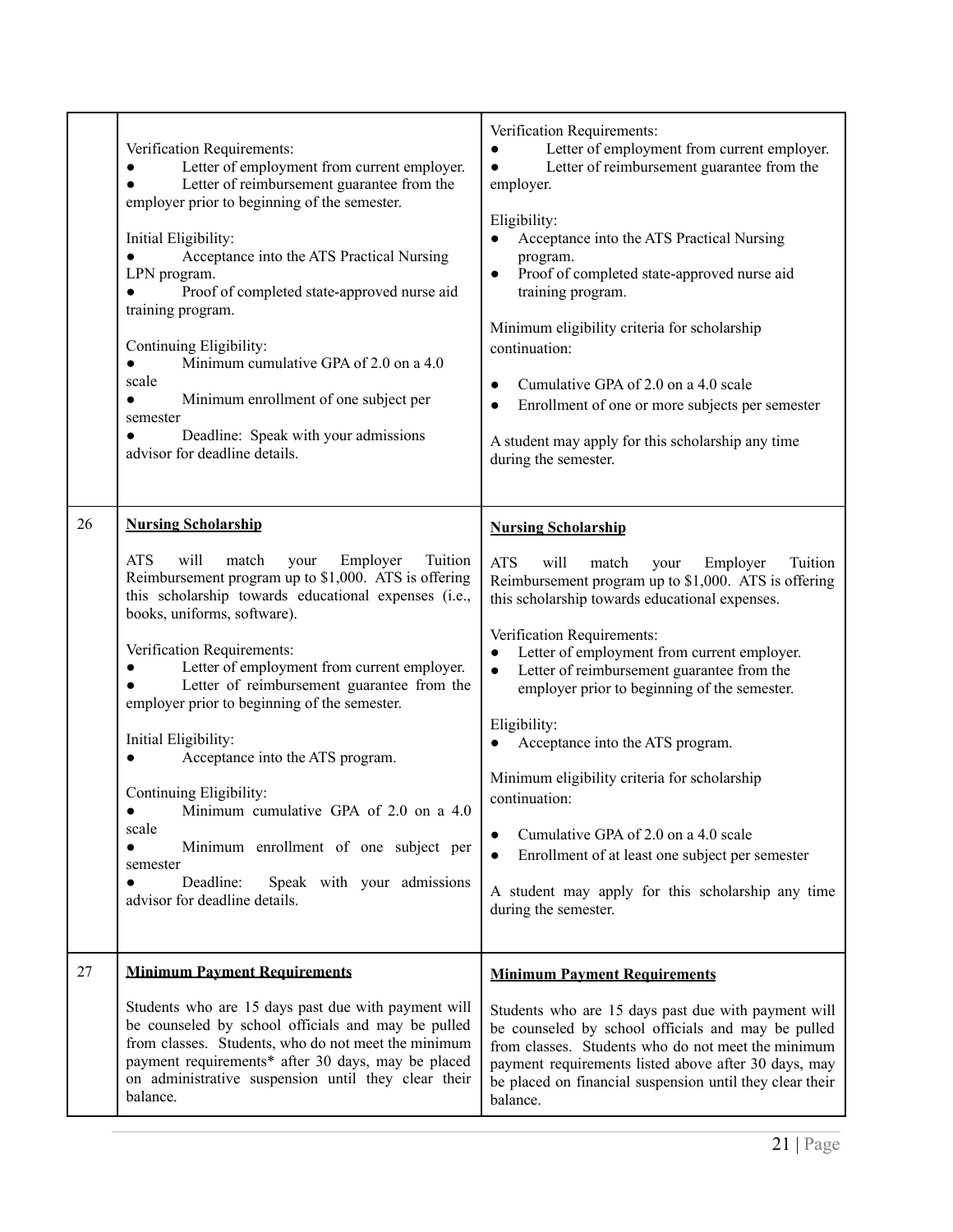<span id="page-21-2"></span><span id="page-21-1"></span><span id="page-21-0"></span>

| 27 | <b>Financial Suspension</b><br>During a Financial Suspension, Student Learning<br>Management System access will be disabled, and you<br>will be suspended from classes. The student cannot<br>attend scheduled classes. Students cannot take any<br>quizzes or exams and will receive a 0 grade. No<br>make-up quizzes or exams will be available if missed<br>during Financial Suspension. Suspension can lead to<br>termination if a student does not bring account current<br>within 14 days of the initial suspension date.                              | <b>Financial Suspension</b><br>During a Financial Suspension students will continue<br>to attend courses and complete assignments, tests, and<br>quizzes as scheduled. The student will not receive any<br>grades during the Financial Suspension. Grades may<br>be restored once the suspension is cleared. Suspension<br>can lead to termination if a student does not bring<br>account current within 14 days of the initial suspension<br>date.                                                                                                                                                                                                                                                                                  |
|----|--------------------------------------------------------------------------------------------------------------------------------------------------------------------------------------------------------------------------------------------------------------------------------------------------------------------------------------------------------------------------------------------------------------------------------------------------------------------------------------------------------------------------------------------------------------|--------------------------------------------------------------------------------------------------------------------------------------------------------------------------------------------------------------------------------------------------------------------------------------------------------------------------------------------------------------------------------------------------------------------------------------------------------------------------------------------------------------------------------------------------------------------------------------------------------------------------------------------------------------------------------------------------------------------------------------|
|    | The Duplicate Check Cashing policy was not included<br>in the Summer 2021 catalog/handbook.                                                                                                                                                                                                                                                                                                                                                                                                                                                                  | <b>Duplicate Check Cashing</b><br>In the event a student receives a check from the ATS<br>accounting office and the check was cashed twice,<br>without authorization, the following consequences will<br>occur:<br>The student will receive a write up for the<br>incident in an incident report.<br>The student will be charged a \$150 fee in lieu<br>$\bullet$<br>of filing a police report against the student for<br>Check Fraud.<br>The student will immediately repay ATS all<br>associated fees and no further<br>accommodations will be made.<br>ATS Institute of Technology reserves the right to file a<br>police report against said student for Check Fraud if<br>the student is not in compliance with the list above. |
| 31 | <b>Uniforms</b><br>Female students must wear the school pants uniform<br>whenever functioning in the student role.<br>White<br>knee-high stockings or plain white socks are to be<br>worn with the pants uniform. Footies or ankle socks<br>are not allowed.<br>Male students must wear the designated uniform shirt<br>and uniform pants whenever functioning in the student<br>role. The uniforms must be clean and neatly pressed.<br>(Refer to document 'Care and Maintenance of School<br>Uniforms' in the Nursing Programs Administrator's<br>Office.) | <b>Uniforms</b><br>Students must wear the designated uniform shirt and<br>uniform pants whenever functioning in the student<br>role.<br>Plain<br>white<br>socks<br>are to<br>be<br>worn.<br>Footies/no-show socks are not allowed, ankles must be<br>covered. The uniforms must be clean and neatly<br>pressed.                                                                                                                                                                                                                                                                                                                                                                                                                      |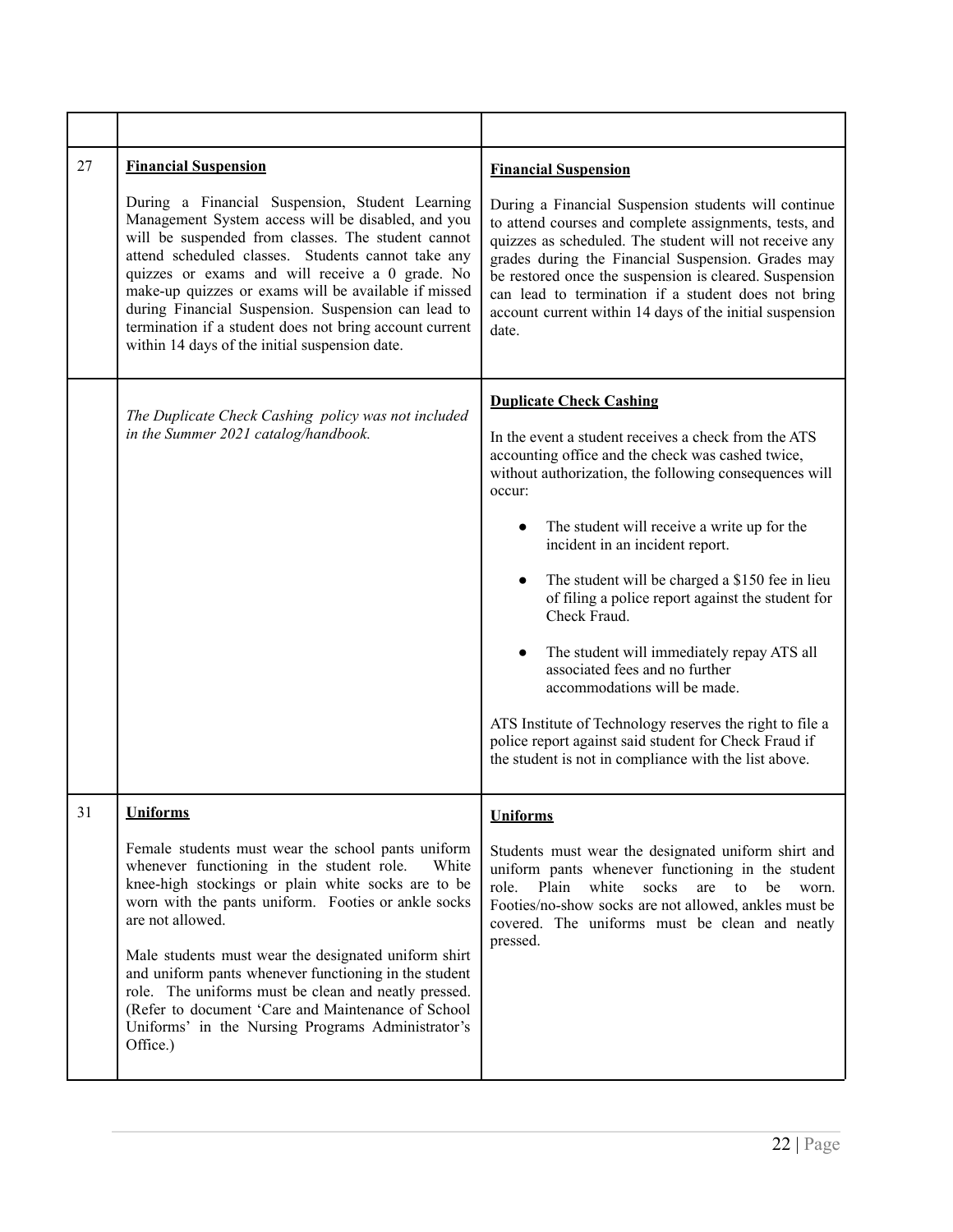<span id="page-22-1"></span><span id="page-22-0"></span>

| 39 | <b>Practical Nursing Program Information</b>                                                                                                                                                                                                                                                                                                                                                                                                                                                                              |                                                                               | <b>Practical Nursing Program Information</b>                                                                                                                                                                                                                                                                                                                                                                                                                                                                                         |                                                                               |
|----|---------------------------------------------------------------------------------------------------------------------------------------------------------------------------------------------------------------------------------------------------------------------------------------------------------------------------------------------------------------------------------------------------------------------------------------------------------------------------------------------------------------------------|-------------------------------------------------------------------------------|--------------------------------------------------------------------------------------------------------------------------------------------------------------------------------------------------------------------------------------------------------------------------------------------------------------------------------------------------------------------------------------------------------------------------------------------------------------------------------------------------------------------------------------|-------------------------------------------------------------------------------|
|    | Program Delivery: Residential; Since March of 2020<br>program delivery is blended until the end of National<br>Emergency period, or as directed by the IBHE.                                                                                                                                                                                                                                                                                                                                                              |                                                                               | Program Delivery: Blended                                                                                                                                                                                                                                                                                                                                                                                                                                                                                                            |                                                                               |
| 33 | <b>Program of Study for Practical Nursing</b>                                                                                                                                                                                                                                                                                                                                                                                                                                                                             |                                                                               | <b>Program of Study for Practical Nursing</b>                                                                                                                                                                                                                                                                                                                                                                                                                                                                                        |                                                                               |
|    | <b>First Semester (15 weeks)</b><br>BIO1019**Anatomy & Physiology<br>for Health Sciences I & II<br>NUR1101 Nursing Fundamentals<br>NUR1001 Clinical Judgement<br>NUR1102 Pharmacology<br><b>Second Semester (15 weeks)</b><br>NUR1110 Nursing Care of the Adult I<br>NUR1105 Nursing for the Family and.<br>Nursing for Children<br>NUR1003 Critical Thinking Lab<br><b>Third Semester (19 weeks)</b><br>NUR1120 Nursing Care of the Adult II<br>NUR1125 Nursing Care of the Older<br>Adult and Nursing for Mental Health | <b>Credits</b><br>7.5<br>8.5<br>1.0<br>3.0<br>9.5<br>4.0<br>2.0<br>9.5<br>5.5 | <b>First Semester (15 weeks)</b><br>BIO1090 <sup>1</sup> Anatomy & Physiology<br>with Medical Terminology<br>NUR1090 Art of Nursing<br>NUR1095 Nursing Fundamentals<br>With Intro to Pharmacology<br><b>Second Semester (15 weeks)</b><br>NUR1109 Nursing Care of the Adult I<br>NUR1105 Nursing for the Family and<br>Nursing for Children<br>NUR1100 Critical Thinking Lab<br><b>Third Semester (19 weeks)</b><br>NUR1121 Nursing Care of the Adult II<br>NUR1128 Nursing Care of the Older<br>Adult and Nursing for Mental Health | <b>Credits</b><br>6.0<br>1.5<br>11.5<br>9.5<br>4.0<br>$3.0^{3}$<br>9.5<br>5.5 |
|    | NUR1114 Nursing Seminar - Transition<br>to Practice                                                                                                                                                                                                                                                                                                                                                                                                                                                                       | 1.5                                                                           | NUR1114 Nursing Seminar - Transition<br>to Practice                                                                                                                                                                                                                                                                                                                                                                                                                                                                                  | 1.5                                                                           |
|    | REV1003 NCLEX-PN Review Course                                                                                                                                                                                                                                                                                                                                                                                                                                                                                            | 0.0                                                                           | REV1003 NCLEX-PN Review Course                                                                                                                                                                                                                                                                                                                                                                                                                                                                                                       | 0.0                                                                           |
|    | <b>Total</b>                                                                                                                                                                                                                                                                                                                                                                                                                                                                                                              | 52                                                                            | <b>Total</b>                                                                                                                                                                                                                                                                                                                                                                                                                                                                                                                         | 52                                                                            |
|    | Students may take a sequence of BIO1017 & BIO1018 or a<br>BIO1019 course.                                                                                                                                                                                                                                                                                                                                                                                                                                                 |                                                                               | <sup>1</sup> Students in a previous nursing cohort may take a<br>sequence of BIO1017 and BIO1018.<br><sup>2</sup> Students in a previous nursing cohort will not be<br>required to take NUR1090.<br><sup>3</sup> Students in Nursing cohort Summer 2021 and prior will<br>take NUR1003 Critical Thinking Lab = $2.0$ credits.                                                                                                                                                                                                        |                                                                               |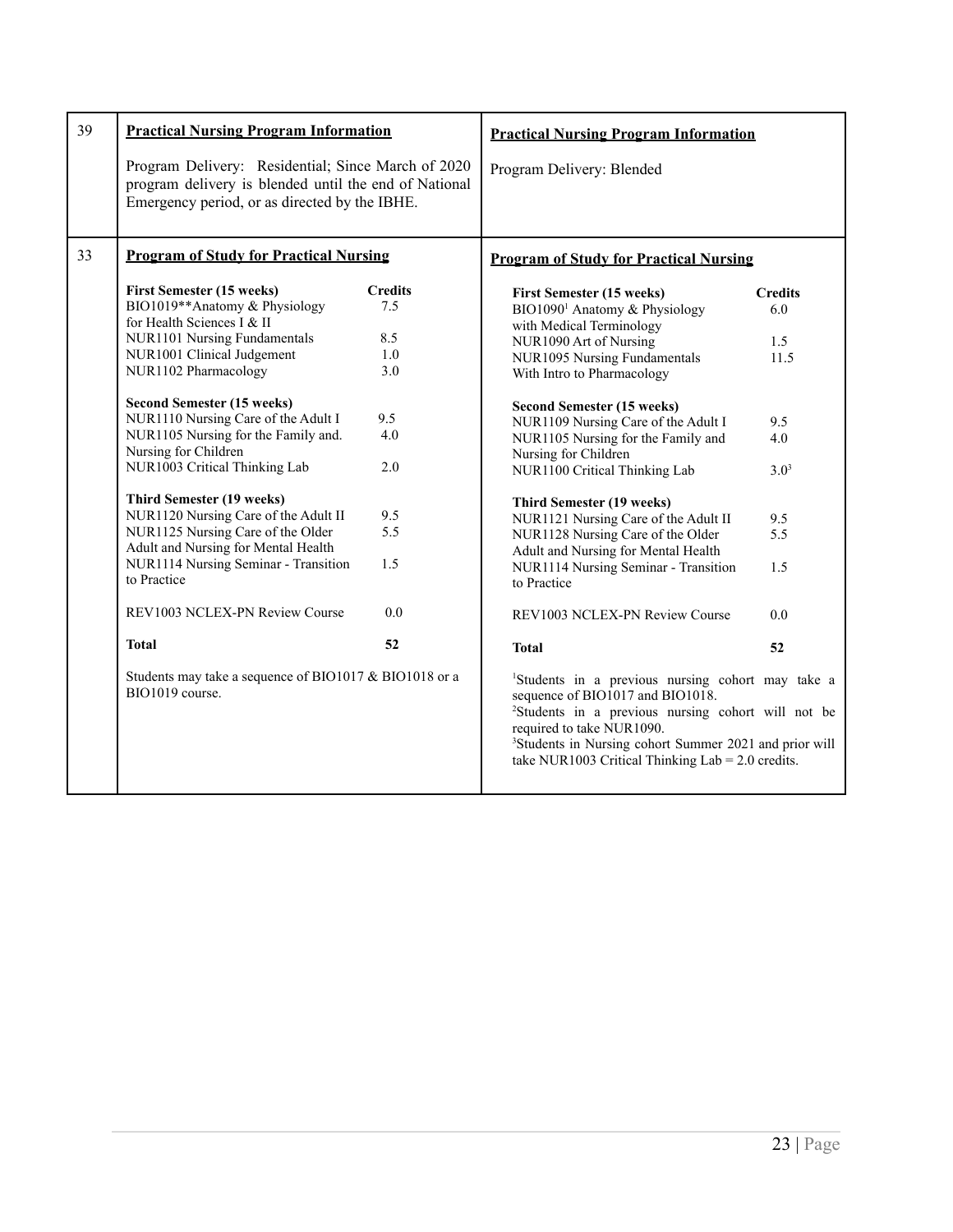#### <span id="page-23-0"></span>**Course Descriptions for Practical Nursing Curriculum**

*The following lists active courses as of Fall 2021, replacing any previous course descriptions*

#### **BIO1018 Human Anatomy and Physiology II\* 3.5 credits**

#### *Course Description*:

This is the second course in the series that studies the structure and function of the human body using the integrating principle of homeostasis. Metabolism of carbohydrates, proteins, and lipids along with elimination of waste products is discussed. Emphasis is placed on the following organ systems/topics: cardiovascular, lymphatic, immune, respiratory, endocrine, digestive, urinary, and reproductive systems as well as fluid/electrolyte balance, acid/base balance, pregnancy and growth & development. This course includes additional clock hours outside of theory and Theory application lab hours.

*Prerequisites*: BIO1017 Human Anatomy and Physiology I *Co-requisites*: None **\***This course only applies to students who completed BIO1017 and will no longer be offered following the Fall 2021 semester

### **BIO1090 Human Anatomy with Medical Terminology**

#### **6 credits**

Course Description:

This course studies the structure and function of the human body using the integrating principle of homeostasis and utilization of medical terminology for nursing students. Organization of the human body, organs, and systems are discussed. Emphasis is placed on the following organ systems/topics: integumentary, skeletal, muscular, nervous, senses, cardiovascular, lymphatic, immune, respiratory, endocrine, digestive, urinary, and reproductive as well as fluid/electrolyte balance, acid/base balance, pregnancy and growth & development and nutrition. This course includes additional clock hours outside of theory, theory application lab hours, and medical terminology activities.

*Prerequisites*: Placement into the nursing program by achieving required benchmark on TEAS exam. *Co-requisites*: None

#### **NUR1090 Art of Nursing\***

#### **1.50 credit**

#### Course Description:

This course helps the student adjust to the role as a student nurse, understand the nursing profession and prepare for successful practice through demonstration of essential nursing concepts such as caring, spirituality, presence, compassion, self-care and advocacy. This course will help the student with communicating effectively and preparing for the NCLEX-PN through good study and test taking skills. This course includes additional clock hours outside of class time.

*Prerequisites*: None

*Co-requisites*: None

\*This course applies to all incoming students in Fall 2021and thereafter.

#### **NUR1095 Nursing Fundamentals with Pharmacology**

### **11.5 credits**

### Course Description:

This course utilizes research from the National Council of State Boards of Nursing (NCSBN) activities of safe nursing practice for the Licensed Practical Nurse (LPN) and the NCLEX PN test plan to provide a framework for this course. The course focuses on safe clinical decision making based on evidence-based practice for all body systems including basic skills, pharmacology, laboratory, simulation and clinical experiences for learning. Variations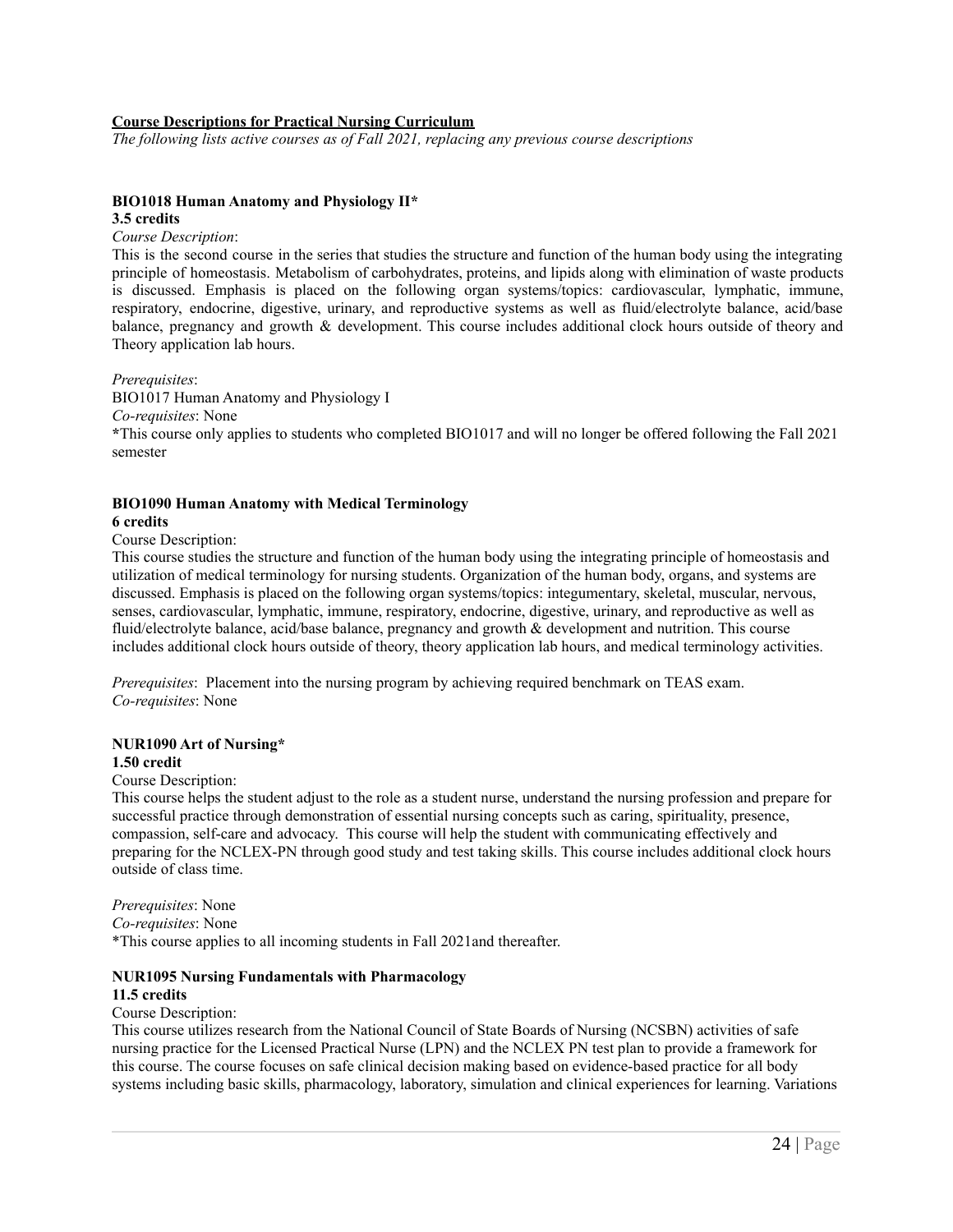across the lifespan are considered. This course requires successful completion of concurrent lab and clinical hours and includes additional clock hours outside of class time.

*Prerequisites*: Placement by achieving required benchmark on TEAS exam *Co-requisites*: BIO1090 Human Anatomy with Medical Terminology or BIO1018 Anatomy and Physiology II

#### **NUR1102 Pharmacology**

#### **3 credits**

Course Description:

This course provides the student with content relevant to the use and administration of drugs in nursing practice. It includes information about drug classifications and pharmacokinetics. Variations across the lifespan are considered. Students learn the importance of drug actions, interactions, side effects and nursing implications. Students learn the components of patient teaching and assisting in patient self-administration of drugs. This course includes additional clock hours outside of theory and has a lab component.

*Prerequisites*: NUR1101 Nursing Fundamentals

# **NUR1003 Critical Thinking Lab\***

**2 credits**

Course Description:

This course provides students with knowledge to implement the theoretical perspectives on, and practical reality of, making judgement and decisions in the best interest of patients and clients. This course will enhance the student cognitive processes which underpins safe and effective care delivery in the healthcare setting. Through clinical reasoning exercises, this course will assist the student with developing a complex cognitive process that uses formal and informal thinking strategies to gather and analyze patient information, evaluate the significance of this information and weigh alternative actions. This course includes additional clock hours outside of theory.

*Prerequisites:* NUR1001 Clinical Judgement for the PN, and NUR1101 Nursing Fundamentals \*This course only applies to students taking NUR1109 in the Fall 2021 semester. This course will no longer be offered past the Fall 2021 semester.

# **NUR1100 Critical Thinking**

# **3 credits**

#### Course Description:

This course provides students with knowledge to implement the theoretical perspectives on, and practical reality of, making judgement and decisions in the best interest of patients and clients. Theoretical input will be supported by case study exploration and reflection and allow students to explore the complexity of clinical decision making and judgement within the healthcare industry. This course will enhance the student cognitive processes which underpins safe and effective care delivery in the healthcare setting that uses formal and informal thinking strategies to gather and analyze patient information, evaluate the significance of this information and weigh alternative actions. This course includes additional clock hours outside of theory.

*Prerequisites*: NUR1090 Art of Nursing, NUR1095 Nursing Fundamentals w/intro to Pharmacology

# **NUR 1109 Nursing Care of the Adult I**

### **9.5 credits**

#### Course Description:

This course builds on concepts and skills learned in Fundamentals of Nursing. Students will apply the nursing process when learn how to care for adult medical-surgical patients and their families experiencing complicated chronic or an acute alteration in health. Research from the National Council of State Boards of Nursing (NCBSN), activities of safe nursing practice for the LPN, the NCLEX Test Plan and reinforcement of clinical reasoning and clinical judgment skills are incorporated in this course. This course requires successful completion of concurrent lab hours and includes additional clock hours outside of class time. This course runs concurrently with Critical Thinking Lab.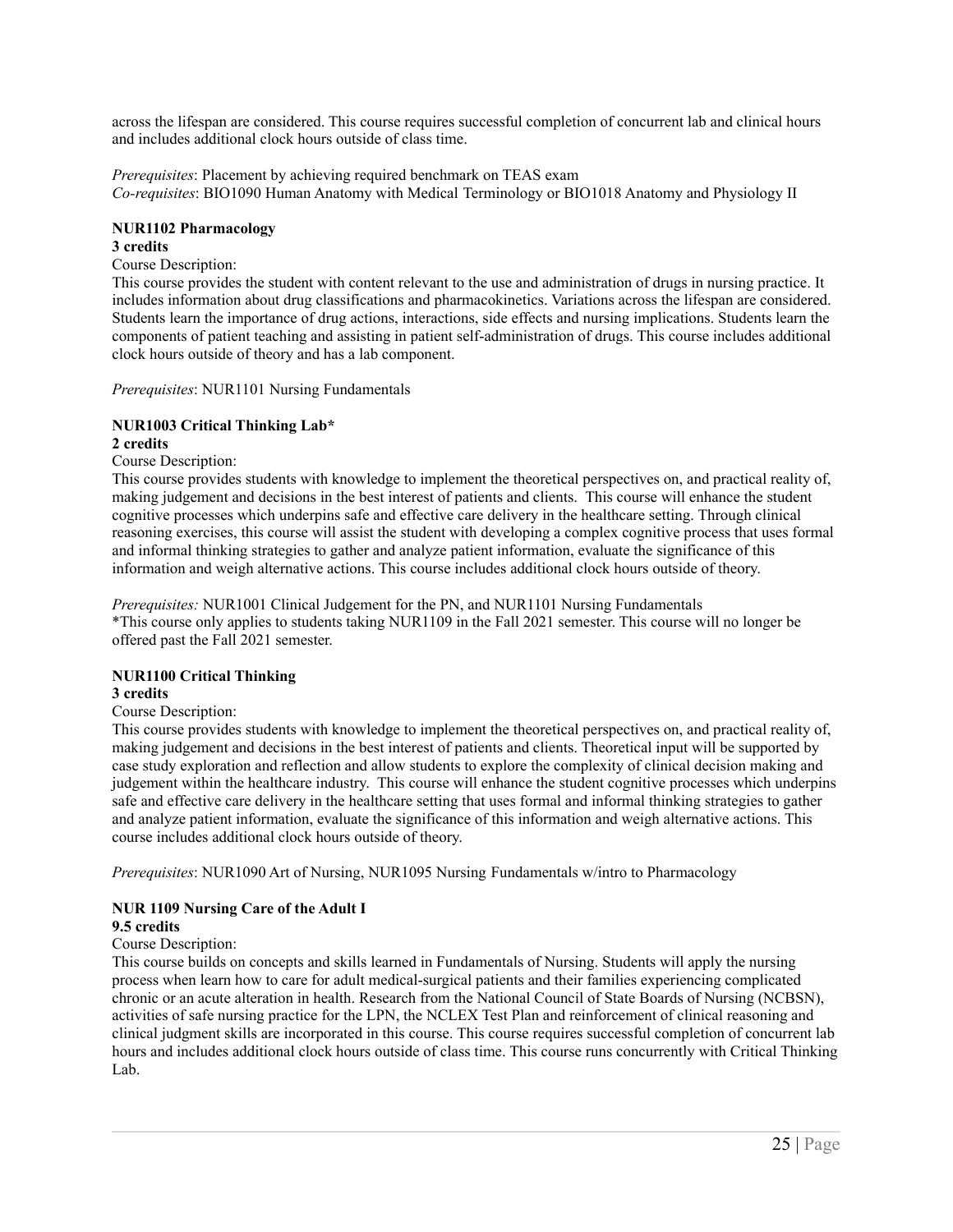*Prerequisites*: NUR1090 Art of Nursing (students entering Fall 2021 and thereafter) or NUR1001 Clinical Judgement for the PN (students who completed first semester nursing courses prior to Fall 2021), and NUR1095 Nursing Fundamentals with Pharmacology (students entering first nursing semester Fall 2021 and thereafter) or NUR1101 Nursing Fundamentals (students who completed first semester nursing courses prior to Fall 2021).

## **NUR 1105 Nursing for the Family and Nursing for Children**

#### **4 credits**

#### Course Description:

This course focuses on maternity nursing care of the woman during her maternity cycle and her family including pediatric nursing care of the child across the lifespan through adolescence. The nurse's teaching, caring, communication, and critical thinking roles are discussed and used with application to the nursing process as appropriate to the Licensed Practical Nurse scope of practice. The care of families experiencing issues of psychological, cultural, and spiritual needs is explored.

This course requires successful completion of concurrent lab hours and includes additional clock hours outside of class time.

*Prerequisites*: NUR1090 Art of Nursing (students entering Fall 2021 and thereafter) or NUR1001 Clinical Judgement for the PN (students who completed first semester nursing courses prior to Fall 2021), and NUR1095 Nursing Fundamentals with Pharmacology (students entering first nursing semester Fall 2021 and thereafter) or NUR1101 Nursing Fundamentals (students who completed first semester nursing courses prior to Fall 2021).

# **NUR 1121 Nursing Care of the Adult II**

### **9.5 credits**

#### Course Description:

This course is a continuation of concepts and skills learned in Nursing Care of Adult I. Students will apply the nursing process when learning how to care for adult medical-surgical patients and their families experiencing complicated chronic or an acute alteration in health. Research from the National Council of State Boards of Nursing (NCBSN), activities of safe nursing practice for the LPN, the NCLEX Test Plan and reinforcement of clinical reasoning and clinical judgment skills are incorporated in this course. This course requires successful completion of concurrent lab and clinical hours and includes additional clock hours outside of class time.

*Prerequisites*: NUR1109 Nursing Care of the Adult I or NUR1110 Nursing Care of the Adult I *Co-requisites:* NUR1003 Critical Thinking Lab or NUR1100 Critical Thinking

#### **NUR 1128 Nursing Care of the Older Adult and Nursing for Mental Health 5.5 credits**

#### Course Description:

This course focuses on nursing care of the older adult and clients with mental health issues. Emphasis is placed on the role of the Licensed Practical Nurse and his/her contribution to the nursing process in meeting the physiological, psychosocial, cultural, and spiritual needs of older adult clients, mental health clients, and their families. Critical thinking skills and a caring manner are used in nursing care delivery, coordination, collaboration, and documentation. Clinical experience is a component of this course that allows the student to demonstrate effective communication skills with the client and clinical staff and the appropriate use of the nursing process in the delivery of nursing care to the older adult client and the mental health client. This course requires successful completion of concurrent lab and clinical hours and includes additional clock hours outside of class time.

*Prerequisites\**: NUR1090 Art of Nursing or, NUR1095 Nursing Fundamentals with Pharmacology \*For students who entered their first nursing semester prior to Fall 2021, prerequisites are as follows: NUR1101 Nursing Fundamentals

### **NUR 1114 Nursing Seminar - Transition to Practice 1.5 credits**

#### Course Description:

This course builds upon previous nursing courses for the acquisition and application of nursing theory necessary for safe, patient-centered nursing care of diverse patients across the lifespan while integrating legal and ethical responsibilities of the Practical Nurse. This is a milestone course that prepares students for practice. At the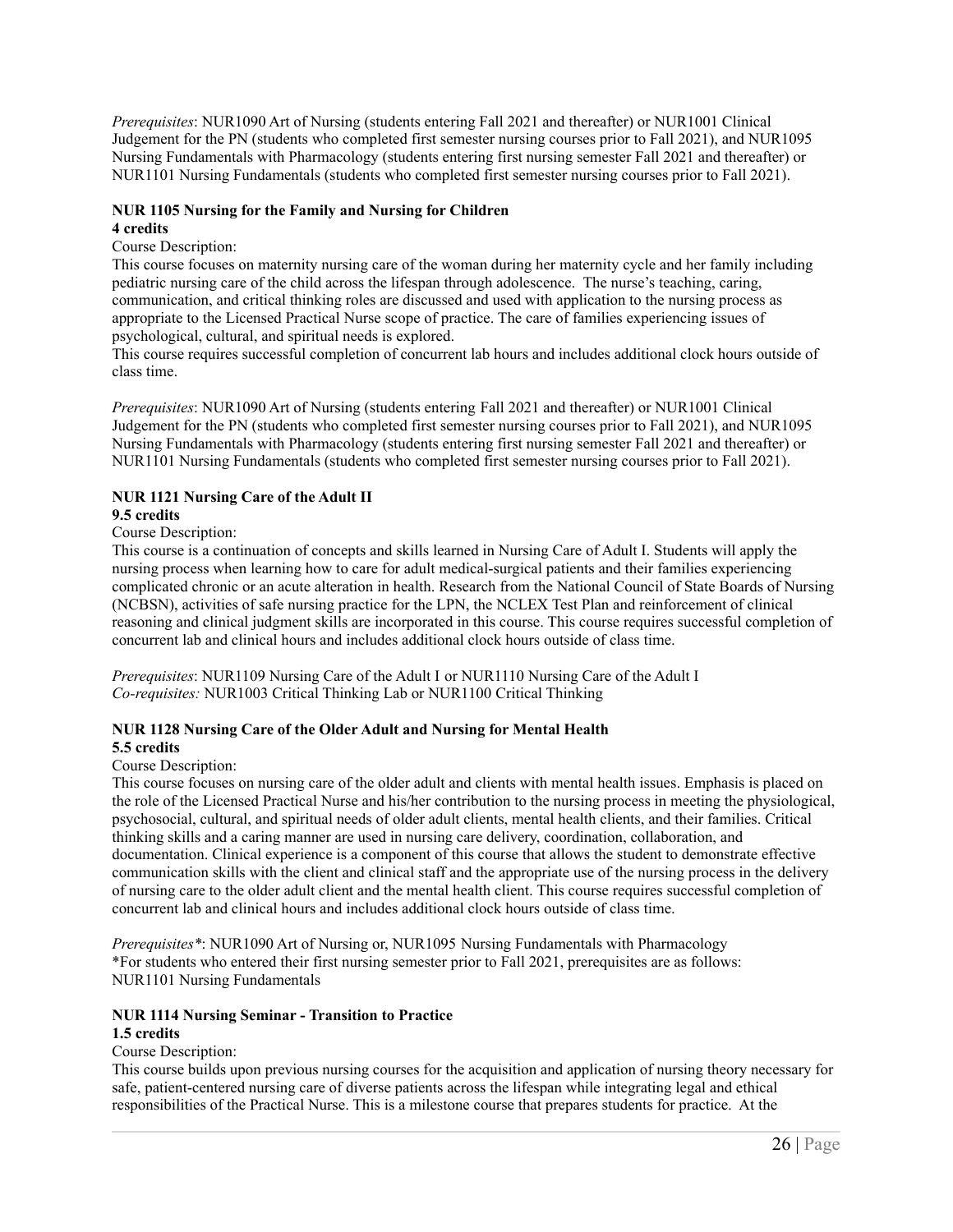conclusion of the course, students will demonstrate proficiency in Fundamentals, Pharmacology, and Medical-Surgical by testing and successful remediation. This course includes additional clock hours outside of the classroom.

*Prerequisites*\*: NUR1095 Nursing Fundamentals with Pharmacology, NUR1109 Nursing Care of the Adult I, NUR1105 Nursing for the Family and Nursing for Children, NUR1100 Critical Thinking, NUR1090 Art of Nursing \*For students who entered their first nursing semester prior to Fall 2021, prerequisites are as follows: NUR1101 Nursing Fundamentals, NUR1110 Nursing Care of the Adult I, NUR1105 Nursing for the Family and Nursing for Children, NUR1102 Pharmacology, NUR1003 Critical Thinking Lab, NUR1001 Clinical Judgement for the PN.

*Co-requisites*: NUR1121 Nursing Care of the Adult II or NUR1120 Nursing Care of the Adult II, NUR1128 Nursing Care of the Older Adult and Nursing for Mental Health

#### **Developmental Courses**

#### **(Developmental Courses are not considered for credit)**

#### **ENG0930 Reading and Mastering Study Skills 0 credits**

#### Course Description:

This course prepares students for college-level courses and exams that require the ability to read comprehensively and think critically. Students will learn in-depth methods of applying reading concepts, study strategies and critical thinking skills to college-level content texts. Group discussions and other in-class activities will allow students to: develop their study and comprehension skills, analyze critically what they have read or seen, acquire new vocabulary in context, articulate their inferences, and refine their ideas for individual writing assignments. Students will learn how to apply these strategies across the ATS curriculum. Students will use computers to document their in-class and home assignments.

*Prerequisites*: None

#### **ENG0935 Writing Strategies 0 credits**

#### Course Description:

This course enhances and refines students' writing skills and develops their ability to use formal English. Students will learn to express their ideas clearly and precisely in complete sentences that comply with the standards of English grammar. Students will compose intelligible sentences free of serious errors in grammar, organization, and style. Students will use computers to document their assignments and practice skills. Students will learn how to edit their own writing for grammatical correctness and revise paragraphs and essays for unity, logic, coherence, and completeness.

*Prerequisites*: None

#### **MAT0930 Basic College Math 0 credits**

#### Course Description:

This course provides students with basic math skills required for success in college education. This course covers basic computational math and high school algebra including, but not limited to, ratios and proportions, and metric. Students are shown many methods to sharpen their math skills and are provided multiple opportunities to practice those skills. Refreshing their knowledge of learned math will be an important part of the course.

*Prerequisites*: None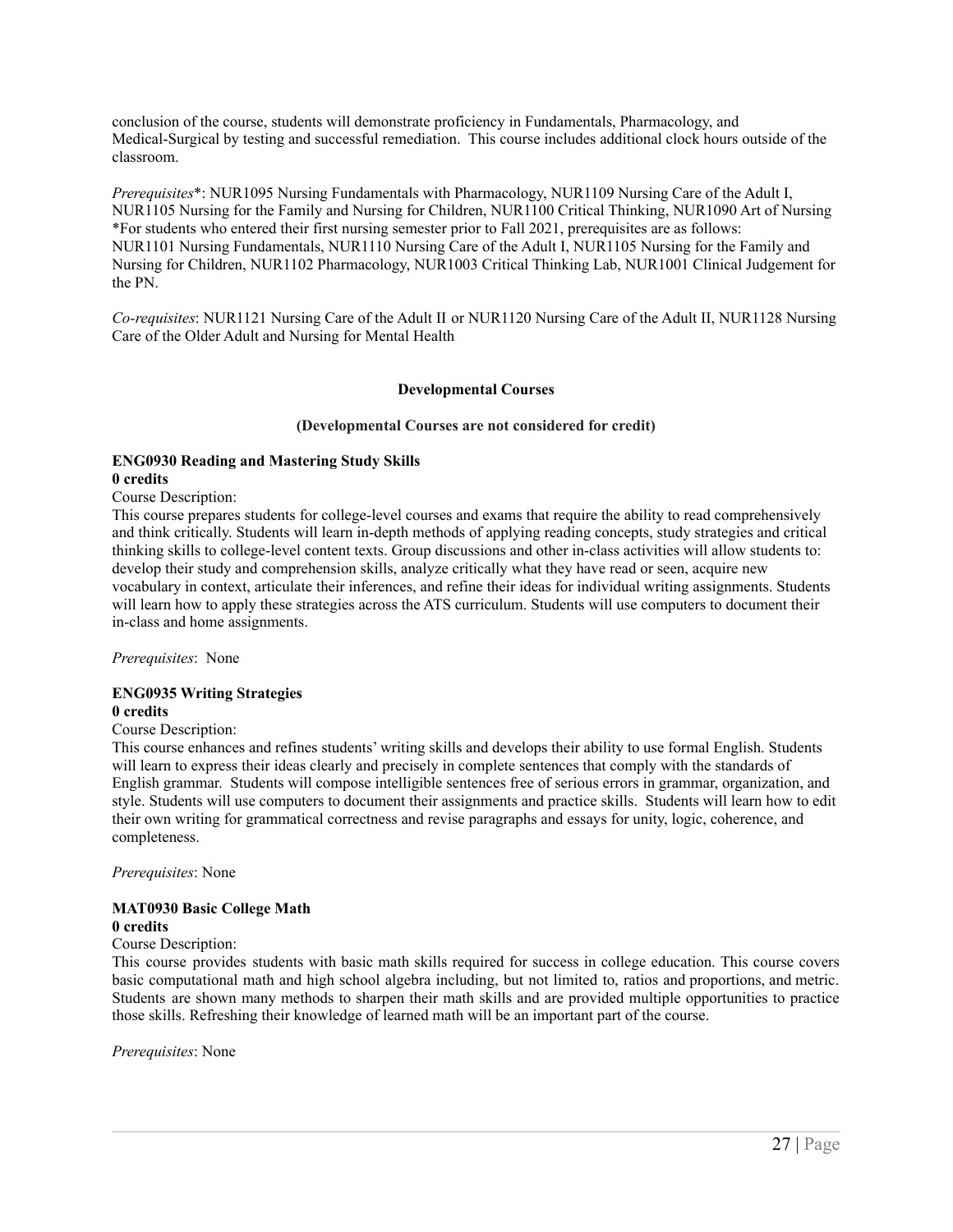#### <span id="page-27-0"></span>**Appendix A: Academic Calendar**

*The following has replaced the previous calendar.*

#### **Academic Calendar Summer 2021 - Fall 2022**

Practical Nursing program offered on a trimester basis. Each semester (fall, spring, and summer) consists of fifteen (15) weeks of academic work with scheduled breaks between semesters. Students are scheduled for two 15-week sessions and one 19-week session at the end of the program. Students can add or drop classes without penalty during the first two weeks of the semester. (See Add/Drop Period policy) Students who are withdrawing from the semester are required to follow the Withdrawal policy outlined in the handbook and review the Refund policy to understand financial obligations to the school.

| May 10, 2021                                | <b>Summer Semester 2021 Classes begin</b>          |
|---------------------------------------------|----------------------------------------------------|
| May 21, 2021                                | Last day to add/drop classes without penalty       |
| May 31, 2021                                | Memorial Day (NO SCHOOL)                           |
| July 5, 2021                                | July 4 <sup>th</sup> Holiday Observed (NO SCHOOL)  |
| July 23, 2021                               | Last day to withdraw from classes with a "W"       |
| August 12, Thursday August 24, 2021 Tuesday | Final Exams, Standardized testing and Remediation  |
| August 24, 2021                             | Last day of Semester                               |
| August 25- September 3, 2021                | Student Break (NO SCHOOL)                          |
| August 25- Sep.15, 2021                     | Chicago Summer Graduates NCLEX review class starts |
| September 15, 2021                          | Last day for Summer Semester Chicago Graduates     |

| September 6, 2021                   | Labor Day (NO SCHOOL)                              |
|-------------------------------------|----------------------------------------------------|
| Sep. 7, 2021                        | <b>Fall Semester 2021 Classes begin</b>            |
| September 17, 2021                  | Last day to add/drop classes without penalty       |
| November 19, 2021                   | Last day to withdraw from classes with a "W"       |
| November $25 - 26$ , 2021           | Thanksgiving Break (NO SCHOOL)                     |
| December $6 - 17$ , 2021            | Final Exams, Standardized testing and Remediation  |
| December 17, 2021                   | Last day of Semester                               |
| December 20, 2021-December 31, 2022 | Student Break (NO SCHOOL)                          |
| Dec. 20- Jan 18, 2022               | Chicago Summer Graduates NCLEX review class starts |
| January 18, 2022                    | Last day for Chicago Fall Semester Graduates       |

| <b>January 10, 2022</b>        | <b>Spring Semester 2022 Classes begin</b>         |
|--------------------------------|---------------------------------------------------|
| January 17, 2022               | Martin Luther King Day (NO SCHOOL)                |
| January 21, 2022               | Last day to add/drop classes without penalty      |
| March 25, 2022                 | Last day to withdraw from classes with a "W"      |
| April 11, 2022– April 22, 2022 | Final Exams, Standardized testing and Remediation |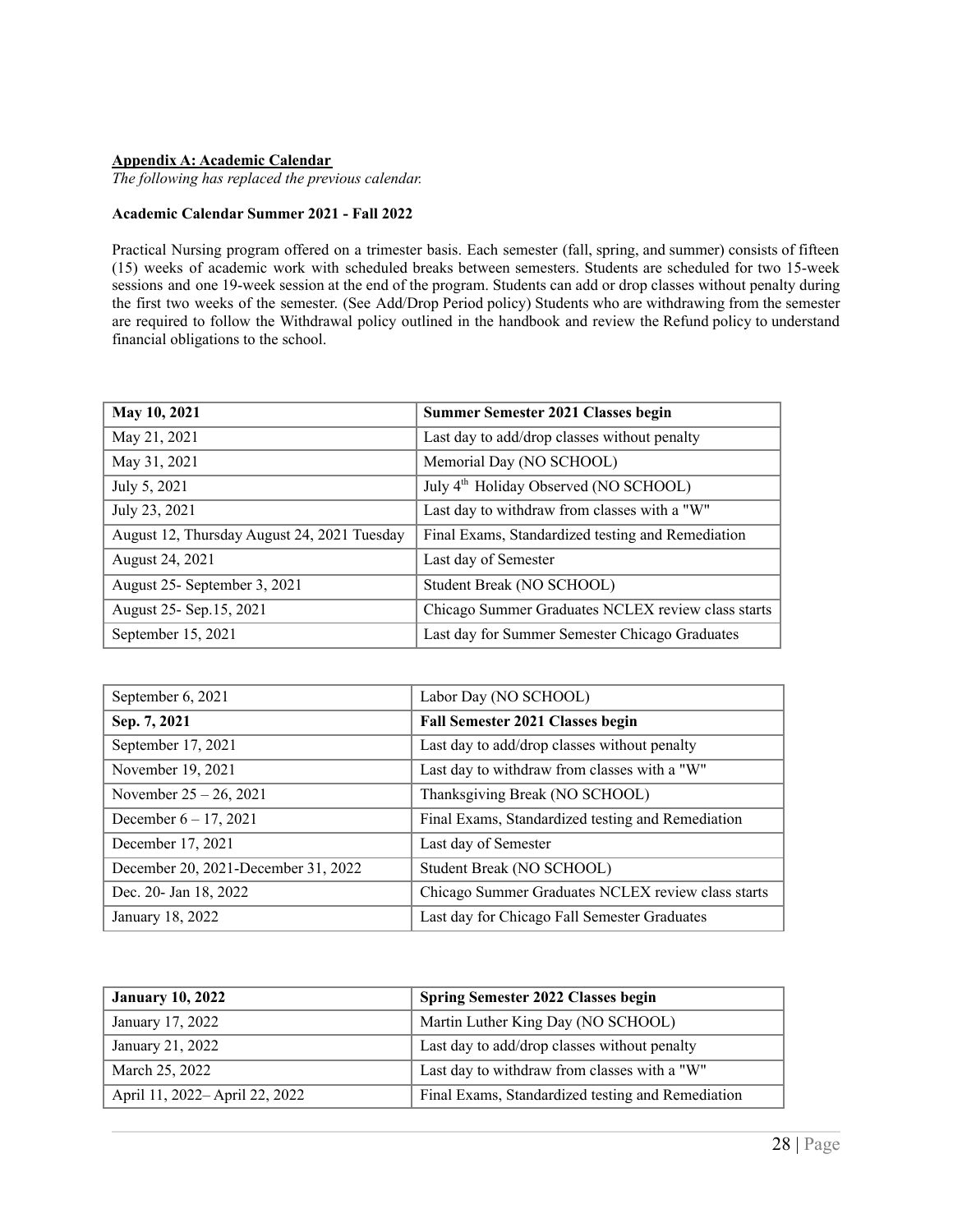| April 22, 2022                | Last day of Semester                       |
|-------------------------------|--------------------------------------------|
| April 25, 2022 – May 6, 2022  | Student Break (NO SCHOOL)                  |
| April 25, 2022 – May 23, 2022 | Summer Graduates NCLEX review class starts |
| May 23, 2022                  | Last day for Spring Semester Graduates     |

| May 9, 2022                   | Summer Semester 2022 Classes begin                |
|-------------------------------|---------------------------------------------------|
| May 20, 2022                  | Last day to add/drop classes without penalty      |
| May 30, 2022                  | Memorial Day (NO SCHOOL)                          |
| July 4, 2022                  | July 4 <sup>th</sup> Holiday (NO SCHOOL)          |
| July 22, 2022                 | Last day to withdraw from classes with a "W"      |
| August 8 - August 19, 2022    | Final Exams, Standardized testing and Remediation |
| August 19, 2022               | Last day of Semester                              |
| August 22 - September 5, 2022 | Student Break (NO SCHOOL)                         |
| August 22 - Sep. 19, 2022     | Summer Graduates NCLEX review class starts        |
| September 19, 2022            | Last day for Summer Semester Graduates            |

| September 6, 2022                    | <b>Fall Semester 2022 Classes begin</b>           |
|--------------------------------------|---------------------------------------------------|
| September 16, 2022                   | Last day to add/drop classes without penalty      |
| November 18, 2022                    | Last day to withdraw from classes with a "W"      |
| November 24-25, 2022                 | Thanksgiving Break (NO SCHOOL)                    |
| December 5 - December 16, 2022       | Final Exams, Standardized testing and Remediation |
| December 16, 2022                    | Last day of Semester                              |
| December 19, 2022 - January 6, 2023  | Student Break (NO SCHOOL)                         |
| December 19, 2022 - January 17, 2023 | Fall Graduates NCLEX review class starts          |
| January 17, 2023                     | Last day for Fall Semester Graduates              |

\*ATS reserves the right to change this Academic Calendar without notice.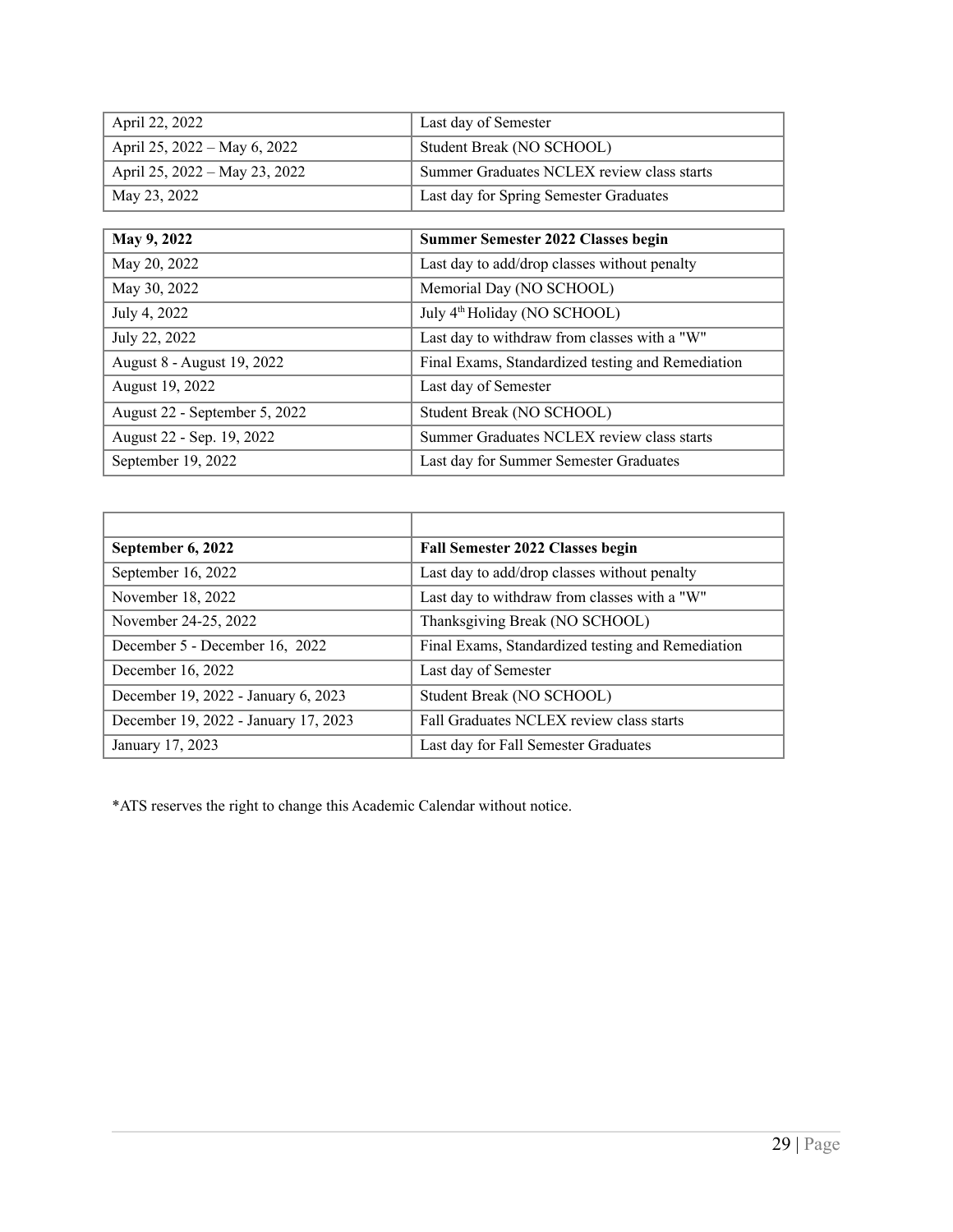#### <span id="page-29-0"></span>**Appendix B: Faculty and Administration**

*The following has replaced the previous Appendix B*

| Administration                                                                                                                                                                                                         |                                                                                                                                                   |                                                                                                                               |
|------------------------------------------------------------------------------------------------------------------------------------------------------------------------------------------------------------------------|---------------------------------------------------------------------------------------------------------------------------------------------------|-------------------------------------------------------------------------------------------------------------------------------|
| Leonard Bykov<br>President                                                                                                                                                                                             | Yelena Bykov<br>Chief Executive Officer                                                                                                           |                                                                                                                               |
| Dr. Misti Ludwig RN-BC<br>Susan Elliot<br>Nursing Program Administrator<br>Director of General Education<br>Regis University<br>Part-time instructor<br>Doctorate of Nursing Practice<br>MA, BA, St. Xavier University |                                                                                                                                                   | Gina Anadilla<br><b>Operations Manager</b><br>BA, California State University<br>Northridge                                   |
| Rumy Kabir<br>Director of IG, Instructional<br>Technology and Online Learning                                                                                                                                          | Irina Bondar<br><b>Financial Aid Director</b>                                                                                                     |                                                                                                                               |
| <b>Nursing Faculty</b>                                                                                                                                                                                                 |                                                                                                                                                   |                                                                                                                               |
| Vivian Aguinaldo, RN, BSN<br>Arellano University, Philippines<br>(Part-time instructor)                                                                                                                                | Adibo Brou, MSN, RN<br>MSN, Walden University<br>BSN, Chicago State University<br>(Part-time instructor)                                          | Michelle Brown, DNP, MSN, BSN<br>DNP, MSN, Walden University<br>BSN, Olivet Nazarene University<br>(Part-time Instructor)     |
| Joan Gramata, NP, MSN, RN<br>MSN, Rush University<br>BSN, University of Illinois Chicago<br>(Part-time instructor)                                                                                                     | Ann Holland, MSN, RN<br>MSN, Governors State University<br>(Part-time instructor)                                                                 | Brittany Jones MSN, RN<br>MSN, Rush University<br>(Full-time instructor)                                                      |
| Rose Loftin-Johnson, MSN, RN<br>MSN, Benedictine University<br><b>BSN, Elmhurst School</b><br>(Full-time instructor)                                                                                                   | Orlando Malate, DNP, MSN, BSN<br>DNP, Walden University<br>MSN, St. Xavier University<br>BSN, University of Santo Tomas<br>(Full-time Instructor) | Salithia Marsh, BSN, RN<br>BSN, Benedictine University<br>AAS in Nursing, City School of<br>Chicago<br>(Part-time instructor) |
| Milagros McChrystal, MSN, RN,<br><b>BSN</b><br>MSN, BSN, Lewis University<br>(Part-time instructor)                                                                                                                    | Eniola Oshodi, MSN, RN, BSN<br>MSN, BSN, Resurrection University<br>(Part-time instructor)                                                        | Jamie Reason, MSN, BSN, RN<br>MSN, BSN Olivet Nazarene<br>University<br>(Full-time instructor)                                |
| Wanda Robertson, MSN, RN<br>MSN, American Sentinel University<br>(Full-time instructor)                                                                                                                                | Anne Rosen, MSN, RN, BSN<br>MSN, Benedictine University<br>BSN, Florida International<br>University<br>(Full-time instructor)                     | Patricia Rusoff, MSN, RN<br>MSN, Chamberlain University<br>(Full-time instructor)                                             |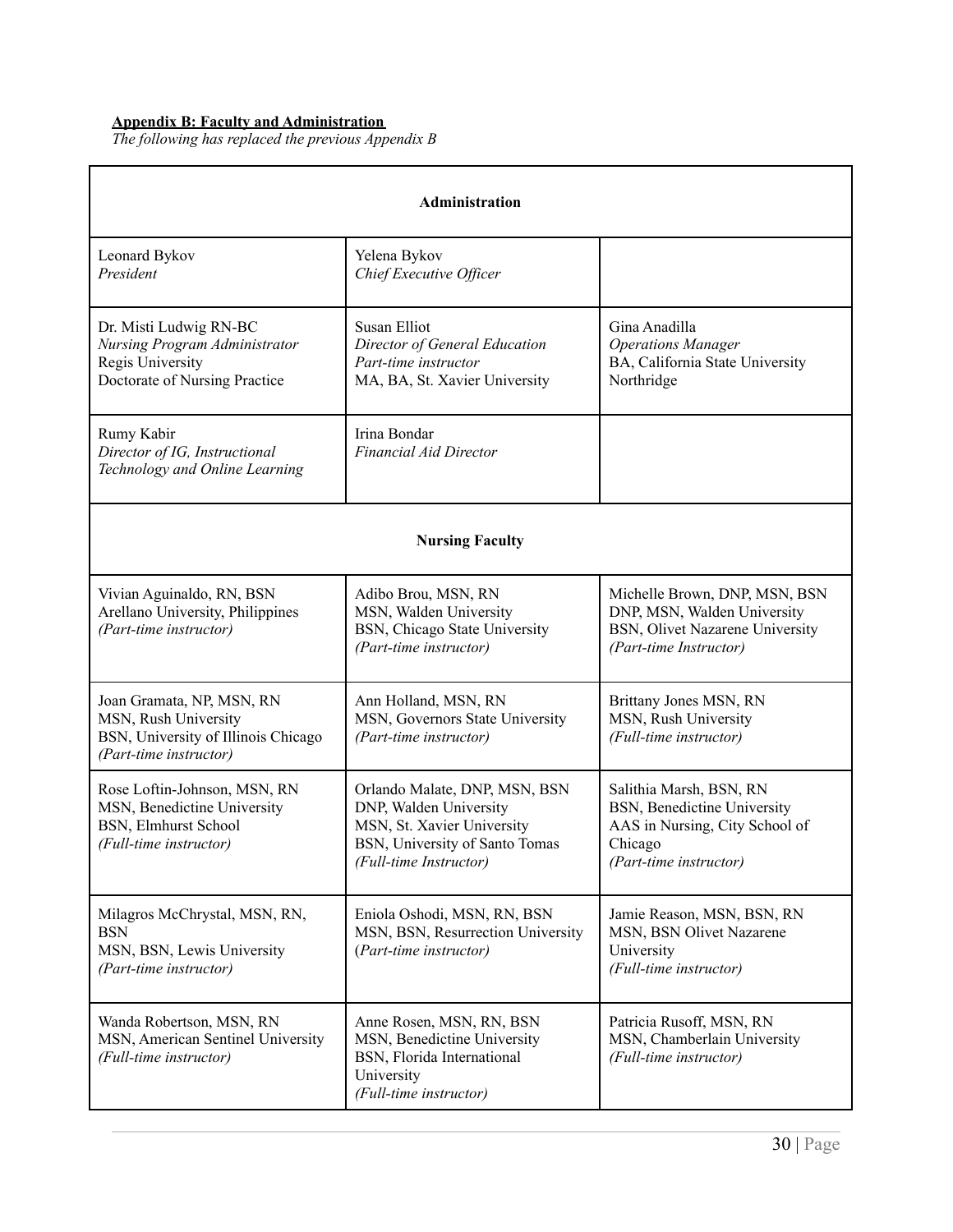| Vincent Sarroza, RN, BSN<br>Deborah Staggers, RN, BSN<br>BSN, West Visayas State University<br>BSN, Howard University<br>(Part-time instructor)<br>(Part-time instructor) |                                                                                                                                                                               | Cheryl Terry, MSN, RN<br>MSN, Saint Xavier School<br>BSN, Southern Illinois University<br>(Full-time instructor)       |
|---------------------------------------------------------------------------------------------------------------------------------------------------------------------------|-------------------------------------------------------------------------------------------------------------------------------------------------------------------------------|------------------------------------------------------------------------------------------------------------------------|
| Squavette Wilson, RN<br>BSN, Governors State University<br>(Part-time instructor)                                                                                         | Rashuna Miller                                                                                                                                                                |                                                                                                                        |
|                                                                                                                                                                           | <b>General Education Faculty</b>                                                                                                                                              |                                                                                                                        |
| Earl Cater, EdD<br>EdD, University of Phoenix<br>(Part-time instructor)                                                                                                   | Li'Anna Drossos<br>Doctorate of Chiropractic in<br>Chiropractic, Palmer School of<br>Chiropractic<br>BS in Biology, Northern Michigan<br>University<br>(Full-time instructor) | Nathan Linscheid<br>Masters in Music, Northwestern<br>University<br>BS, University of Oregon<br>(Full-time instructor) |
| Frederick Peters, Ph.D.<br>PH.D., Psychology, Podiatric<br>Medicine, Kent State University<br>(Part-time instructor)                                                      |                                                                                                                                                                               |                                                                                                                        |
| <b>Staff</b>                                                                                                                                                              |                                                                                                                                                                               |                                                                                                                        |
| Dr. Aubrey Franklin<br>Student Affairs Advisor<br>PHD, Long Island University                                                                                             | <b>Lauren Harkless</b><br>Registrar                                                                                                                                           | Amy Bieganski<br>Admissions Representative                                                                             |
| Makeva Glenn<br>Financial Aid Officer                                                                                                                                     | Dalia Kilyan<br><b>Bursar</b>                                                                                                                                                 | <b>Brian Hedges</b><br><b>IT</b> Specialist                                                                            |
| Robin Isabell, RN, MSN<br><b>Nursing Success Coach</b>                                                                                                                    | Lisa Elliot, MSN<br><b>Nursing Success Coach</b>                                                                                                                              |                                                                                                                        |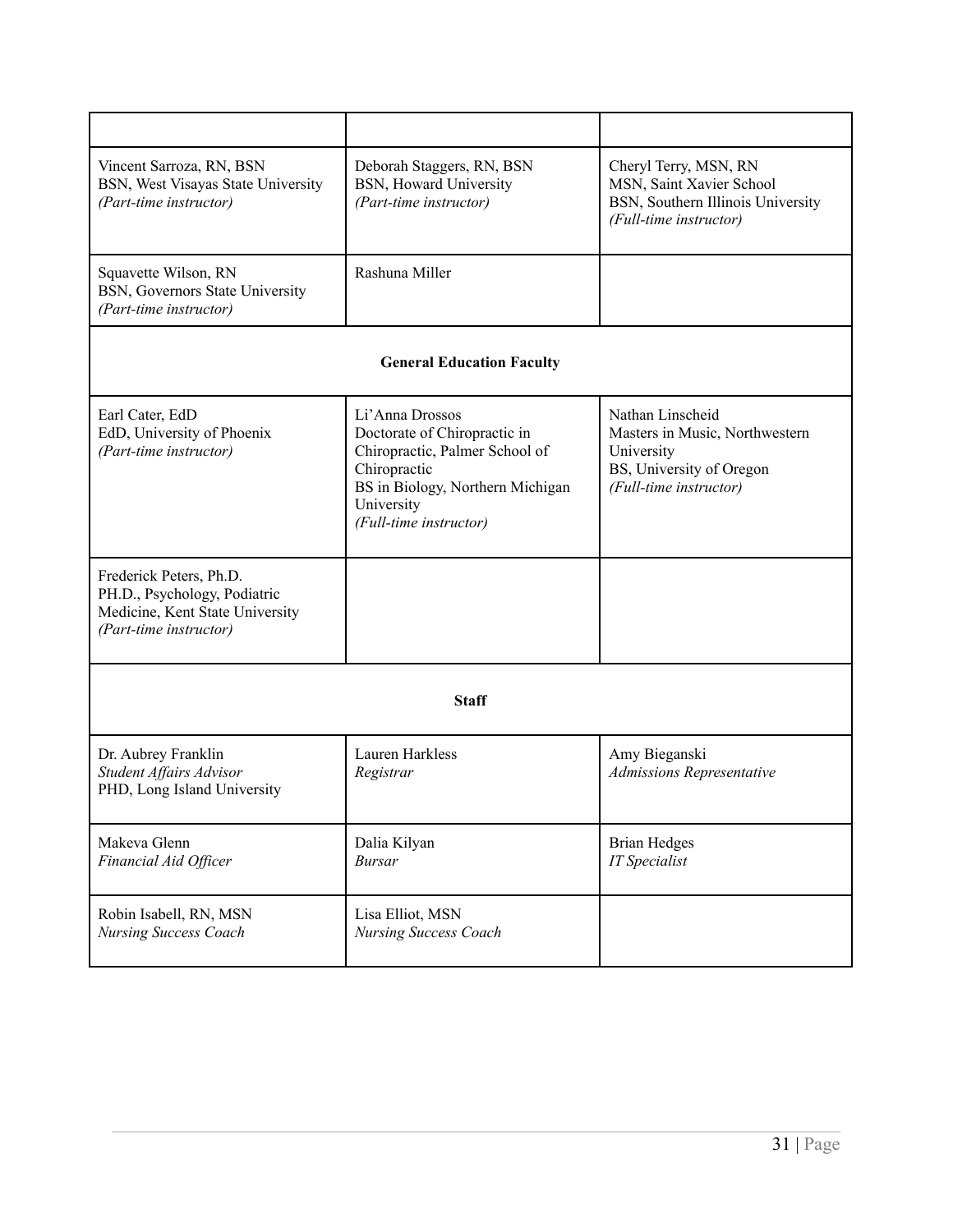#### <span id="page-31-0"></span>**Appendix C: Tuition and Fees**

*The following has replaced the previous Financial Disclosure* **TUITION & FEES**

| <b>TUITION</b>                        | \$26,572.00 | \$511/credit hour for 52 credits                                                          |
|---------------------------------------|-------------|-------------------------------------------------------------------------------------------|
|                                       |             |                                                                                           |
| FEES:                                 |             |                                                                                           |
| Computer Lab Fee                      | \$285.00    | (\$95 Per semester)                                                                       |
| Malpractice Insurance                 | \$40.00     | (Once a year charge)                                                                      |
| Drug Test &<br><b>Medical Records</b> | \$60.00     | (Once a year or as required by clinical agencies)                                         |
| <b>Graduation Fee</b>                 | \$150.00    | (Semester of graduation - no credit for not<br>participating)                             |
| Semester Registration Fee             | \$150.00    | (\$50 Per semester)                                                                       |
| Nursing Tote                          | \$200       | One time only                                                                             |
| Course Software Fee                   | \$350       | (Second semester \$75- Adult 1; third Semester \$175-<br>Adult 2 and \$100 Mental Health) |
| ATI testing and remediation           | \$1665      | (Broken up evenly per semester.<br>i.e. 3 semesters = $$555$ per semester)                |
| Exam Access & Monitoring<br>Fee       | \$135       | (\$85 first semester; \$25 all additional semesters)                                      |
| <b>COURSE FEES:</b>                   |             |                                                                                           |
| <b>NUR1101</b>                        | \$245.00    | Nursing Fundamentals                                                                      |
| <b>NUR1110</b>                        | \$299.00    | Nursing Care of the Adult 1                                                               |
| <b>NUR1120</b>                        | \$335.00    | Nursing Care of the Adult 2                                                               |
| <b>TOTAL COURSE FEES:</b>             |             | Total course fees: \$879                                                                  |
| TOTAL PROGRAM COST:                   | \$30,486.00 |                                                                                           |
|                                       |             |                                                                                           |
| Miscellaneous Fees:                   |             |                                                                                           |
| Textbook Estimated cost               | \$625.00    |                                                                                           |
| <b>ID Badge Replacement</b>           | \$25.00     |                                                                                           |
| Wise Software                         | \$66.00     | For students in the Developmental courses                                                 |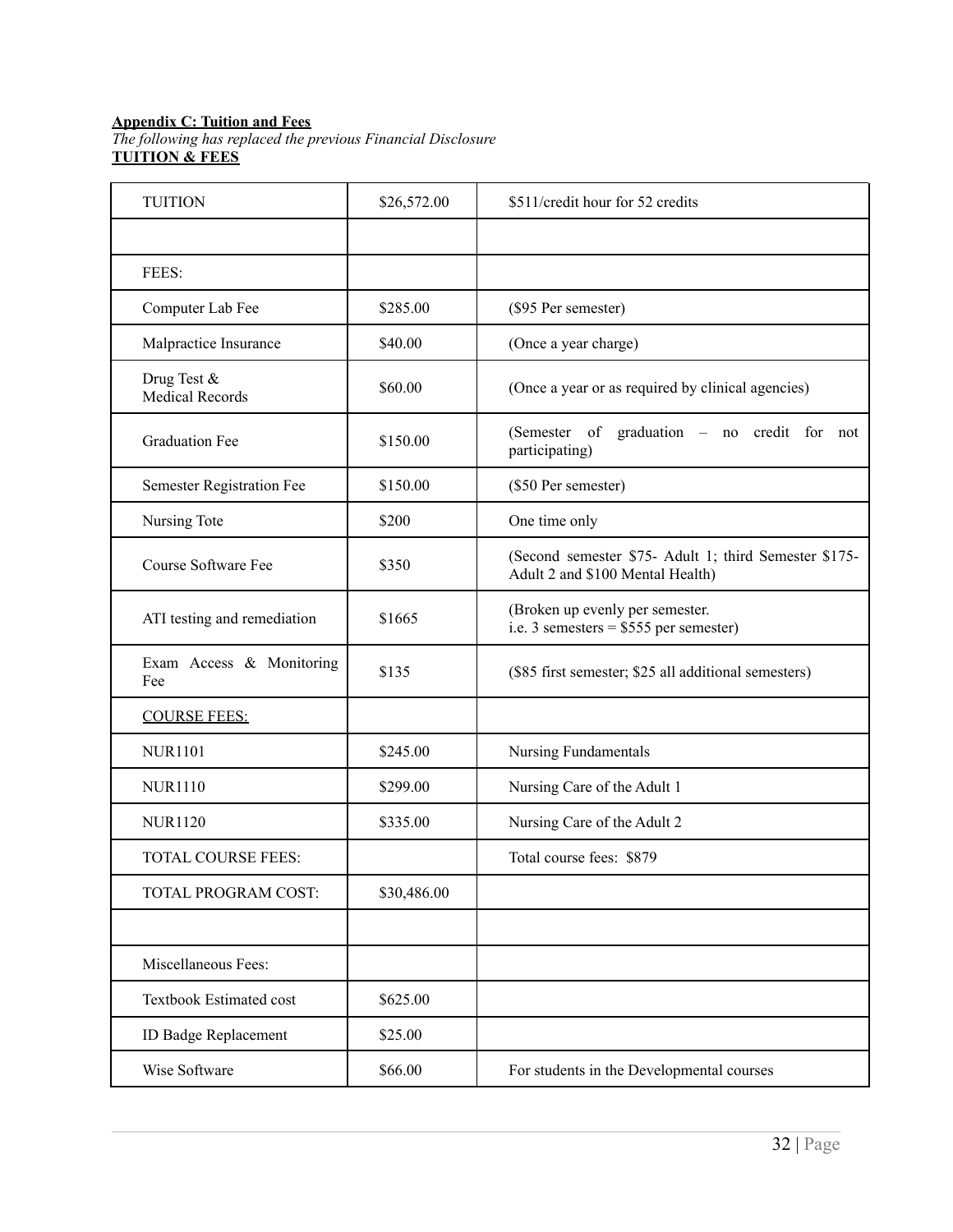| Uniforms                                                                                       | \$32.00  | Purchased by students from recommended vendors                                         |
|------------------------------------------------------------------------------------------------|----------|----------------------------------------------------------------------------------------|
| TEAS Test package                                                                              | \$276.00 | For students in Developmental courses. Include practice<br>and a 1 <sup>st</sup> trial |
| <b>TEAS</b> Test                                                                               | \$65.00  | per additional trial                                                                   |
| VATI extension                                                                                 | \$75.00  | In case student will not finish remediation after 12<br>weeks                          |
| 3rd Party NCLEX Exam Fee                                                                       | \$200.00 | For WIOA students                                                                      |
| <b>Background Check</b>                                                                        | \$75.00  |                                                                                        |
| Stand-alone ATI exams                                                                          | \$65.00  | Price for any stand-alone ATI exam (additional exit or<br>readmission testing)         |
|                                                                                                |          |                                                                                        |
| <b>Post-Graduation Estimated</b><br>Cost: Student responsible for<br>all post-graduation fees. |          |                                                                                        |
| <b>Continental Testing Services</b>                                                            | \$98     | Required with the state of Illinois                                                    |
| Pearson Vue                                                                                    | \$200    | Required for national PN NCLEX exam                                                    |
| Fingerprinting                                                                                 | \$65     | From approved fingerprint vendors with Continental<br>Testing Services.                |

Developmental Courses- no credit assigned: Tuition and fees will be adjusted to reflect scheduled developmental classes in the amount of \$1,668 for ENG0930 and MAT0930 courses, \$833 for ENG0935 course, \$66 Course software. Additional semester fees: \$50 for registration fee, \$95 computer lab, \$276 for TEAS test package, \$25 Exam access and monitoring, \$60 drug test and medical records, and \$40 malpractice insurance. The total program cost will be no more than \$35,267.

Transfer Courses: Tuition costs will be adjusted to reflect all approved transfer credits.

Estimated textbooks costs: 1st Semester: \$345.00; 2nd Semester: \$160.00; 3rd Semester: \$120.00. Developmental Semester: \$45

#### **Students are responsible for all fees related to immunizations and drug testing.**

In addition, failure to submit required clinical documents (see above) within this time frame will result in a late fee charged in the amount of \$100.00 dollars. Students will not be allowed to attend classes or clinicals until required submissions are received and late charge fee is paid.

#### **Uniforms**

The cost of uniforms and additional supplies may vary depending on purchase location. Students are responsible to purchase uniforms and ATS patches in accordance with the Professional Dress Code Policy. Additional supplies may include a stethoscope, watch with a second hand and any other supply requested by the faculty.

Additional financial charges may apply for late payments, bounced checks/declined credit cards, payment plan option (see above)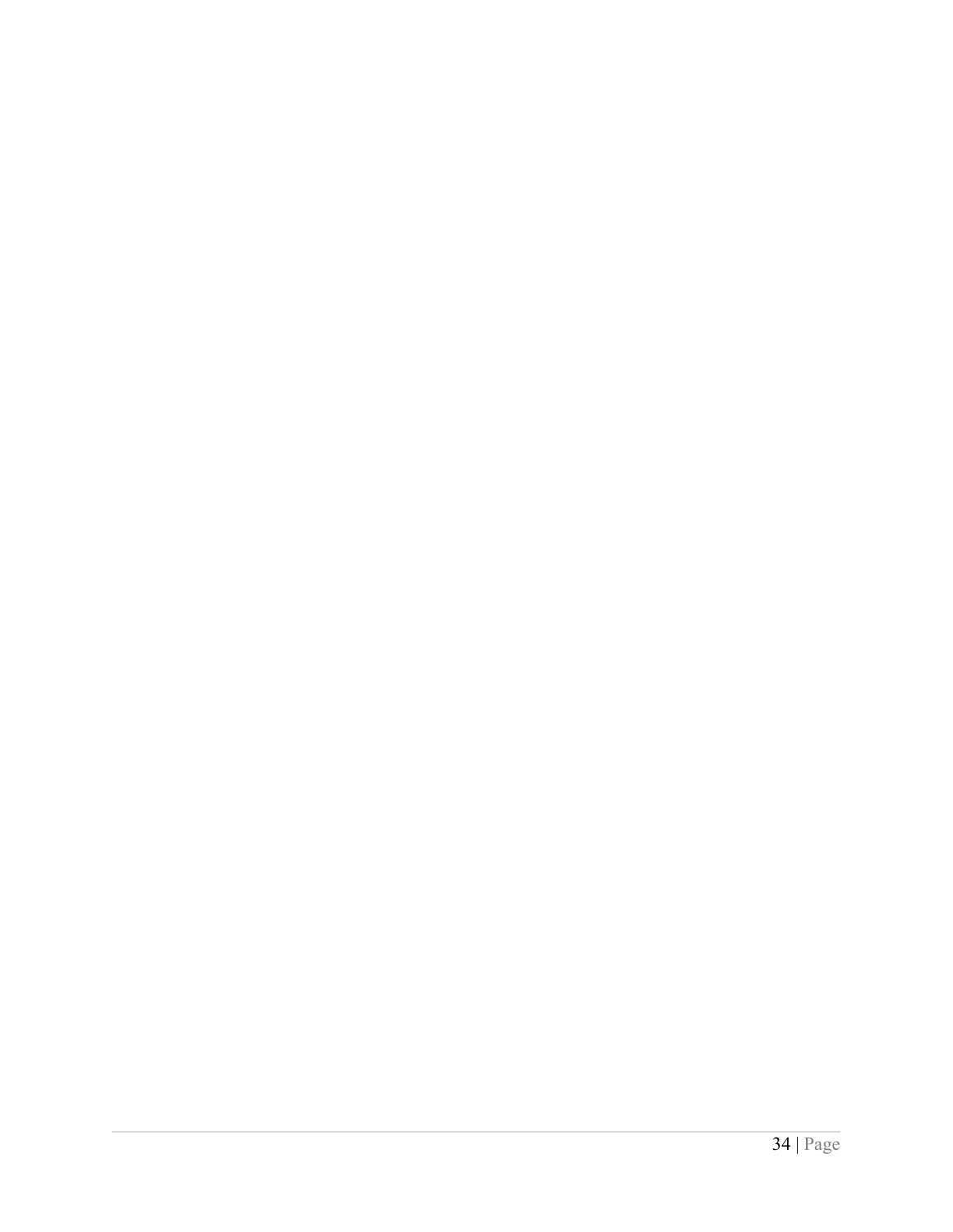<span id="page-34-1"></span><span id="page-34-0"></span>

| Appendi<br>X | <b>Current State</b>                                                                                                                                                                                                                                                                                                                                                                                                                                                                                         | <b>Future State</b>                                                                                                                                                                                                                                                                                                                                                                                                                                                                                                                            |
|--------------|--------------------------------------------------------------------------------------------------------------------------------------------------------------------------------------------------------------------------------------------------------------------------------------------------------------------------------------------------------------------------------------------------------------------------------------------------------------------------------------------------------------|------------------------------------------------------------------------------------------------------------------------------------------------------------------------------------------------------------------------------------------------------------------------------------------------------------------------------------------------------------------------------------------------------------------------------------------------------------------------------------------------------------------------------------------------|
| E            | <b>Appendix E: Readmission Policy</b>                                                                                                                                                                                                                                                                                                                                                                                                                                                                        | <b>Appendix E: Readmission No Exit Policy</b>                                                                                                                                                                                                                                                                                                                                                                                                                                                                                                  |
|              | Student completed the Program but did not<br>complete Exit<br>This is a Readmit Policy for Students who<br>completed the Program but did not complete Exit in<br>Timely Manner and were terminated.                                                                                                                                                                                                                                                                                                          | This is a Readmit Policy for Students who<br>completed the Program but did not complete the Exit<br>exam in a timely manner and were terminated.                                                                                                                                                                                                                                                                                                                                                                                               |
|              |                                                                                                                                                                                                                                                                                                                                                                                                                                                                                                              | A student is only allowed to readmit once under this<br>policy.                                                                                                                                                                                                                                                                                                                                                                                                                                                                                |
|              |                                                                                                                                                                                                                                                                                                                                                                                                                                                                                                              | To remain in the program students are required to<br>meet the course progression requirements and cannot<br>exceed the Repeating Courses policy. The student's<br>prior academic record is maintained, and any<br>repeated courses are counted toward the Cause for<br>Academic Termination policy                                                                                                                                                                                                                                             |
|              | For students that were terminated more than 2 years<br>from the date of the last nursing course was<br>completed:                                                                                                                                                                                                                                                                                                                                                                                            | For students that were terminated more than 2 years<br>from the date of the last nursing course was<br>completed:                                                                                                                                                                                                                                                                                                                                                                                                                              |
|              | 6. If a student is granted re-admission, must meet<br>with the Director of Nursing, and schedule a time to<br>take a Comprehensive Assessment to identify<br>knowledge gaps.<br>a. Students will be required to complete 26 credit<br>hours of coursework to include:<br>i. Nursing Care of the Adult I (9.5 credits)<br>ii. Nursing Care of the Adult II (9.5 credits)<br>iii. Nursing for Mental Health (3.0 credits)<br>iv. Pharmacology (3.0 credits)<br>v. Seminar (1.0 credits)<br>vi. REV (0 credits) | 6. If a student is granted re-admission, must meet<br>with the Director of Nursing, and schedule a time to<br>take a Comprehensive Assessment to identify<br>knowledge gaps.<br>7. Students will be required to complete 26 credit<br>hours of coursework to include:<br>Nursing Care of the Adult I (9.5 credits)<br>Nursing Care of the Adult II (9.5 credits)<br>$\bullet$<br>Nursing for the Older Adult and Nursing<br>$\bullet$<br>for Mental Health (5.5 credits)<br>Seminar (1.5 credits)<br>$\bullet$<br>REV (0 credits)<br>$\bullet$ |
|              | For students that were terminated within 6 months –<br>2 years from the date of the last nursing course was<br>completed:                                                                                                                                                                                                                                                                                                                                                                                    | For students that were terminated within 6 months –<br>2 years from the date of the last nursing course was<br>completed:                                                                                                                                                                                                                                                                                                                                                                                                                      |
|              | Students will be required to complete 10.5 credit<br>hours of coursework to include:<br>Nursing Care of the Adult II (9.5 credits)<br>$\bullet$<br>Seminar (1.0 credits)<br>$\bullet$<br>REV (0 credits)<br>$\bullet$                                                                                                                                                                                                                                                                                        | Students will be required to complete 11 credit hours<br>of coursework to include:<br>Nursing Care of the Adult II (9.5 credits)<br>$\bullet$<br>Nursing Seminar (1.5 credits)<br>$\bullet$<br>REV (0 credits)<br>$\bullet$                                                                                                                                                                                                                                                                                                                    |
| F            | <b>Appendix F: Documentation for Clinical</b>                                                                                                                                                                                                                                                                                                                                                                                                                                                                | <b>Appendix F: Documentation for Clinical</b>                                                                                                                                                                                                                                                                                                                                                                                                                                                                                                  |
|              | <b>Medical Record Requirements:</b><br>Students are<br>required to have up to date medical records and<br>CPR in accordance with the requirements below.<br>responsible<br>for<br>Students<br>keeping<br>are<br>all                                                                                                                                                                                                                                                                                          | <b>Medical Record Requirements: Students are</b><br>required to have up to date medical records and CPR<br>in accordance with the requirements below.<br>Students are responsible for keeping all                                                                                                                                                                                                                                                                                                                                              |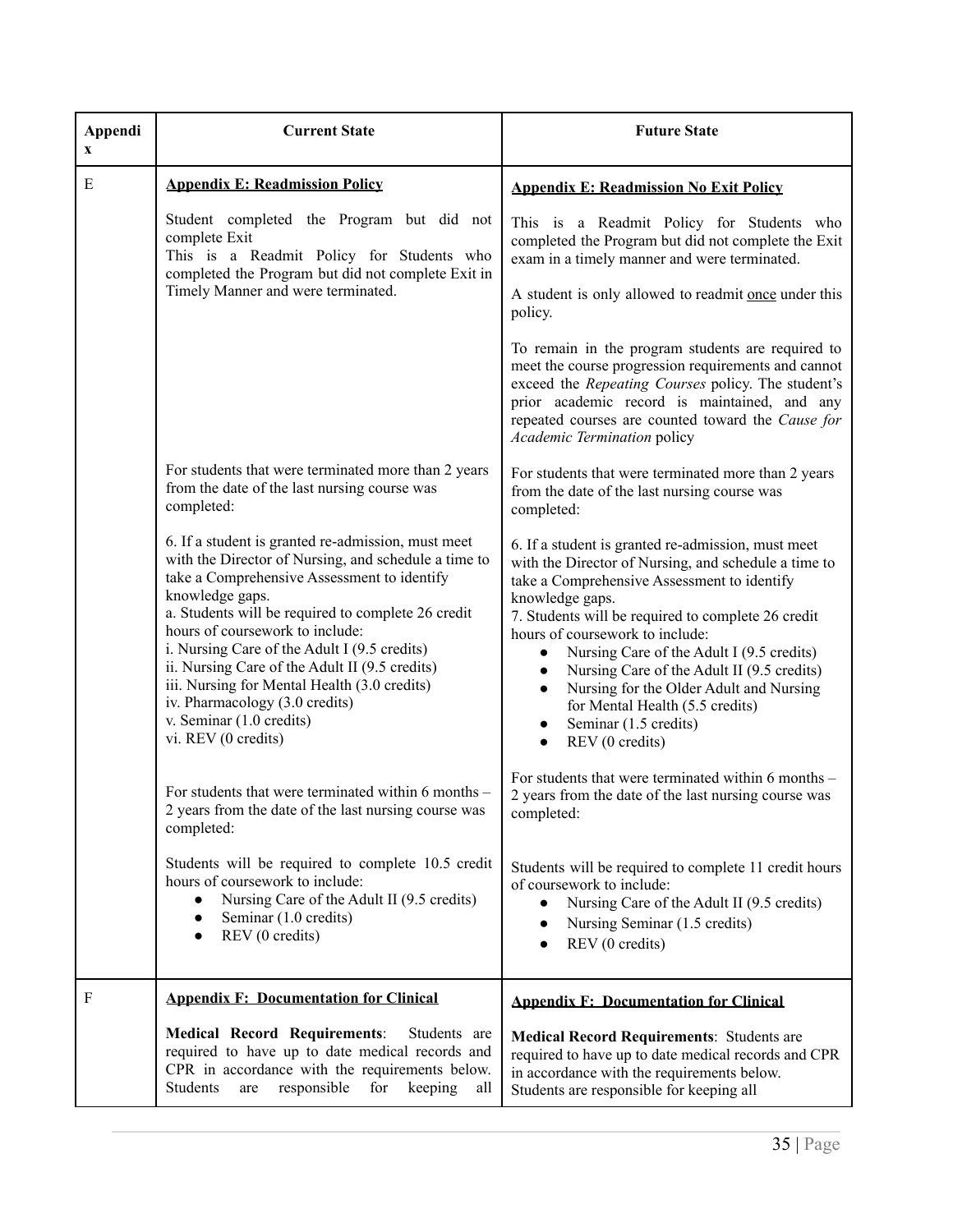| immunizations, PPD testing, physical exam,<br>medical insurance, and CPR current. Students with<br>expired medical records will be removed from<br>classes until the requirements are met.<br>All the following documentation requirements must<br>be submitted by the end of the developmental<br>semester or no later than the end of the first week of<br>the semester with clinical courses. | immunizations, PPD testing, physical exam, medical<br>insurance, and CPR current. Students must update<br>any medical document with an expiration date to<br>ensure that they are current and on file in the<br>Nursing Department Office for students to be placed<br>in the clinical setting.<br>Students beginning in the developmental semester<br>must have all medical documentation completed and<br>accepted by week 7 of the developmental semester.<br>Students beginning in the nursing semester must<br>have all medical documentation completed and<br>accepted by the end of the first week of the semester<br>with clinical courses.<br>Medical Record Requirements are subject to change<br>in accordance with clinical site requirements and |
|--------------------------------------------------------------------------------------------------------------------------------------------------------------------------------------------------------------------------------------------------------------------------------------------------------------------------------------------------------------------------------------------------|---------------------------------------------------------------------------------------------------------------------------------------------------------------------------------------------------------------------------------------------------------------------------------------------------------------------------------------------------------------------------------------------------------------------------------------------------------------------------------------------------------------------------------------------------------------------------------------------------------------------------------------------------------------------------------------------------------------------------------------------------------------|
|                                                                                                                                                                                                                                                                                                                                                                                                  | will be required. Failure to complete Medical Record<br>Requirements will bar a student from registering for<br>courses with a clinical component.                                                                                                                                                                                                                                                                                                                                                                                                                                                                                                                                                                                                            |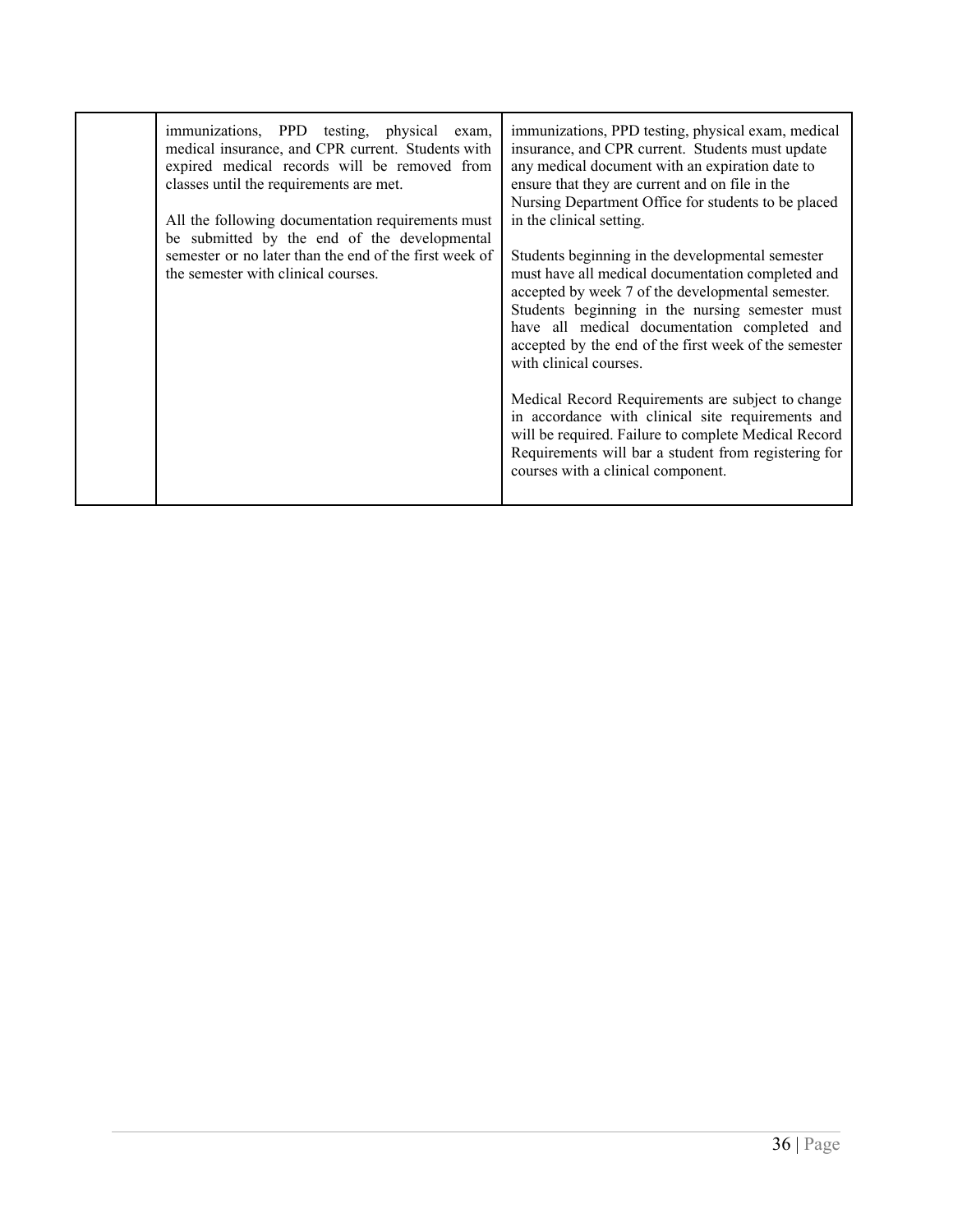# <span id="page-36-0"></span>**Spring 2022 changes for incoming Students**

In addition to the "Summer 2021 Student Handbook and School Catalog," and the "Fall 2021 Student Handbook and School Catalog Addendum", the following policy changes are in effect and replace/update those original polices with same name, and introduces new policies for the Spring 2022 incoming students. Note: When the entire policy is not listed, any part of the policy not listed in the table below remains in place

<span id="page-36-1"></span>*unchanged.*

<span id="page-36-2"></span>

| $\overline{7}$ | <b>Cause for Academic Termination</b>                                                                                                                                                           | <b>Cause for Academic Termination</b>                                                                                                                                                                                                                                                                                                                                                                                                                                                                                                                                                                                                                                                                                                                                                                                                                                                                                                                                                                                                                                                                                                                                                                                                                                              |
|----------------|-------------------------------------------------------------------------------------------------------------------------------------------------------------------------------------------------|------------------------------------------------------------------------------------------------------------------------------------------------------------------------------------------------------------------------------------------------------------------------------------------------------------------------------------------------------------------------------------------------------------------------------------------------------------------------------------------------------------------------------------------------------------------------------------------------------------------------------------------------------------------------------------------------------------------------------------------------------------------------------------------------------------------------------------------------------------------------------------------------------------------------------------------------------------------------------------------------------------------------------------------------------------------------------------------------------------------------------------------------------------------------------------------------------------------------------------------------------------------------------------|
|                | Failure of the same course twice<br>1)<br>Three failed<br>2)<br>courses from<br>the<br>following list:<br>Nursing courses<br>$\bullet$<br>BIO1017,<br>BIO1018,<br>$\bullet$<br>BIO1019, BIO1090 | 1.<br>Failure of the same course or its equivalent twice<br>2.<br>Three or more failed courses from the following list:<br>Nursing courses<br>a.<br><b>Biology</b> courses<br>b.<br>Failure<br>3.<br>to<br>Standardized<br>Testing<br>progress<br>per<br>Progression.<br>Note: This includes any courses taken in previous<br>enrollments.                                                                                                                                                                                                                                                                                                                                                                                                                                                                                                                                                                                                                                                                                                                                                                                                                                                                                                                                         |
| 9              | Progression                                                                                                                                                                                     | Progression                                                                                                                                                                                                                                                                                                                                                                                                                                                                                                                                                                                                                                                                                                                                                                                                                                                                                                                                                                                                                                                                                                                                                                                                                                                                        |
|                | The future state was added to this policy.                                                                                                                                                      | <b>Program Progression</b><br>In order to progress through the Nursing Programs, all of the<br>following must be achieved:<br>Required grades per the "Course Grading and Quality<br>1.<br>Points in Nursing Programs" policy<br>2. If a student fails a course, they have failed to progress<br>and must now meet the policies and program<br>requirements as outlined in the Student handbook in<br>effect for the cohort they will be placed in.<br>Maintaining academic standards as outlined in the Course<br>3.<br>Syllabi<br>Meet all Developmental and Nursing Coursework<br>4.<br>progression requirements<br><b>Nursing Coursework: Standardized Testing Progression</b><br>Students that score below an indicated proficiency level on<br>Standardized Testing are at higher risk for being unsuccessful<br>in the program. Standardized testing and remediation is<br>designed to support students progression and success<br>throughout the program. Student progression will be affected<br>by below average participation following remediation support<br>per the Standardized Testing Progression Policy. The complete<br>Standardized Testing Progression Policy can be found in the<br>Student Handbook/Catalog appendix. The provider is subject<br>to change. |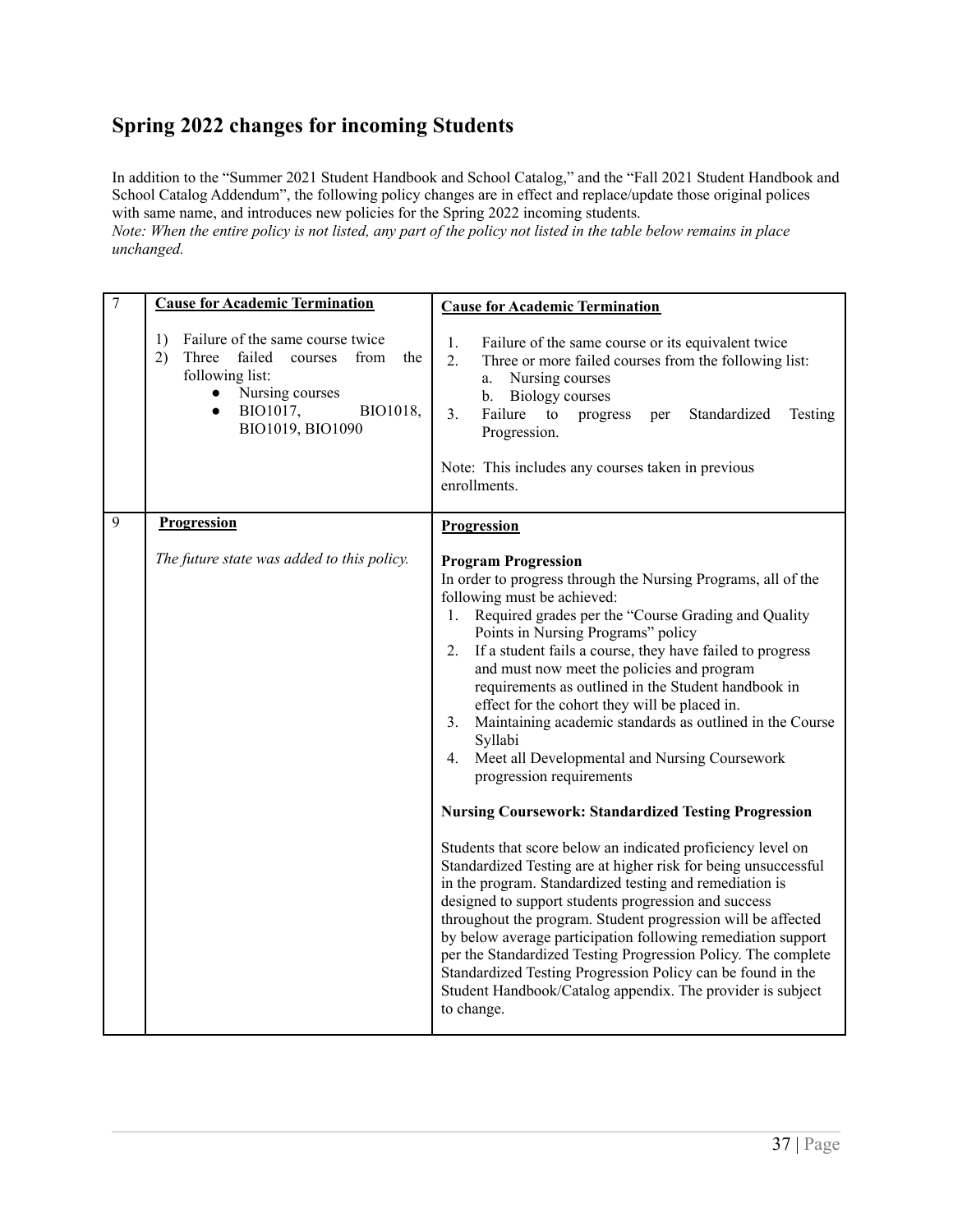<span id="page-37-0"></span>

| NEW<br><b>Appendix</b> | <b>Standardized Testing Progression Policy</b>                                                                                                                                                                                                                                                                                                                                                                                                                                                                                                                                                                                                                                                                                                                                                                                                                                                                                                                                                                                                                                                                                                                                                     |
|------------------------|----------------------------------------------------------------------------------------------------------------------------------------------------------------------------------------------------------------------------------------------------------------------------------------------------------------------------------------------------------------------------------------------------------------------------------------------------------------------------------------------------------------------------------------------------------------------------------------------------------------------------------------------------------------------------------------------------------------------------------------------------------------------------------------------------------------------------------------------------------------------------------------------------------------------------------------------------------------------------------------------------------------------------------------------------------------------------------------------------------------------------------------------------------------------------------------------------|
|                        | Note: The provider is subject to change.                                                                                                                                                                                                                                                                                                                                                                                                                                                                                                                                                                                                                                                                                                                                                                                                                                                                                                                                                                                                                                                                                                                                                           |
|                        | Students that score below an indicated proficiency level on Standardized Testing are at higher risk for<br>being unsuccessful in the program. Standardized testing and remediation is designed to support<br>students progression and success throughout the program. Student progression will be affected by<br>below average participation following remediation support per the Standardized Testing Progression<br>Policy. Please also refer to the Remediation Policy Guidelines for additional information.<br>Students that score below level 1 in the Fundamental Content Mastery Assessment:                                                                                                                                                                                                                                                                                                                                                                                                                                                                                                                                                                                              |
|                        | The student will complete a remediation plan within two weeks. At that time, the student will be                                                                                                                                                                                                                                                                                                                                                                                                                                                                                                                                                                                                                                                                                                                                                                                                                                                                                                                                                                                                                                                                                                   |
|                        | retested in the Fundamentals Content Mastery Assessment<br>If the student score is improved to at least a level 1 score<br>1.<br>a. The student will continue in their regular course progression.<br>If the student score is not improved to at least a level 1 score<br>2.<br>The student will be enrolled in the following courses for the following semester:<br>a.<br>Nursing for the Family and Nursing for Children<br>i.<br>Nursing Care of the Older Adult and Nursing for Mental Health<br>ii.<br>Fundamental clinical rotation. Course fees will apply<br>iii.<br>The student will be placed on academic monitoring to continue remediation for<br>b.<br>Fundamental content.<br>After the successful completion of the clinical rotation and academic monitoring,<br>c.<br>the student will be retested at the end of the semester for the Fundamentals Content<br>Mastery Assessment. Otherwise, the student will be academically dismissed from<br>the program.<br>If the student score is improved to at least a level 1, the student will be<br>i.<br>enrolled in the following courses the following semester<br>1. Nursing Care of the Adult 1<br>2.<br><b>Critical Thinking</b> |
|                        | ii.<br>If not improved to at least a level 1 scoring, the student will be<br>academically dismissed from the program. See the Termination Policy in<br>the Student Handbook/Catalog for more information.                                                                                                                                                                                                                                                                                                                                                                                                                                                                                                                                                                                                                                                                                                                                                                                                                                                                                                                                                                                          |
|                        | *Consistent scoring below level 1 in subsequent content mastery assessments may result in reduced<br>academic load the following semester.                                                                                                                                                                                                                                                                                                                                                                                                                                                                                                                                                                                                                                                                                                                                                                                                                                                                                                                                                                                                                                                         |
|                        | Students that score below level 1 in either Maternity Content Mastery, Pediatric Content<br><b>Mastery, or Mental Health Content Mastery Assessments:</b>                                                                                                                                                                                                                                                                                                                                                                                                                                                                                                                                                                                                                                                                                                                                                                                                                                                                                                                                                                                                                                          |
|                        | The student must remediate and be retested in two weeks.<br>If the student score is not improved to level 1, the student will be placed on Academic monitoring for<br>the following semester.                                                                                                                                                                                                                                                                                                                                                                                                                                                                                                                                                                                                                                                                                                                                                                                                                                                                                                                                                                                                      |
|                        | *Consistent scoring below level 1 in subsequent content mastery assessments may result in reduced<br>academic load the following semester                                                                                                                                                                                                                                                                                                                                                                                                                                                                                                                                                                                                                                                                                                                                                                                                                                                                                                                                                                                                                                                          |
|                        | Transition to Practice Course - before the student progresses into VATI:                                                                                                                                                                                                                                                                                                                                                                                                                                                                                                                                                                                                                                                                                                                                                                                                                                                                                                                                                                                                                                                                                                                           |
|                        | The student must take the following ATI Content Mastery Assessments and score at least a level 1 on<br>the following assessments:<br>Maternity<br>a)<br>b) Pediatrics<br>Pharmacology<br>c)                                                                                                                                                                                                                                                                                                                                                                                                                                                                                                                                                                                                                                                                                                                                                                                                                                                                                                                                                                                                        |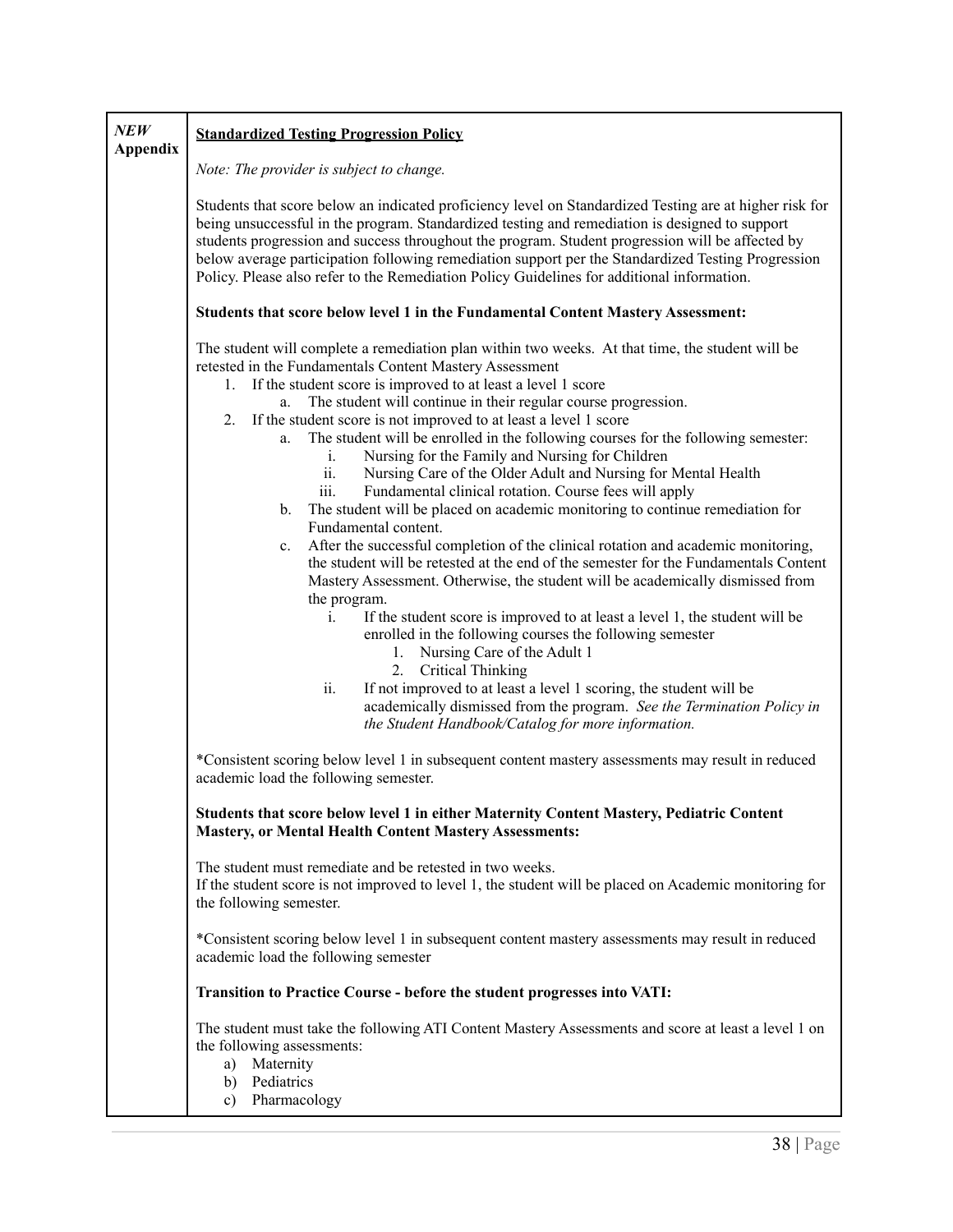<span id="page-38-0"></span>

|                 | Mental Health<br>d)                                                                                                                                                                                                                                                                                                                                                                                                                                                                                                                                                                                                                                                                                                                                                                                                                                                                                                                                                                                                                                                                                                                   |  |  |  |  |
|-----------------|---------------------------------------------------------------------------------------------------------------------------------------------------------------------------------------------------------------------------------------------------------------------------------------------------------------------------------------------------------------------------------------------------------------------------------------------------------------------------------------------------------------------------------------------------------------------------------------------------------------------------------------------------------------------------------------------------------------------------------------------------------------------------------------------------------------------------------------------------------------------------------------------------------------------------------------------------------------------------------------------------------------------------------------------------------------------------------------------------------------------------------------|--|--|--|--|
|                 | If the student scores below a level 1 on any assessment, the student will:<br>1.<br>Meet with the success coach on at least a bi-weekly basis to review needed content.<br>a.<br>Be retested prior to week 11 when VATI begins.<br>$b_{-}$<br>If the student scores below a level 1 after remediation, the student will be delayed<br>$c_{\cdot}$<br>in beginning the VATI program until testing at a level 1.<br>If the semester ends prior to the student achieving level 1 status on the<br>$\mathbf{1}$ .<br>assessments noted above, the student will fail the Transition to Practice<br>course.<br>2.<br>If the student scores below a level 1 in more than two assessments during the Transition to<br>Practice Course the student must:<br>Meet with a success coach weekly to complete a success plan.<br>a.<br>Failure to complete the success plan will result in failure of the Transition<br>1.<br>to Practice course.<br>Repeating the Transition to Practice course will involve a required clinical<br>ii.<br>component. Course fee for clinical component will apply Course fee for<br>clinical component will apply |  |  |  |  |
| NEW             | <b>Standardized Testing Remediation Policy</b>                                                                                                                                                                                                                                                                                                                                                                                                                                                                                                                                                                                                                                                                                                                                                                                                                                                                                                                                                                                                                                                                                        |  |  |  |  |
| <b>Appendix</b> | Note: The provider is subject to change.                                                                                                                                                                                                                                                                                                                                                                                                                                                                                                                                                                                                                                                                                                                                                                                                                                                                                                                                                                                                                                                                                              |  |  |  |  |
|                 | Students that score below an indicated proficiency level on Standardized Testing are at higher risk for<br>being unsuccessful in the program. Standardized testing and remediation is designed to support<br>students progression and success throughout the program. Student progression will be affected by<br>below average participation following remediation support per the Standardized Testing Progression<br>Policy. Please also refer to the ATI Progression Policy for additional information.                                                                                                                                                                                                                                                                                                                                                                                                                                                                                                                                                                                                                            |  |  |  |  |
|                 | Students that score below level 1 in the Fundamental Content Mastery Assessment:                                                                                                                                                                                                                                                                                                                                                                                                                                                                                                                                                                                                                                                                                                                                                                                                                                                                                                                                                                                                                                                      |  |  |  |  |
|                 | The student must meet with the success coach no later than the next day after the assessment.<br>The success coach and student will review testing topics at this initial meeting.<br>1.<br>Additional meeting requirements will be determined by the success coach<br>a.<br>The student will be retested in two weeks from the initial testing date<br>$\mathbf{b}$ .<br>If the student score is not improved to at least a level 1 score:<br>2.<br>The student will be placed on academic monitoring to continue remediation for<br>a.<br>Fundamental content.<br>The student will again be retested at the end of the semester.<br>b.                                                                                                                                                                                                                                                                                                                                                                                                                                                                                              |  |  |  |  |
|                 | *Consistent scoring below level 1 in subsequent content mastery assessments will result in more<br>intensive remediation the following semester.                                                                                                                                                                                                                                                                                                                                                                                                                                                                                                                                                                                                                                                                                                                                                                                                                                                                                                                                                                                      |  |  |  |  |
|                 | Students that score below level 1 in either Maternity Content Mastery or Pediatric Content<br><b>Mastery Assessments:</b>                                                                                                                                                                                                                                                                                                                                                                                                                                                                                                                                                                                                                                                                                                                                                                                                                                                                                                                                                                                                             |  |  |  |  |
|                 | The student must remediate with a success coach no later than the next day after the assessment.<br>The success coach and student will review testing topics at this initial meeting.<br>1.<br>Additional meeting requirements will be determined by the success coach<br>a.<br>The student will be retested in two weeks<br>$b_{\cdot}$<br>If the student score is not improved to at least a level 1 score:<br>2.<br>The student will be placed on Academic monitoring for the following semester.<br>a.                                                                                                                                                                                                                                                                                                                                                                                                                                                                                                                                                                                                                            |  |  |  |  |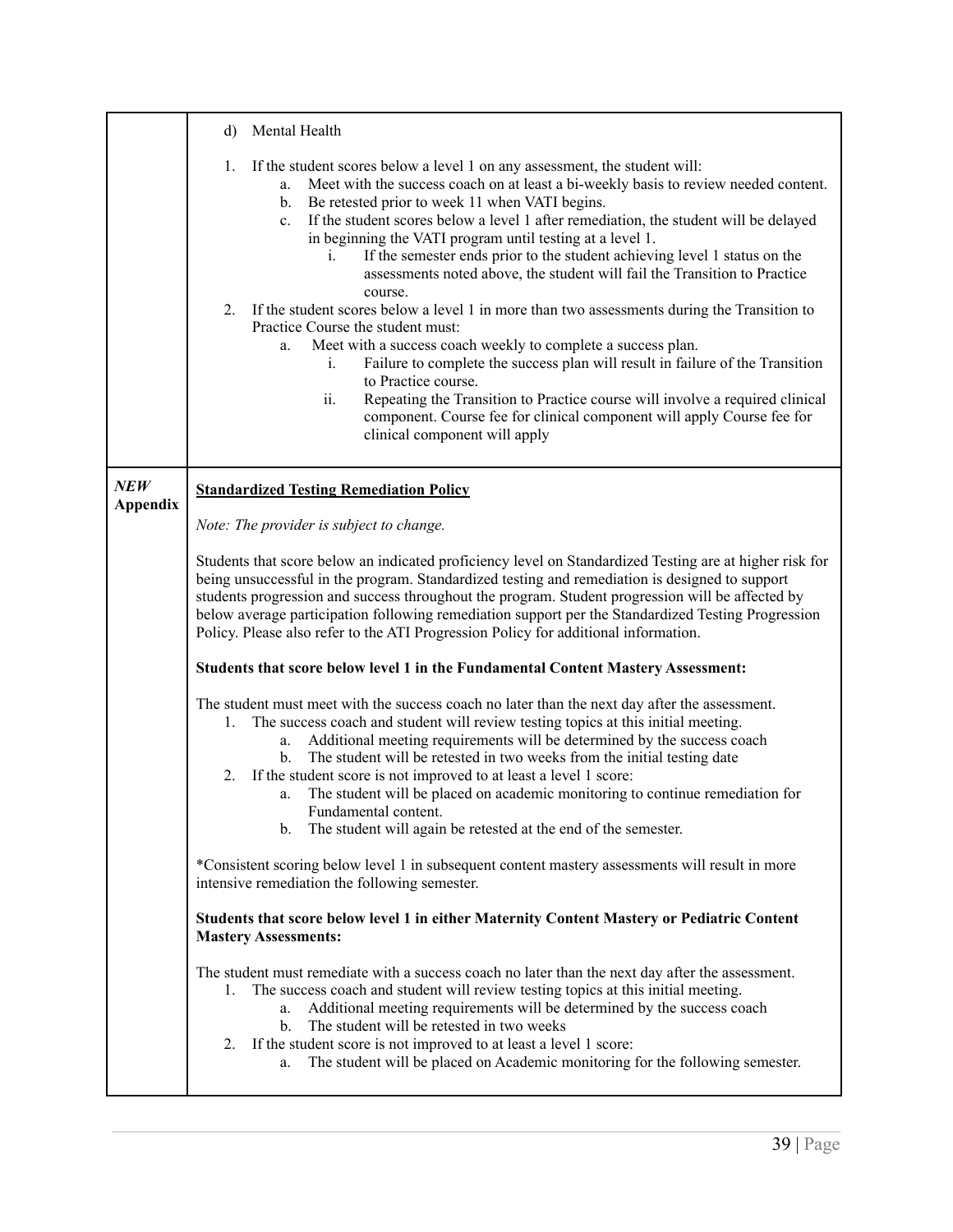| *Consistent scoring below level 1 in subsequent content mastery assessments will result in more<br>intensive remediation the following semester.                                                                                                                                                                                                                                                 |  |  |  |  |  |  |
|--------------------------------------------------------------------------------------------------------------------------------------------------------------------------------------------------------------------------------------------------------------------------------------------------------------------------------------------------------------------------------------------------|--|--|--|--|--|--|
| Transition to Practice Course - before the student progresses into VATI:                                                                                                                                                                                                                                                                                                                         |  |  |  |  |  |  |
| Students scoring below a level 1 on the following assessments will require remediation interventions:<br>Maternity<br>a)<br>Pediatrics<br>b)<br>Pharmacology (given at the beginning of the Transition to Practice Course)<br>c)                                                                                                                                                                 |  |  |  |  |  |  |
| The student must meet with the success coach on at least a bi-weekly basis to review needed<br>content.<br>The student will be retested prior to week 11 when VATI begins.<br>2.<br>If the student scores below a level 1 in more than two exams during the Transition to<br>3 <sub>1</sub><br>Practice Course, the student must meet with a success coach weekly to complete a success<br>plan. |  |  |  |  |  |  |

# <span id="page-39-0"></span>**Spring 2022 Changes for Current and Incoming Students**

In addition to the "Summer 2021 Student Handbook and School Catalog," and the "Fall 2021 Student Handbook and School Catalog Addendum", the following policy changes are in effect and replace/update those original polices with same name for the Spring 2022 semester for current and incoming students.

<span id="page-39-1"></span>Note: When the entire policy is not listed, any part of the policy not listed in the table below remains in place *unchanged.*

<span id="page-39-2"></span>

| Pag                | <b>Current State</b>                                                                                                                                                                                          | <b>Future State</b>                                                                                                                                                                                                                                                                                                                                                                                                                                       |  |  |
|--------------------|---------------------------------------------------------------------------------------------------------------------------------------------------------------------------------------------------------------|-----------------------------------------------------------------------------------------------------------------------------------------------------------------------------------------------------------------------------------------------------------------------------------------------------------------------------------------------------------------------------------------------------------------------------------------------------------|--|--|
| e#<br>$\mathbf{1}$ | <b>Hours of Operation</b><br>Classes:<br>Monday – Friday: $7:45am - 4:45pm$<br>Students may be assigned day or evening<br>clinical/lab rotations during the week or<br>weekend. Clinical/Lab start times vary | <b>Hours of Operation</b><br>School Main Office Hours: Monday - Friday 8am - 4pm<br>*additional hours as noted on campus and are subject to<br>change<br>Day Classes: Monday - Friday: 7:45am - 4:45pm<br>Evening Classes: Monday – Friday $4pm - 10pm \&$ Saturdays<br>$7am - 4pm$<br>Students may be assigned day or evening clinical/lab rotations                                                                                                     |  |  |
|                    | The new policy was added.                                                                                                                                                                                     | during the week or weekend. Clinical/Lab start times vary<br><b>Safe Online Class Attendance</b><br>Attending class while driving or working is prohibited. Students<br>are to attend classes, including virtual course meetings, in a<br>safe, conducive to learning environment. If a student is found<br>driving or working while attending their class, they may be<br>dismissed from the class meeting and will be marked absent for<br>the session. |  |  |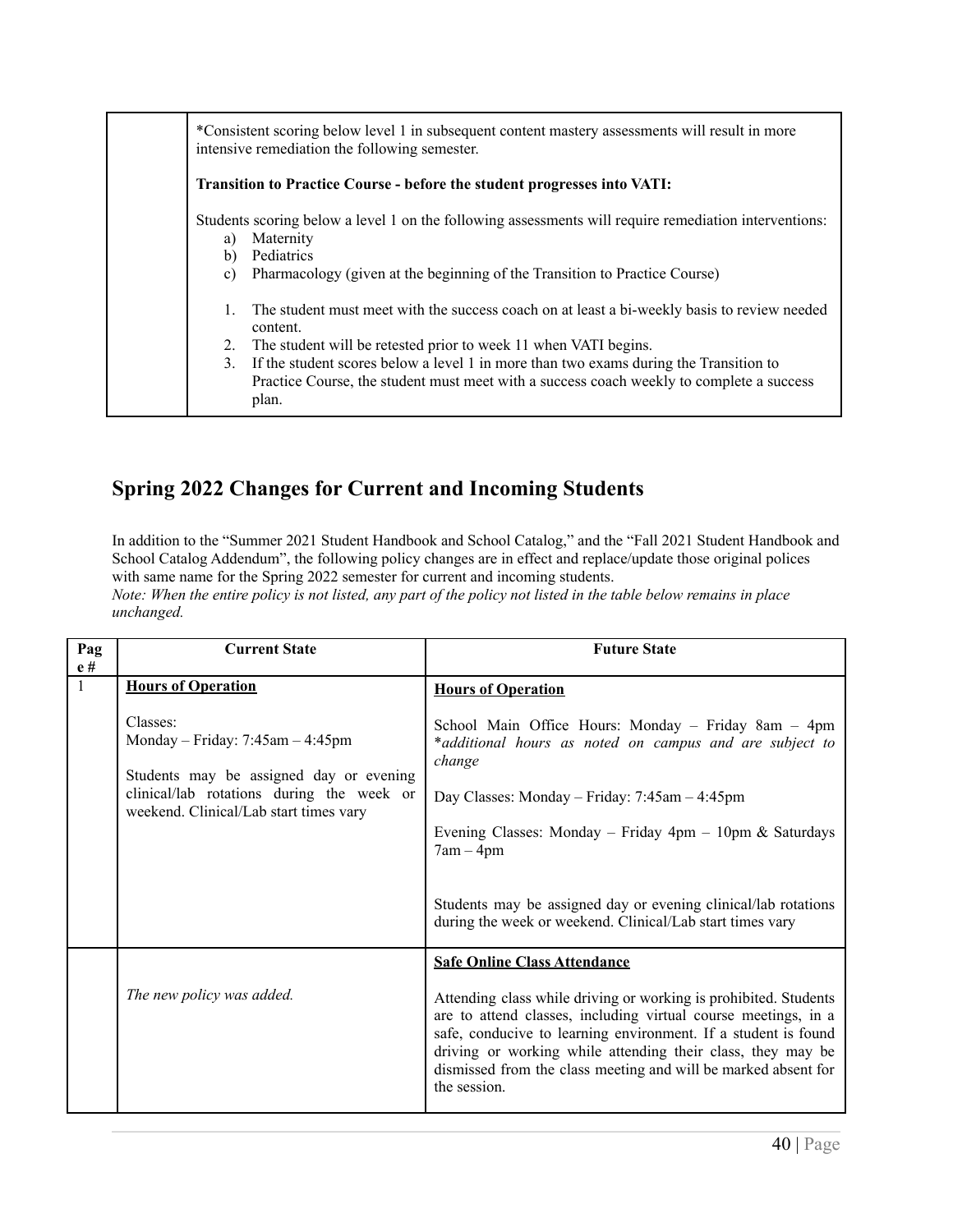<span id="page-40-5"></span><span id="page-40-4"></span><span id="page-40-3"></span><span id="page-40-2"></span><span id="page-40-1"></span><span id="page-40-0"></span>

| 11 | <b>Course Withdrawal</b>                                                                                                                                                                                                                                                                                                                                                               | <b>Course Withdrawal</b>                                                                                                                                                                                                                                                                                                                                                                                                                             |  |  |
|----|----------------------------------------------------------------------------------------------------------------------------------------------------------------------------------------------------------------------------------------------------------------------------------------------------------------------------------------------------------------------------------------|------------------------------------------------------------------------------------------------------------------------------------------------------------------------------------------------------------------------------------------------------------------------------------------------------------------------------------------------------------------------------------------------------------------------------------------------------|--|--|
|    | No more than one withdrawal with "W" grade<br>per course is permitted. Courses, which are<br>marked with a "W", are not included in<br>calculation of the GPA but are included in the<br>calculation of hours attempted (PACE) and<br>towards meeting the                                                                                                                              | No more than one withdrawal with "W" grade per course, or its<br>equivalent, is permitted. Courses, which are marked with a<br>"W", are not included in calculation of the GPA but are<br>included in the calculation of hours attempted (PACE) and<br>towards meeting the Maximum Time Frame requirements.                                                                                                                                          |  |  |
| 9  | <b>Class Times</b>                                                                                                                                                                                                                                                                                                                                                                     | <b>Class Times</b>                                                                                                                                                                                                                                                                                                                                                                                                                                   |  |  |
|    | All theory classes are scheduled as follows:                                                                                                                                                                                                                                                                                                                                           | All theory classes are scheduled as follows:                                                                                                                                                                                                                                                                                                                                                                                                         |  |  |
|    | Day classes:<br>8:00 a.m. $-4:30$ p.m. Monday - Friday                                                                                                                                                                                                                                                                                                                                 | Day classes:<br>8:00 a.m. - 4:30 p.m. Monday - Friday                                                                                                                                                                                                                                                                                                                                                                                                |  |  |
|    | Clinical hours may vary depending on the<br>course and availability of clinical sites and<br>may be at any time from $6:30$ am $-12:00$<br>(Midnight) including weekends.                                                                                                                                                                                                              | <b>Evening classes:</b><br>4:00 p.m. $- 10:00$ p.m. Monday $-$ Friday<br>7:00 a.m. $-4:00$ p.m. Saturday                                                                                                                                                                                                                                                                                                                                             |  |  |
|    |                                                                                                                                                                                                                                                                                                                                                                                        | Clinical hours may vary depending on the course and<br>availability of clinical sites and may be at any time from 6:30<br>$am - 12:00$ (Midnight) including weekends.                                                                                                                                                                                                                                                                                |  |  |
| 15 | <b>Transcript Request</b>                                                                                                                                                                                                                                                                                                                                                              | <b>Transcript Request</b>                                                                                                                                                                                                                                                                                                                                                                                                                            |  |  |
|    | The future state was added to the current<br>policy.                                                                                                                                                                                                                                                                                                                                   | Students who are actively enrolled may request an unofficial<br>transcript. An official transcript will only be released if the<br>student account is cleared of any and all balances.                                                                                                                                                                                                                                                               |  |  |
| 12 | <b>Academic Monitoring Program Due to</b><br><b>Course Failure</b>                                                                                                                                                                                                                                                                                                                     | <b>Academic Monitoring Program</b>                                                                                                                                                                                                                                                                                                                                                                                                                   |  |  |
|    | The Student who fails a course the previous<br>semester is placed on Academic Monitoring.<br>The Student will be required to work on an<br>assigned remediation package and meet with<br>Student Services to review progression and<br>discuss individualized learning plans for<br>success.                                                                                           | The goal of the Academic Monitoring Program is to promote<br>student academic success and retention in the Practical Nursing<br>program. The program is designed to provide guidance and<br>support to students experiencing academic difficulties in one or<br>more courses, having a history of withdrawals, having a history<br>of non meeting Standardized Testing Progression benchmark or<br>having received a grade below "C" in any semester |  |  |
|    |                                                                                                                                                                                                                                                                                                                                                                                        | <b>Academic Monitoring Program Due to Course Failure</b>                                                                                                                                                                                                                                                                                                                                                                                             |  |  |
|    | The goal of the Academic Monitoring<br>Program is to promote student academic<br>success and retention in the Practical Nursing<br>program. The program is designed to provide<br>guidance and support to students experiencing<br>academic difficulties in one or more courses,<br>having a history of withdrawals, or having<br>received a grade below "C" the previous<br>semester. | A Student who fails a course is placed on Academic<br>Monitoring. The Student will be required to work on an<br>assigned remediation package and meet with Student Services<br>and/or Success coaches to review progression and discuss<br>individualized learning plans for success.                                                                                                                                                                |  |  |
| 18 | <b>Printing Policy</b>                                                                                                                                                                                                                                                                                                                                                                 | <b>Printing Policy</b>                                                                                                                                                                                                                                                                                                                                                                                                                               |  |  |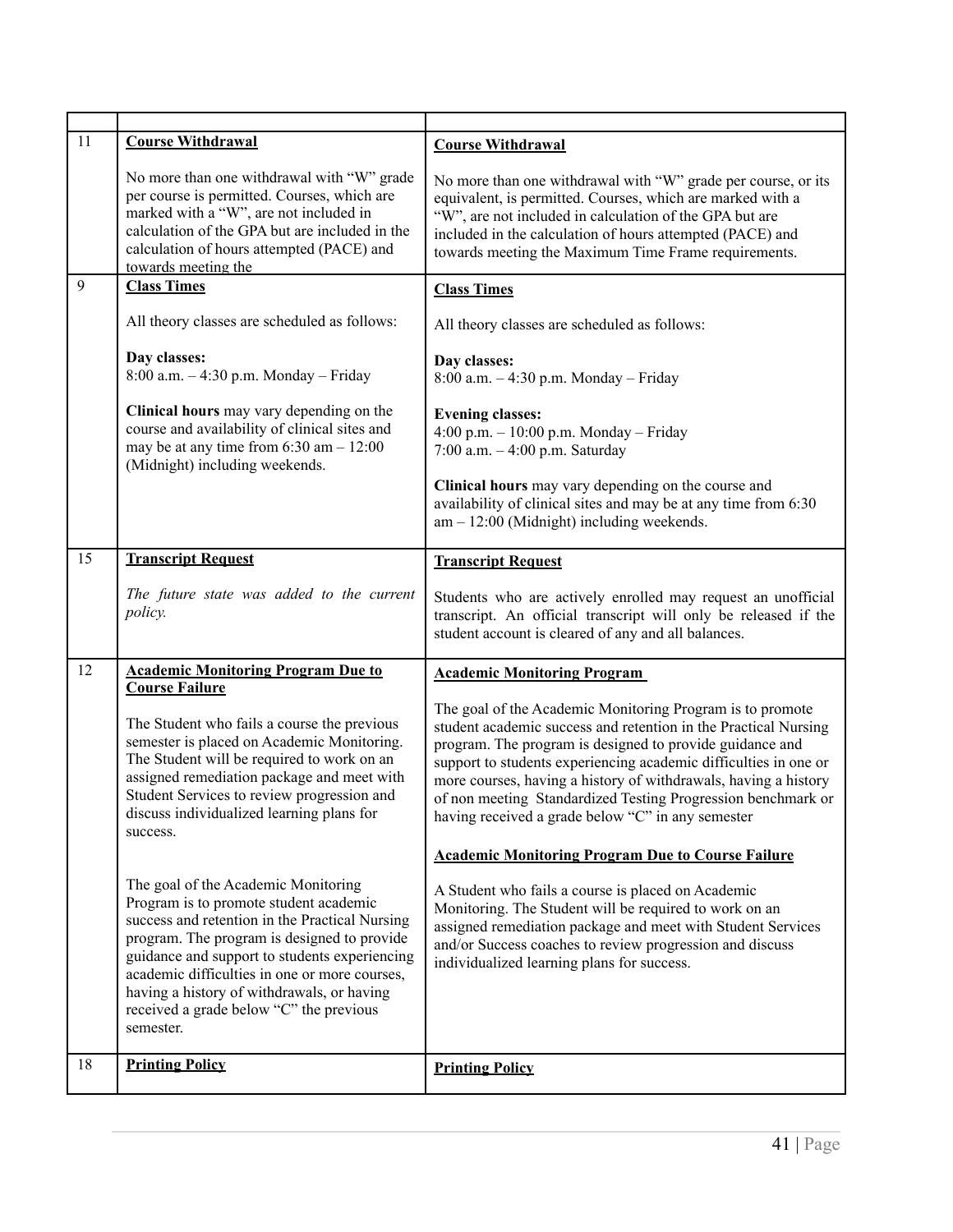<span id="page-41-2"></span><span id="page-41-1"></span><span id="page-41-0"></span>

|    | Printing services can be requested at the IT<br>office. A small fee may apply.                                                                                                                 | Printing services are available on campus at the designated<br>computer stations for student use. Please see the IT office for<br>assistance.                                                                                                                                                                                                                                                                                                     |
|----|------------------------------------------------------------------------------------------------------------------------------------------------------------------------------------------------|---------------------------------------------------------------------------------------------------------------------------------------------------------------------------------------------------------------------------------------------------------------------------------------------------------------------------------------------------------------------------------------------------------------------------------------------------|
| 20 | <b>Student Grievance and Appeal Procedure</b>                                                                                                                                                  | <b>Student Grievance and Appeal Procedure</b>                                                                                                                                                                                                                                                                                                                                                                                                     |
|    | The future state includes an updated link for<br>the Grievance form. This form is also<br>available on the website.                                                                            | <b>Grievances</b><br>Grievances will only be accepted through the<br>grievance link on the school's website and listed here:<br>https://forms.gle/7gagXVn6rayMd8XB7.The<br>grievance submitted in person or by email will not be<br>accepted.                                                                                                                                                                                                     |
| 45 | <b>Documentation for Clinical</b>                                                                                                                                                              | <b>Documentation for Clinical</b>                                                                                                                                                                                                                                                                                                                                                                                                                 |
|    | Students beginning in the developmental<br>semester must have all medical<br>documentation completed and accepted by<br>week 7 of the developmental semester.                                  | Students beginning in the developmental semester must have all<br>medical documentation completed and accepted by week 10 of<br>the developmental semester.                                                                                                                                                                                                                                                                                       |
|    | Students beginning in the nursing semester<br>have<br>all<br>medical<br>documentation<br>must<br>completed and accepted by the end of the first<br>week of the semester with clinical courses. | Students beginning in the nursing semester must have all<br>medical documentation completed and accepted by the end of<br>the first week of the semester.                                                                                                                                                                                                                                                                                         |
|    |                                                                                                                                                                                                | All documents with the expiration dates within the next<br>semester must be updated before the start of the semester.                                                                                                                                                                                                                                                                                                                             |
| 45 | <b>Documentation for Clinical</b>                                                                                                                                                              | <b>Documentation for Clinical</b>                                                                                                                                                                                                                                                                                                                                                                                                                 |
|    | The future state was added to this policy                                                                                                                                                      | All ATS Institute clinical sites are requiring students placed in<br>their clinical facilities to be fully vaccinated.                                                                                                                                                                                                                                                                                                                            |
|    |                                                                                                                                                                                                | Although ATS Institute does not require the COVID-19 vaccine<br>for students, if a student is not vaccinated for COVID-19, the<br>clinical facility will make the final determination to grant or<br>deny placement at their facility.                                                                                                                                                                                                            |
|    |                                                                                                                                                                                                | Failure to accurately disclose your vaccination status will cause<br>you to be ineligible for placement at a clinical site and will<br>result in failure of the course. Attendance at clinical sessions is<br>mandatory to pass courses with a clinical experience<br>requirement.                                                                                                                                                                |
|    |                                                                                                                                                                                                | Students who wish to request a waiver of the vaccine<br>requirement can reach out to the admissions department to<br>receive a waiver form. The clinical facility, not ATS, will decide<br>to grant or deny a request for a waiver. The purpose of the form<br>is to facilitate your request for a waiver based on a medical<br>condition which represents a contraindication for the vaccine, or<br>a waiver that is based on religious grounds. |
|    |                                                                                                                                                                                                | <b>ATS Release</b>                                                                                                                                                                                                                                                                                                                                                                                                                                |
|    |                                                                                                                                                                                                | I understand although ATS does not require the COVID-19<br>vaccine for students, a vaccine waiver request does not                                                                                                                                                                                                                                                                                                                                |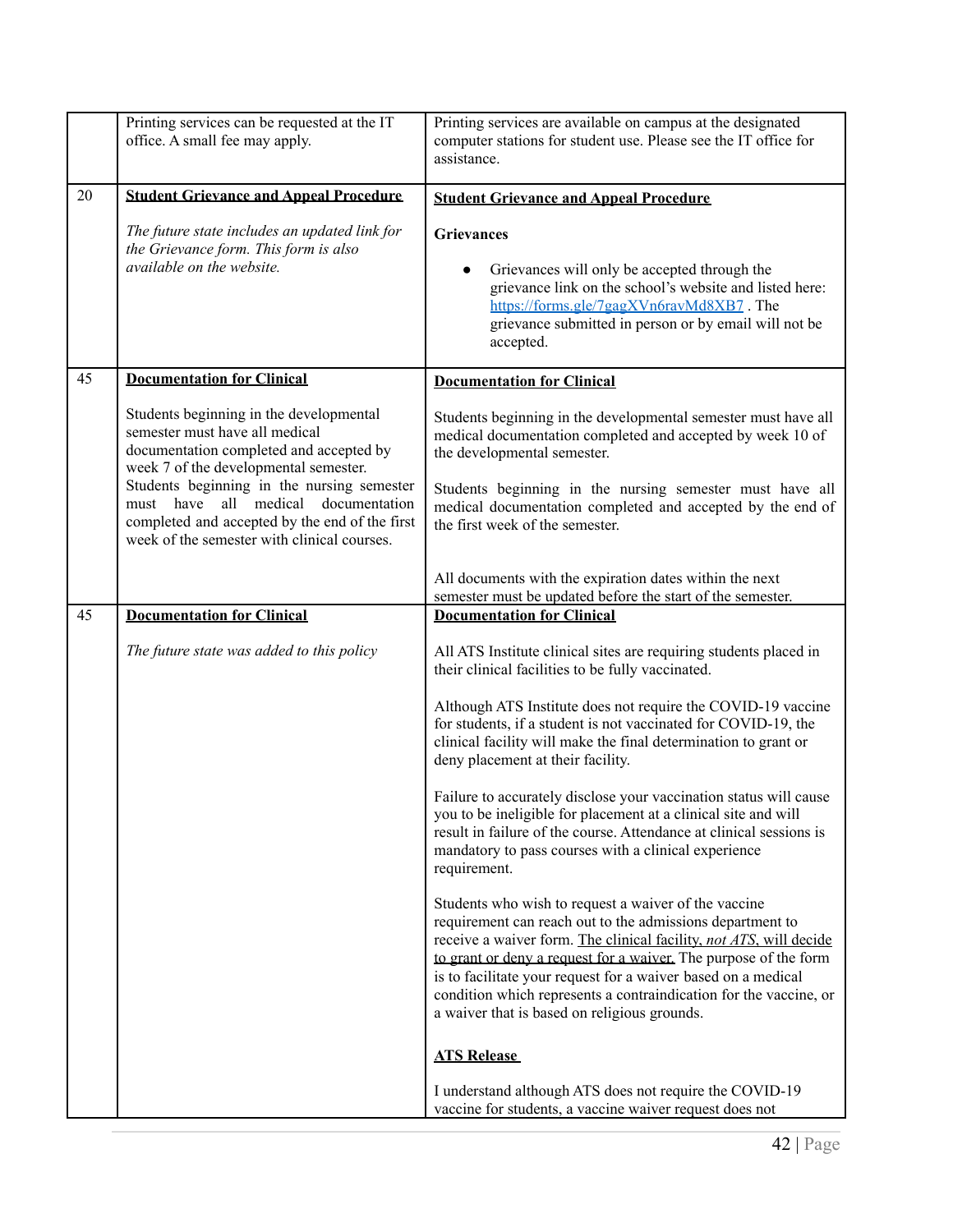|    |                                             | guarantee approval from the clinical sites that I may be placed<br>with. I release ATS Institute from any and all rights, claims, and<br>causes of action arising from clinical placement due to my<br>COVID-19 vaccine status. |  |  |  |
|----|---------------------------------------------|---------------------------------------------------------------------------------------------------------------------------------------------------------------------------------------------------------------------------------|--|--|--|
|    |                                             |                                                                                                                                                                                                                                 |  |  |  |
| 46 | <b>Exit Examination Score Determination</b> | <b>Exit Examination Score Determination</b>                                                                                                                                                                                     |  |  |  |

#### <span id="page-42-1"></span><span id="page-42-0"></span>**Course Descriptions for Practical Nursing Curriculum**

*The following lists active courses as of Spring 2022, replacing any previous course descriptions*

#### **BIO1090 Human Anatomy with Medical Terminology**

#### **6 credits**

Course Description:

This course studies the structure and function of the human body using the integrating principle of homeostasis and utilization of medical terminology for nursing students. Organization of the human body, organs, and systems are discussed. Emphasis is placed on the following organ systems/topics: integumentary, skeletal, muscular, nervous, senses, cardiovascular, lymphatic, immune, respiratory, endocrine, digestive, urinary, and reproductive as well as fluid/electrolyte balance, acid/base balance, pregnancy and growth & development and nutrition. This course includes additional clock hours outside of theory, theory application lab hours, and medical terminology activities.

*Prerequisites*: Placement into the nursing program by achieving required benchmark on TEAS exam.

*Co-requisites*: None *Equivalent: BIO1017 & BIO1018, BIO1019.* Note: Failure of BIO1090 after a failure in the any of equivalent courses listed is considered failing a repeated *course.*

# **NUR1090 Art of Nursing**

#### **1.50 credit**

Course Description:

This course helps the student adjust to the role as a student nurse, understand the nursing profession and prepare for successful practice through demonstration of essential nursing concepts such as caring, spirituality, presence, compassion, self-care and advocacy. This course will help the student with communicating effectively and preparing for the NCLEX-PN through good study and test taking skills. This course includes additional clock hours outside of class time.

*Prerequisites*: None *Co-requisites*: None

# **NUR1095 Nursing Fundamentals with Pharmacology**

# **11.5 credits**

### Course Description:

This course utilizes research from the National Council of State Boards of Nursing (NCSBN) activities of safe nursing practice for the Licensed Practical Nurse (LPN) and the NCLEX PN test plan to provide a framework for this course. The course focuses on safe clinical decision making based on evidence-based practice for all body systems including basic skills, pharmacology, laboratory, simulation and clinical experiences for learning. Variations across the lifespan are considered. This course requires successful completion of concurrent lab and clinical hours and includes additional clock hours outside of class time.

*Prerequisites*: Placement by achieving required benchmark on TEAS exam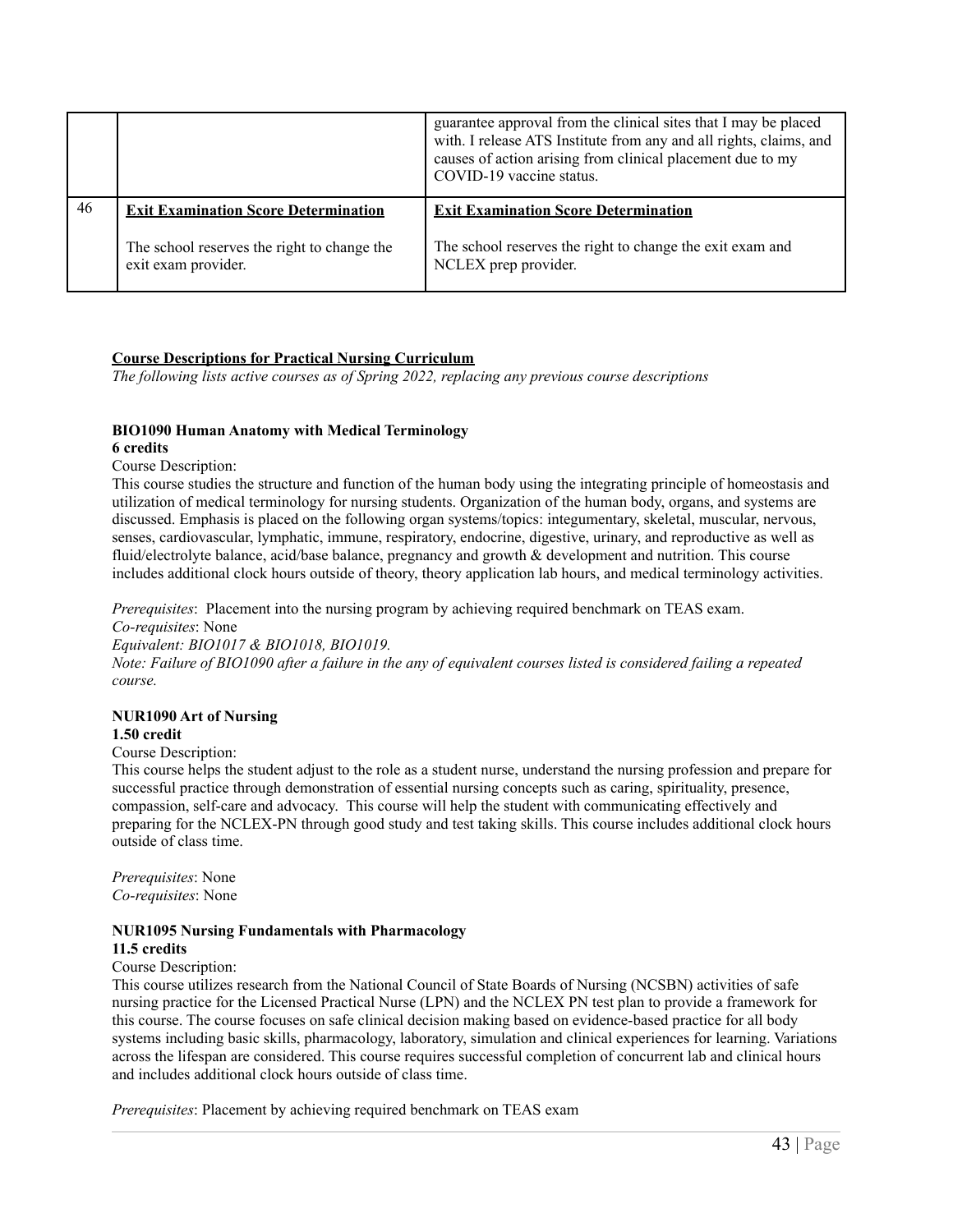*Co-requisites*: BIO1090 Human Anatomy with Medical Terminology or BIO1018 Anatomy and Physiology II *Equivalent: Any previous course titled "Nursing Fundamentals" or "Pharmacology"*

# **NUR1003 Critical Thinking Lab\***

#### **2 credits**

Course Description:

This course provides students with knowledge to implement the theoretical perspectives on, and practical reality of, making judgement and decisions in the best interest of patients and clients. This course will enhance the student cognitive processes which underpins safe and effective care delivery in the healthcare setting. Through clinical reasoning exercises, this course will assist the student with developing a complex cognitive process that uses formal and informal thinking strategies to gather and analyze patient information, evaluate the significance of this information and weigh alternative actions. This course includes additional clock hours outside of theory.

*Prerequisites:* NUR1001 Clinical Judgement for the PN, and NUR1101 Nursing Fundamentals \*This course will no longer be offered past the Spring 2022 semester. *Equivalent: NUR1100 Critical Thinking*

# **NUR1100 Critical Thinking**

# **3 credits**

Course Description:

This course provides students with knowledge to implement the theoretical perspectives on, and practical reality of, making judgement and decisions in the best interest of patients and clients. Theoretical input will be supported by case study exploration and reflection and allow students to explore the complexity of clinical decision making and judgement within the healthcare industry. This course will enhance the student cognitive processes which underpins safe and effective care delivery in the healthcare setting that uses formal and informal thinking strategies to gather and analyze patient information, evaluate the significance of this information and weigh alternative actions. This course includes additional clock hours outside of theory.

*Prerequisites*: NUR1090 Art of Nursing, NUR1095 Nursing Fundamentals w/intro to Pharmacology *Equivalent: NUR1003 Critical Thinking*

# **NUR1110 Nursing Care of the Adult 1**\*

### **9.5 credits**

Course Description: This course builds on concepts and skills learned in Fundamentals of Nursing. Students will apply the nursing process when learn how to care for adult medical-surgical patients and their families experiencing complicated chronic or an acute alteration in health. Research from the National Council of State Boards of Nursing (NCBSN), activities of safe nursing practice for the LPN, the NCLEX Test Plan and reinforcement of clinical reasoning and clinical judgment skills are incorporated in this course. This course requires successful completion of concurrent lab hours and includes additional clock hours outside of class time.

*Prerequisites: NUR1001 Clinical Judgement for the PN and NUR1101 Nursing Fundamentals* \*Following the Spring 2022 semester this course will be offered as its equivalent, NUR 1109 Nursing Care of the *Adult I*

### **NUR 1109 Nursing Care of the Adult I**

#### **9.5 credits**

### Course Description:

This course builds on concepts and skills learned in Fundamentals of Nursing. Students will apply the nursing process when learn how to care for adult medical-surgical patients and their families experiencing complicated chronic or an acute alteration in health. Research from the National Council of State Boards of Nursing (NCBSN), activities of safe nursing practice for the LPN, the NCLEX Test Plan and reinforcement of clinical reasoning and clinical judgment skills are incorporated in this course. This course requires successful completion of concurrent lab hours and includes additional clock hours outside of class time. This course runs concurrently with Critical Thinking Lab.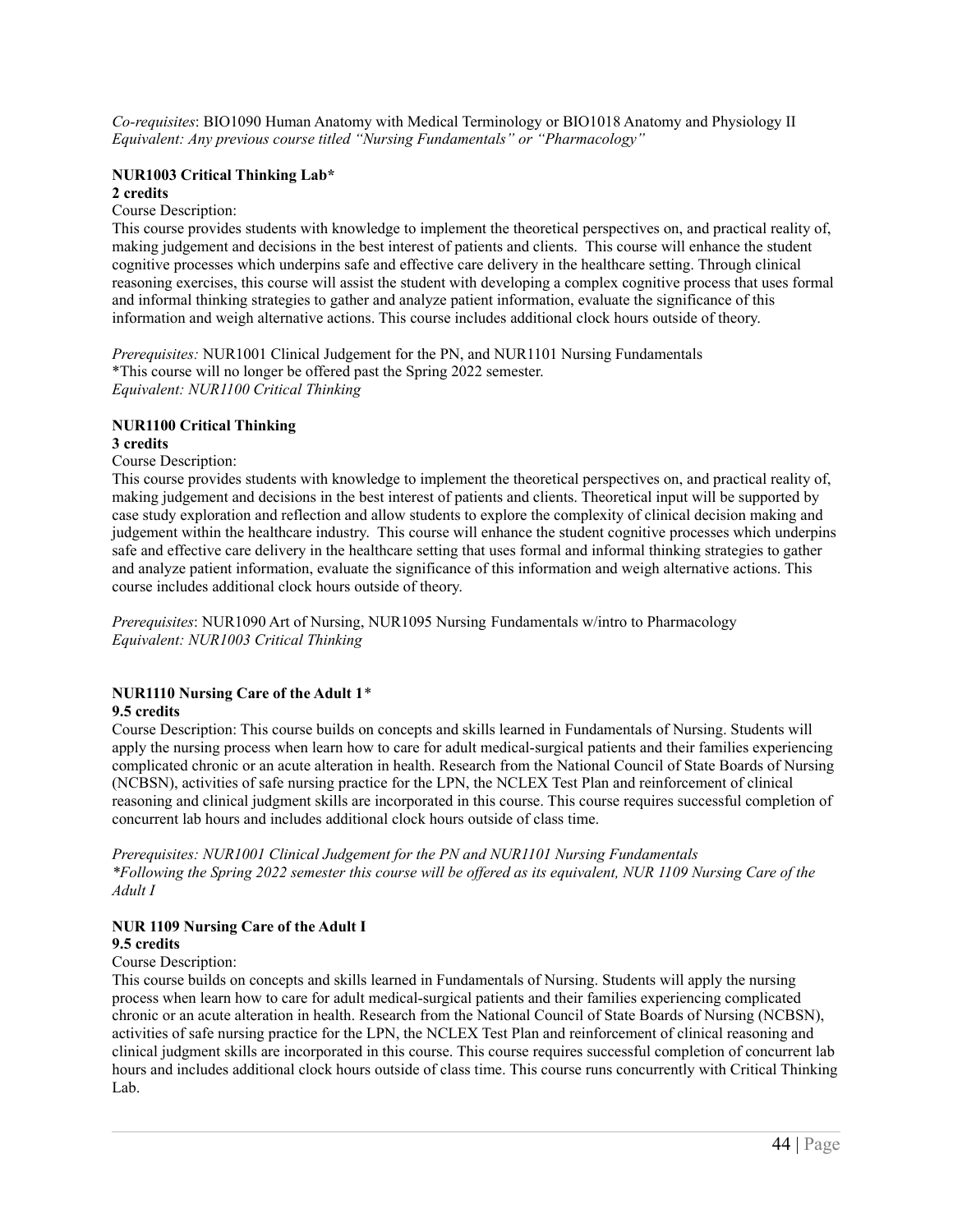*Prerequisites*: NUR1090 Art of Nursing or NUR1001 Clinical Judgement for the PN (students who completed first semester nursing courses prior to Fall 2021), and NUR1095 Nursing Fundamentals with Pharmacology (students entering first nursing semester Fall 2021 and thereafter) or NUR1101 Nursing Fundamentals (students who completed first semester nursing courses prior to Fall 2021).

Equivalent: Any courses titled "Nursing Care of the Adult", "Nursing Care of the Adult 1", "Nursing Care of the *Adult I"*

#### **NUR 1105 Nursing for the Family and Nursing for Children 4 credits**

# Course Description:

This course focuses on maternity nursing care of the woman during her maternity cycle and her family including pediatric nursing care of the child across the lifespan through adolescence. The nurse's teaching, caring, communication, and critical thinking roles are discussed and used with application to the nursing process as appropriate to the Licensed Practical Nurse scope of practice. The care of families experiencing issues of psychological, cultural, and spiritual needs is explored.

This course requires successful completion of concurrent lab hours and includes additional clock hours outside of class time.

*Prerequisites*: NUR1090 Art of Nursing (students entering Fall 2021 and thereafter) or NUR1001 Clinical Judgement for the PN (students who completed first semester nursing courses prior to Fall 2021), and NUR1095 Nursing Fundamentals with Pharmacology (students entering first nursing semester Fall 2021 and thereafter) or NUR1101 Nursing Fundamentals (students who completed first semester nursing courses prior to Fall 2021).

#### **NUR1120 Nursing Care of the Adult 2\* 9.5 credits**

Course Description: This course is a continuation of concepts and skills learned in Nursing Care of Adult I. Students will apply the nursing process when learning how to care for adult medical-surgical patients and their families experiencing complicated chronic or an acute alteration in health. Research from the National Council of State Boards of Nursing (NCBSN), activities of safe nursing practice for the LPN, the NCLEX Test Plan and reinforcement of clinical reasoning and clinical judgment skills are incorporated in this course. This course requires successful completion of concurrent lab and clinical hours and includes additional clock hours outside of class time.

*Prerequisites*: NUR1101 Nursing Fundamentals, NUR1110 Nursing Care of the Adult I \*Following the Spring 2022 semester this course will be offered as its equivalent, NUR 1121 Nursing Care of the *Adult II*

# **NUR 1121 Nursing Care of the Adult II**

#### **9.5 credits**

Course Description:

This course is a continuation of concepts and skills learned in Nursing Care of Adult I. Students will apply the nursing process when learning how to care for adult medical-surgical patients and their families experiencing complicated chronic or an acute alteration in health. Research from the National Council of State Boards of Nursing (NCBSN), activities of safe nursing practice for the LPN, the NCLEX Test Plan and reinforcement of clinical reasoning and clinical judgment skills are incorporated in this course. This course requires successful completion of concurrent lab and clinical hours and includes additional clock hours outside of class time.

*Prerequisites*: NUR1109 Nursing Care of the Adult I or NUR1110 Nursing Care of the Adult I *Co-requisites:* NUR1003 Critical Thinking Lab or NUR1100 Critical Thinking *Equivalent: NUR1120 Nursing Care of the Adult 2*

#### **NUR1125 Nursing Care of the Older Adult and Nursing for Mental Health\* 5.5 credits**

Course Description: This course focuses on nursing care of the older adult and clients with mental health issues. Emphasis is placed on the role of the Licensed Practical Nurse and the student contribution to the nursing process in meeting the physiological, psychosocial, cultural, and spiritual needs of older adult clients, mental health clients, and their families. Critical thinking skills and a caring manner are used in nursing care delivery, coordination,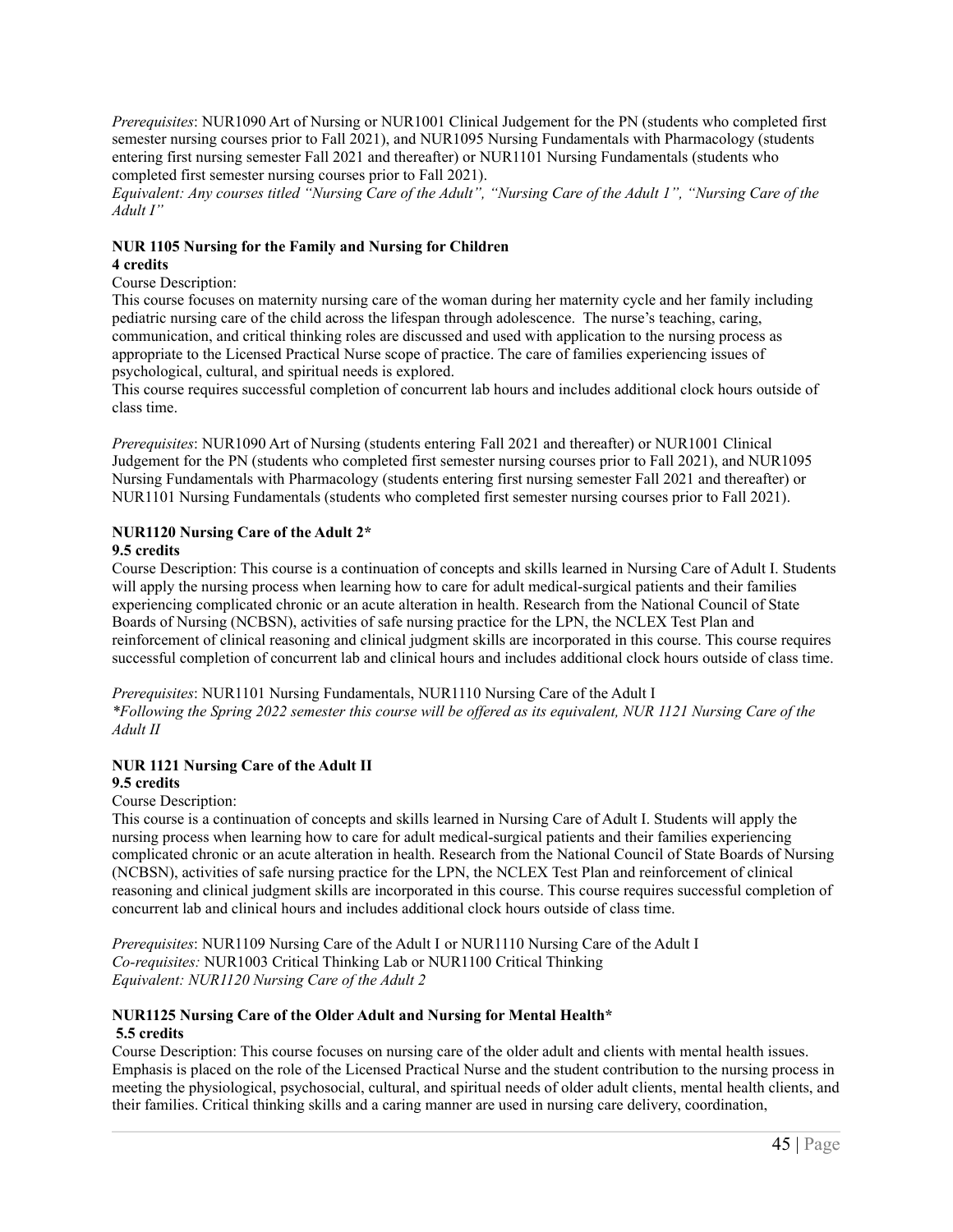collaboration, and documentation. Clinical experience is a component of this course that allows the student to demonstrate effective communication skills with the client and clinical staff and the appropriate use of the nursing process in the delivery of nursing care to the older adult client and the mental health client. This course requires successful completion of concurrent lab and clinical hours and includes additional clock hours outside of class time.

#### *Prerequisites*: NUR1101 Nursing Fundamentals

\*Following the Spring 2022 semester this course will be offered as its equivalent, NUR 1128 Nursing Care of the *Adult II*

### **NUR 1128 Nursing Care of the Older Adult and Nursing for Mental Health**

#### **5.5 credits**

#### Course Description:

This course focuses on nursing care of the older adult and clients with mental health issues. Emphasis is placed on the role of the Licensed Practical Nurse and his/her contribution to the nursing process in meeting the physiological, psychosocial, cultural, and spiritual needs of older adult clients, mental health clients, and their families. Critical thinking skills and a caring manner are used in nursing care delivery, coordination, collaboration, and documentation. Clinical experience is a component of this course that allows the student to demonstrate effective communication skills with the client and clinical staff and the appropriate use of the nursing process in the delivery of nursing care to the older adult client and the mental health client. This course requires successful completion of concurrent lab and clinical hours and includes additional clock hours outside of class time.

*Prerequisites\**: NUR1090 Art of Nursing or, NUR1095 Nursing Fundamentals with Pharmacology \*For students who entered their first nursing semester prior to Fall 2021, prerequisites are as follows: NUR1101 Nursing Fundamentals

Equivalent: Any course title that includes, "Nursing Care of the older Adult and Nursing for Mental Health". *"Geriatric/Mental health Nursing", "Nursing for Mental Health", "Geriatric Nursing"*

#### **NUR 1114 Nursing Seminar - Transition to Practice 1.5 credits**

#### Course Description:

This course builds upon previous nursing courses for the acquisition and application of nursing theory necessary for safe, patient-centered nursing care of diverse patients across the lifespan while integrating legal and ethical responsibilities of the Practical Nurse. This is a milestone course that prepares students for practice. At the conclusion of the course, students will demonstrate proficiency in Fundamentals, Pharmacology, and Medical-Surgical by testing and successful remediation. This course includes additional clock hours outside of the classroom.

*Prerequisites*\*: NUR1095 Nursing Fundamentals with Pharmacology, NUR1109 Nursing Care of the Adult I, NUR1105 Nursing for the Family and Nursing for Children, NUR1100 Critical Thinking, NUR1090 Art of Nursing \*For students who entered their first nursing semester prior to Fall 2021, prerequisites are as follows: NUR1101 Nursing Fundamentals, NUR1110 Nursing Care of the Adult I, NUR1105 Nursing for the Family and Nursing for Children, NUR1102 Pharmacology, NUR1003 Critical Thinking Lab, NUR1001 Clinical Judgement for the PN.

*Co-requisites*: NUR1121 Nursing Care of the Adult II or NUR1120 Nursing Care of the Adult II, NUR1128 Nursing Care of the Older Adult and Nursing for Mental Health

*Equivalent: Any course titled "Nursing Seminar", "Seminar"*

#### **Developmental Courses**

(Developmental Courses are not considered for credit)

#### **ENG0930 Reading and Mastering Study Skills 0 credits**

### Course Description:

This course prepares students for college-level courses and exams that require the ability to read comprehensively and think critically. Students will learn in-depth methods of applying reading concepts, study strategies and critical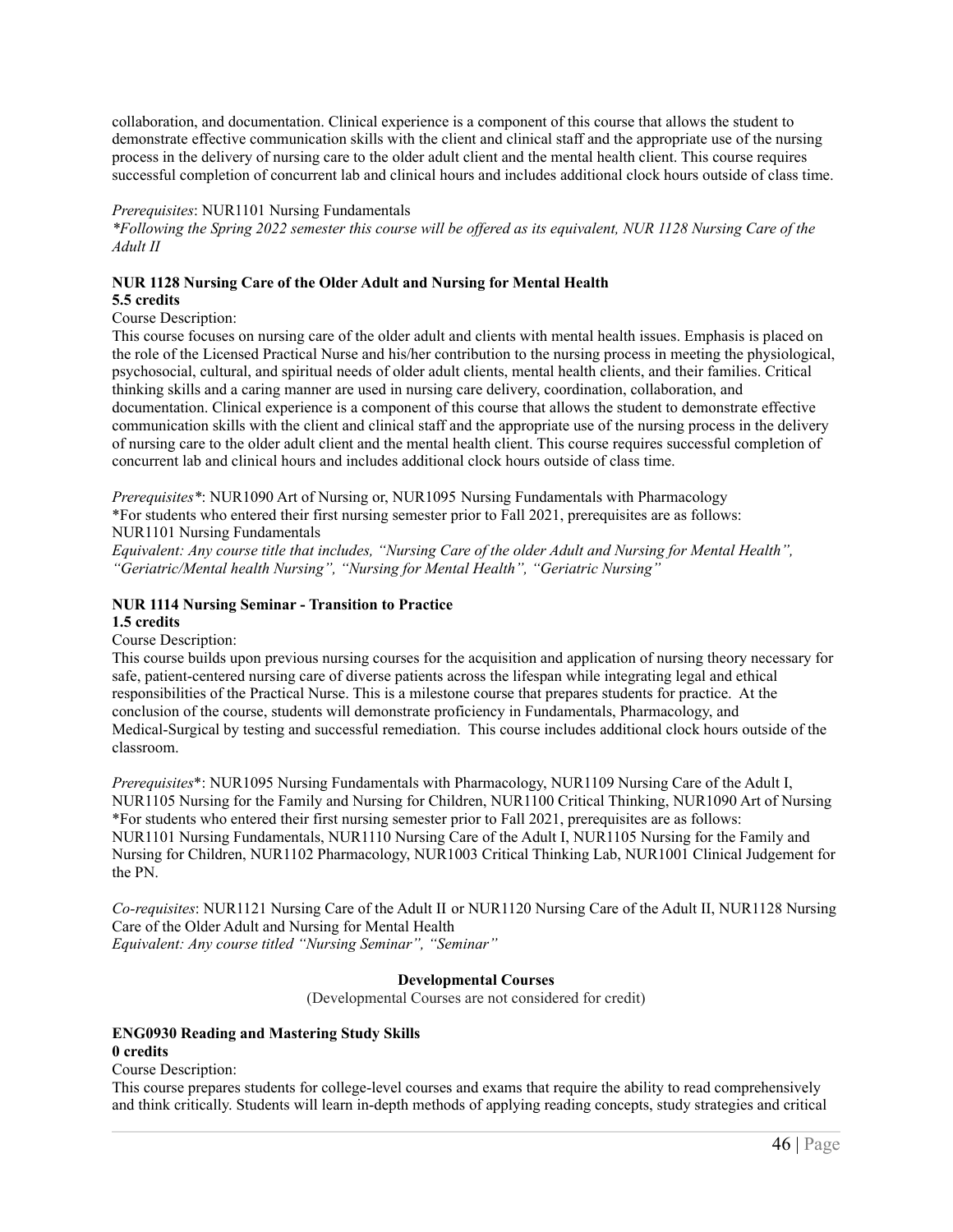thinking skills to college-level content texts. Group discussions and other in-class activities will allow students to: develop their study and comprehension skills, analyze critically what they have read or seen, acquire new vocabulary in context, articulate their inferences, and refine their ideas for individual writing assignments. Students will learn how to apply these strategies across the ATS curriculum. Students will use computers to document their in-class and home assignments.

#### *Prerequisites*: None

*Equivalent: Any developmental course with "Reading" in the title.*

#### **ENG0935 Writing Strategies**

#### **0 credits**

#### Course Description:

This course enhances and refines students' writing skills and develops their ability to use formal English. Students will learn to express their ideas clearly and precisely in complete sentences that comply with the standards of English grammar. Students will compose intelligible sentences free of serious errors in grammar, organization, and style. Students will use computers to document their assignments and practice skills. Students will learn how to edit their own writing for grammatical correctness and revise paragraphs and essays for unity, logic, coherence, and completeness.

#### *Prerequisites*: None

*Equivalent: Any developmental course with "Writing" or "Grammar" in the title*

### **MAT0930 Basic College Math**

#### **0 credits**

Course Description:

This course provides students with basic math skills required for success in college education. This course covers basic computational math and high school algebra including, but not limited to, ratios and proportions, and metric. Students are shown many methods to sharpen their math skills and are provided multiple opportunities to practice those skills. Refreshing their knowledge of learned math will be an important part of the course.

#### *Prerequisites*: None

*Equivalent: Any developmental math course.*

#### **Review and Supplemental Courses**

(The following review and supplemental courses are not considered for credit)

#### **REV1003 NCLEX Review Course**

#### **0 credits**

Course Description: This learning experience prepares students to pass the Comprehensive Exit Examination and the NCLEX-PN licensure examination. Various teaching-learning strategies are used to assist students in answering questions based on cognitive levels of application and higher.

*Prerequisites:* Successful completion of all required program courses.

#### **SUC1001 Success Strategies 0 credits**

Course Description: This course is designed to introduce the newly enrolled ATS student to the student role, resources, and strategies to enhance success in School. The student will learn professionalism required for the academic and professional roles, resources necessary for optimal performance as a nursing student, and personal skills such as time management and studying based on individual learning style. *Prerequisites*: None

#### **FLS1001 Focused Learning Seminar**

#### **0 credits**

Course Description: This course is designed to support current nursing students through a remediation/tutoring for the course students repeating. The student will revisit predetermined content topics based on the didactic instruction for that week.

*Prerequisites*: None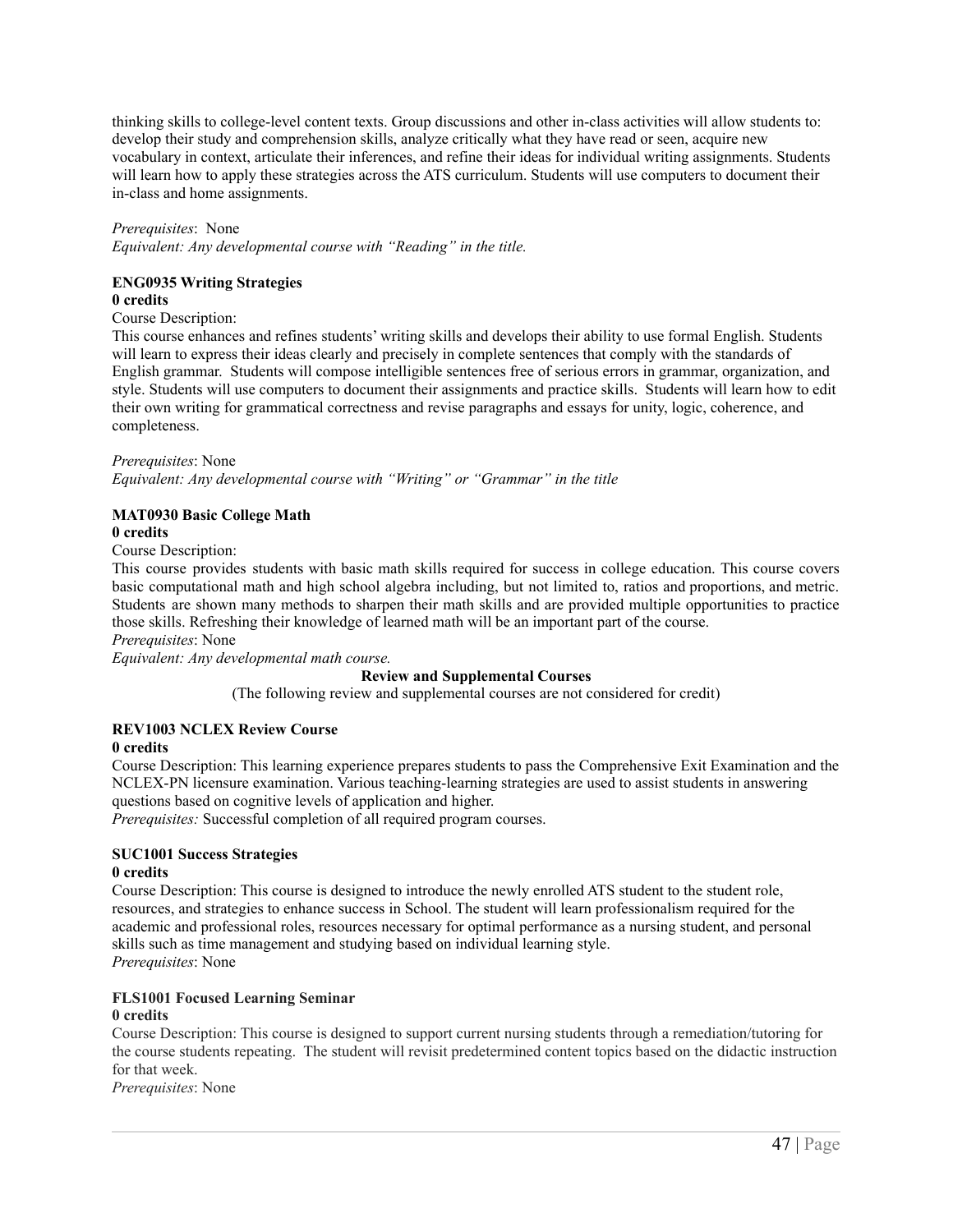### <span id="page-47-0"></span>**Appendix I: Institutional Disclosures Report**

*This report replaces the previous report.*

# **Institutional Disclosures Report**

# **Reporting Period: July 1, 2020 - June 30, 2021**

**INSTITUTION NAME: MDT College of Health Sciences, Inc., dba ATS Institute of Technology**

|                | Indicate all ways the disclosure information is<br>distributed or made available to students at this<br>institution: |
|----------------|----------------------------------------------------------------------------------------------------------------------|
| $\overline{X}$ | <b>Attached to Enrollment Agreement</b>                                                                              |
| X              | Provided in Current Academic Catalog                                                                                 |
| $\mathbf{X}$   | Reported on School Website                                                                                           |
|                | her <sup>.</sup>                                                                                                     |

# **Per Section 1095.200 of 23 Ill. Adm. Code 1095:**

*The following information must be submitted to the Board annually; failure to do so is grounds for immediate revocation of the permit of approval.*

| <b>DISCLOSURE</b><br><b>REPORTING</b><br><b>CATEGORY</b>                                                                             | Practic<br>al<br><b>Nursing</b><br>Progra<br>$\boldsymbol{m}$ | Insert<br>Name of<br>Program<br>Here | Insert<br>Name of<br>Program<br>Here | Insert<br>Name of<br>Progra<br>m Here | Insert<br>Name of<br>Program<br>Here |
|--------------------------------------------------------------------------------------------------------------------------------------|---------------------------------------------------------------|--------------------------------------|--------------------------------------|---------------------------------------|--------------------------------------|
| A) For each program of<br>study, report:                                                                                             |                                                               |                                      |                                      |                                       |                                      |
| 1) The number of students who<br>were admitted in the program or<br>course of instruction* as of July<br>1 of this reporting period. | 292                                                           |                                      |                                      |                                       |                                      |
| 2) The number of additional<br>students who were admitted in<br>the program or course of<br>instruction during the next 12           |                                                               |                                      |                                      |                                       |                                      |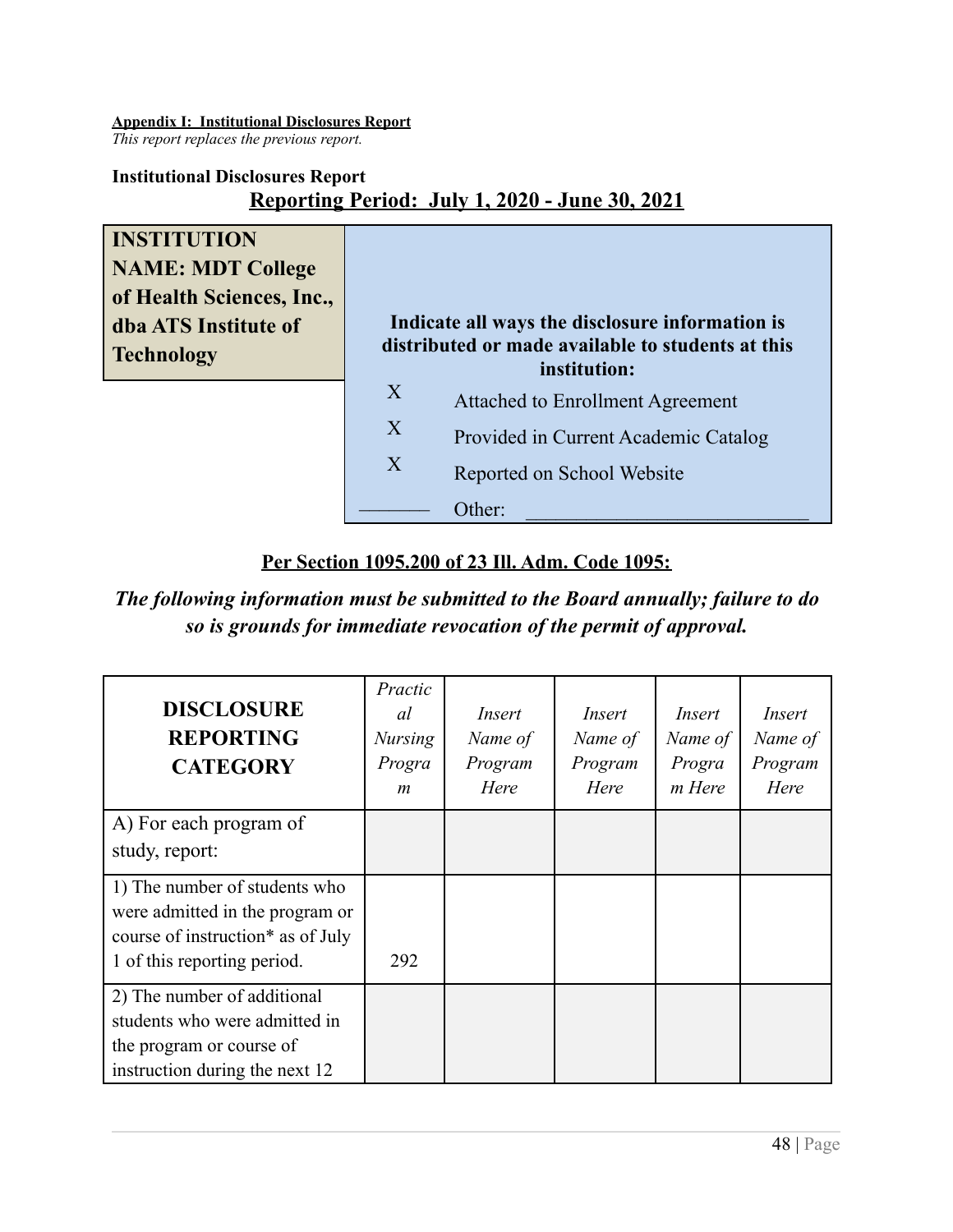| months and classified in one of                                                                                                                                                                                                |                                                                                                       |                |                  |          |          |          |
|--------------------------------------------------------------------------------------------------------------------------------------------------------------------------------------------------------------------------------|-------------------------------------------------------------------------------------------------------|----------------|------------------|----------|----------|----------|
| the following categories:                                                                                                                                                                                                      |                                                                                                       |                |                  |          |          |          |
|                                                                                                                                                                                                                                | a) New starts                                                                                         | 212            |                  |          |          |          |
|                                                                                                                                                                                                                                | b) Re-enrollments                                                                                     | 9              |                  |          |          |          |
|                                                                                                                                                                                                                                | c) Transfers into the                                                                                 |                |                  |          |          |          |
|                                                                                                                                                                                                                                | program from other<br>programs at the school                                                          | $\theta$       |                  |          |          |          |
| 3) The total number of students<br>admitted in the program or<br>course of instruction during the<br>12-month reporting period (the<br>number of students reported<br>under subsection A1 plus the<br>total number of students |                                                                                                       |                |                  |          |          |          |
|                                                                                                                                                                                                                                | reported under subsection A2).                                                                        | 513            | $\boldsymbol{0}$ | $\theta$ | $\theta$ | $\theta$ |
| 4) The number of students<br>enrolled in the program or<br>course of instruction during the<br>12-month reporting period who:                                                                                                  |                                                                                                       |                |                  |          |          |          |
|                                                                                                                                                                                                                                | a) Transferred out of the<br>program or course and into<br>another program or course<br>at the school | $\theta$       |                  |          |          |          |
|                                                                                                                                                                                                                                | b) Completed or graduated<br>from a program or course of<br>instruction                               | 96             |                  |          |          |          |
|                                                                                                                                                                                                                                | c) Withdrew from the<br>school                                                                        | 183            |                  |          |          |          |
|                                                                                                                                                                                                                                | d) Are still enrolled                                                                                 | 234            |                  |          |          |          |
| 5) The number of students<br>enrolled in the program or<br>course of instruction who were:                                                                                                                                     |                                                                                                       |                |                  |          |          |          |
|                                                                                                                                                                                                                                | a) Placed in their field of<br>study                                                                  | 69             |                  |          |          |          |
|                                                                                                                                                                                                                                | b) Placed in a related field                                                                          | $\overline{3}$ |                  |          |          |          |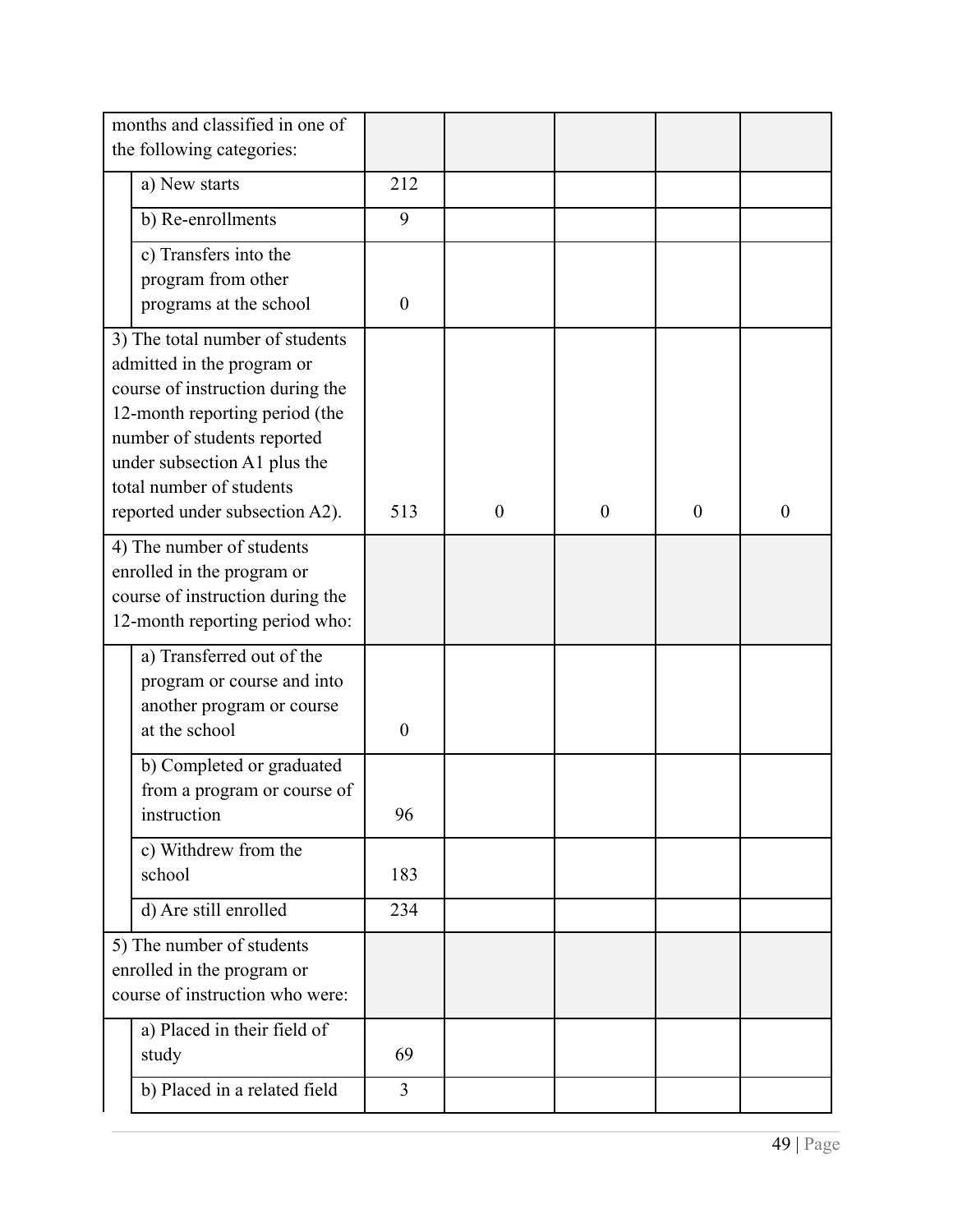|                                                                                                                                               | c) Placed out of the field                                                                                                                                                                                                                                                                     | $\overline{4}$        |  |  |
|-----------------------------------------------------------------------------------------------------------------------------------------------|------------------------------------------------------------------------------------------------------------------------------------------------------------------------------------------------------------------------------------------------------------------------------------------------|-----------------------|--|--|
|                                                                                                                                               | d) Not available for<br>placement due to personal<br>reasons                                                                                                                                                                                                                                   | 3                     |  |  |
|                                                                                                                                               | e) Not employed                                                                                                                                                                                                                                                                                | 17                    |  |  |
|                                                                                                                                               | B1) The number of students<br>who took a State licensing<br>examination or professional<br>certification examination, if<br>any, during the reporting period.<br>B2) The number of students                                                                                                    | 90                    |  |  |
| who took and passed a State<br>licensing examination or<br>professional certification<br>examination, if any, during the<br>reporting period. |                                                                                                                                                                                                                                                                                                | 87                    |  |  |
|                                                                                                                                               | C) The number of graduates<br>who obtained employment in<br>the field who did not use the<br>school's placement assistance<br>during the reporting period;<br>such information may be<br>compiled by reasonable efforts<br>of the school to contact<br>graduates by written<br>correspondence. | unknow<br>n           |  |  |
|                                                                                                                                               | D) The average starting salary<br>for all school graduates<br>employed during the reporting<br>period; this information may be<br>compiled by reasonable efforts<br>of the school to contact<br>graduates by written<br>correspondence.                                                        | unknow<br>$\mathbf n$ |  |  |